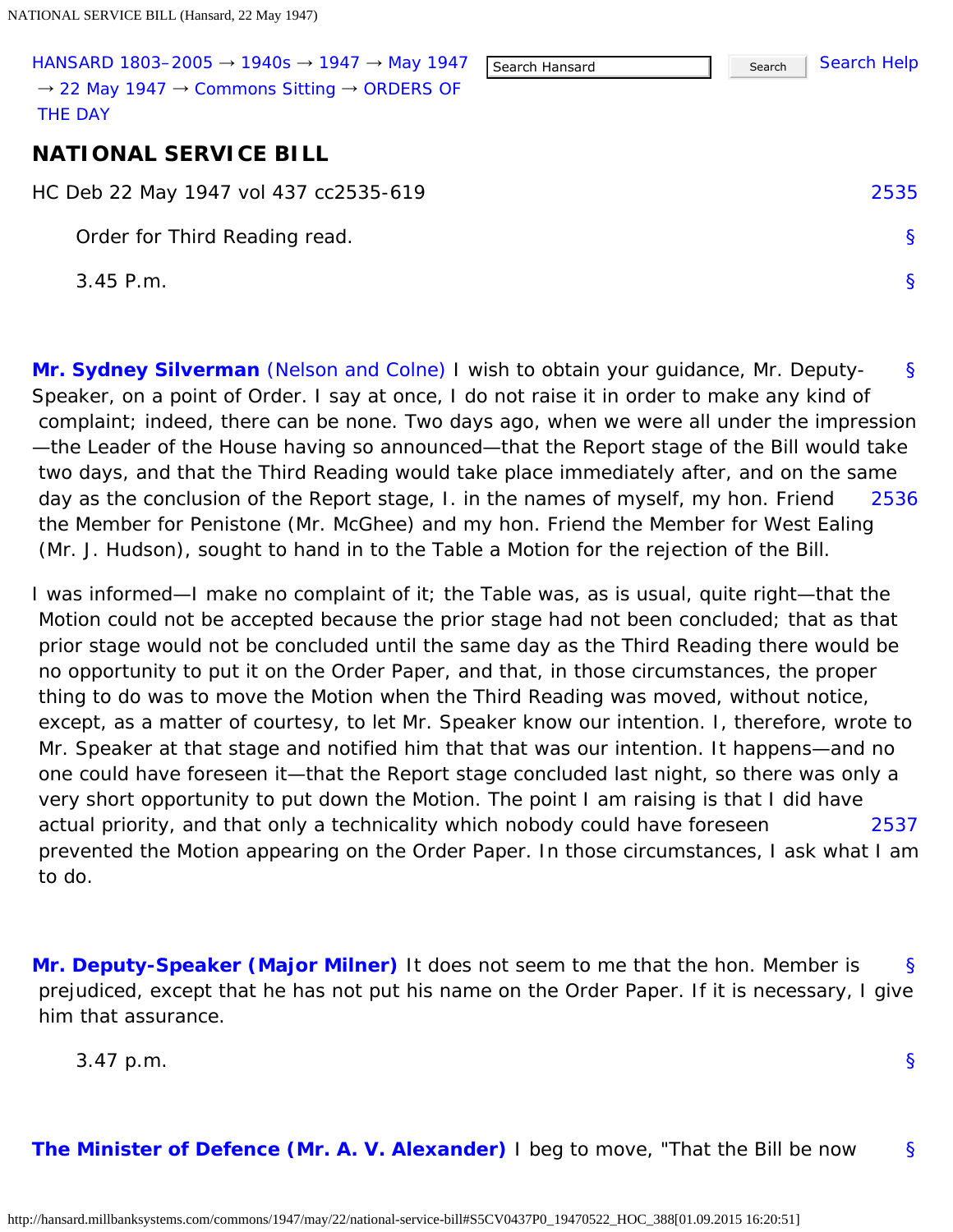read the Third time."

We have had a very long and interesting, and at times late, Debate during the passage of this important Bill through the Committee and Report stages. I do not think the Opposition would say that any Bill in previous history had been subjected to more searching scrutiny and helpful comment, if I may put it in that way, than this Bill during the Committee and Report stages. I am bound to say, that as a result of the use of the usual Parliamentary procedure a great many changes of an administrative character have been made in the Bill which undoubtedly improve it and will, I think, help not only to assist in its administrative working, but also, in the long run, in the efficiency of our progress towards the attainment of our general object. For that I am obliged to the House.

It is true that there have been a few Amendments which were very much desired by some hon. Members, but which we felt we could not accept. That was not always because we were of an entirely different opinion with regard to the desirability of the objective of particular Amendments. It was largely because—in respect of a Bill which will not commence operation. until 1st January, 1949, and having regard to the work that has to he done by the Services between now and then, and the different conditions they will have to meet—we desired some latitude. I think, perhaps not in every case, but in most of the cases where Amendments were rejected, they referred to matters in respect of which we shall be required to lay regulations before the House in due course, when hon. Members will have an opportunity to make what comments they wish to make upon them.

<span id="page-1-0"></span>[2538](#page-1-0) Of course, I recognise that there is one major change in the substance of the Bill, made during Committee, on which there was a very hot Debate, namely, the reduction of the full-time period for which the National Service men can be called up from 18 months to 12 months. We were subjected to considerable criticism on this change from two main points of view. One was that we had come to a most hasty decision, and that, therefore, the timing of the announcement was altogether wrong. The second was that it would seriously interfere with what is desirable and what had been intended in regard to the efficiency attained during the training period Another comment made, was that we had been subjected to undue political pressure by a minority. On that, let me say, without wishing in any way to give offence, that we have been, in the course of the Committee and Report stages, also subjected to a good deal of Parliamentary pressure. We have seen no reason at all why we should not meet that pressure from all parts of the House—very often for concessions, as we have done. And if, in fact, there had been no other reason for our changing the period from 18 months to 12 months except what was said in the House, we still should have had a measure of justification. Or else what is Parliament for? However, I do not want to make this particular case tonight; I tried to make it in dealing with the Amendment itself in Committee.

I feel that the great majority of the people of this country are behind us in supporting the objective of a Bill for national service in the circumstances in which we have submitted the case to the House. It is highly desirable in that connection that we should have the fullest possible co-operation and support from all quarters of the country in making the Measure really and truly successful. With regard to the reduction from 18 months to 12 months there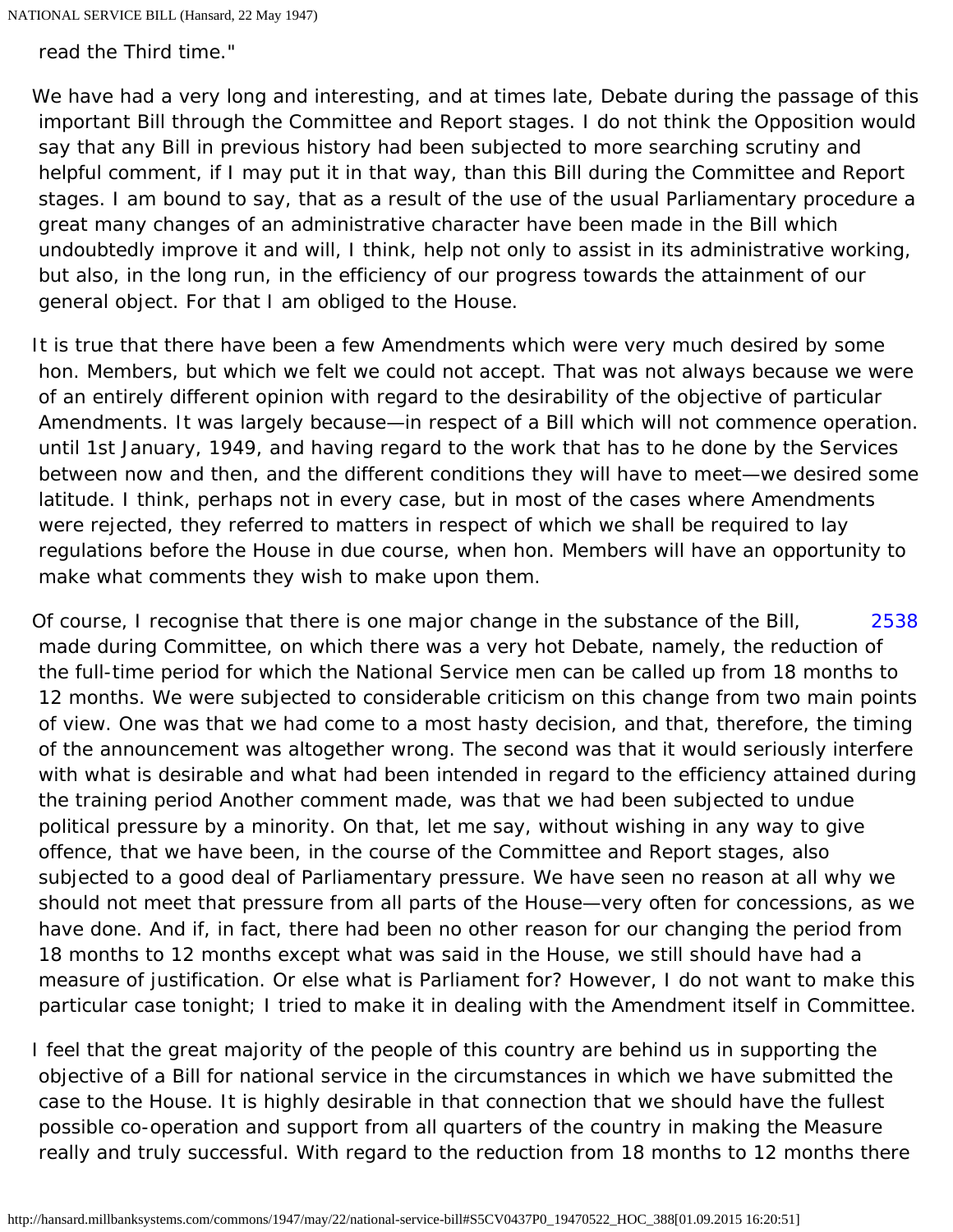<span id="page-2-0"></span>[2539](#page-2-0) were other views besides those expressed in the House of Commons with regard to the change in the period. I have refreshed my memory I did not use this point the other day at the time of our heated discussion, because I did not think it would help the situation then, but I put this now as an indication of other views. Take a newspaper with a very wide circulation in the Conservative sphere, the "Daily Express." In its leader of 2nd April, whilst drawing our attention to the need wherever possible to save manpower, it said: "The nation is unconvinced that its young men's careers must be interrupted for as long as 18 months, if Britain is to maintain efficient fighting forces. The break is too long. It is bad for the boy, and bad for the nation." And when we did, following the usual Parliamentary procedure, put the Amendment down on the Order Paper, they said, on Saturday, 5th April: "Now, is this decision on conscription in the good list or the bad? Definitely the good. Praise the Government for its Easter gift. Man-starved industry will welcome it. So will the lads who are carving out careers, and the parents who nurture and advise them." Moreover, I think if we look at the columns of a paper of a quite different character we shall see that the change is also approved in a paper like the "Economist."

I had opportunities also of taking soundings with industrial leaders as to the position. I found them all very willing to help in any manner required of them—I want to make that clear—in regard to national service. But they expressed the view to me that it would be very much better for industry if it could be on the basis of a 12 months' period. I shall, therefore, now confine myself to saying that the reduced period is in the Bill which is submitted to the House for Third Reading and that as I have already promised, we shall do our best to make the training provided in 12 months as intensive and efficient as possible. It means, of course, as I said when moving the Amendment, that we shall have to rely upon regular troops for manning the more remote stations that we have to garrison We shall be able to use only part of the time of those called up under the [National Service Bill](http://hansard.millbanksystems.com/bills/national-service-bill) at home, or in the very near stations like those in the German theatre. Therefore, we must do everything in our power in the meantime to improve and to speed up recruitment for the Regular Army in order to meet those commitments. I can also say, because it was mentioned several times in Committee, that it is incumbent upon us to make the best use of the machinery of the manpower committees set up for each of the three Services to avoid all possible waste in the Forces as they are at present constituted.

<span id="page-2-1"></span>[2540](#page-2-1) I do not wish in moving the Third Reading of the Bill to seek to hide from the House or the nation the great importance of the effect of this Bill upon our national life. We are bound to recognise how important that is. After all, the Bill imposes national service, not as in 1939 on the eve of war, but for a substantial period after the end of the war. It will mean that we shall call up regularly about 200,000 men from their normal life for 12 months training in each year of the operation of the Bill. We will train these men for 12 months, not for a shorter period of six months as under the Act of 1939. The Bill imposes a further liability upon those who are called up, for reserve training for a further period of six years. It must involve, therefore, substantial adjustments in the life of the individual and of the family, and necessary adjustments in industry. Apart from the whole-time training for which it provides, it provides also for a large scale reserve to be maintained.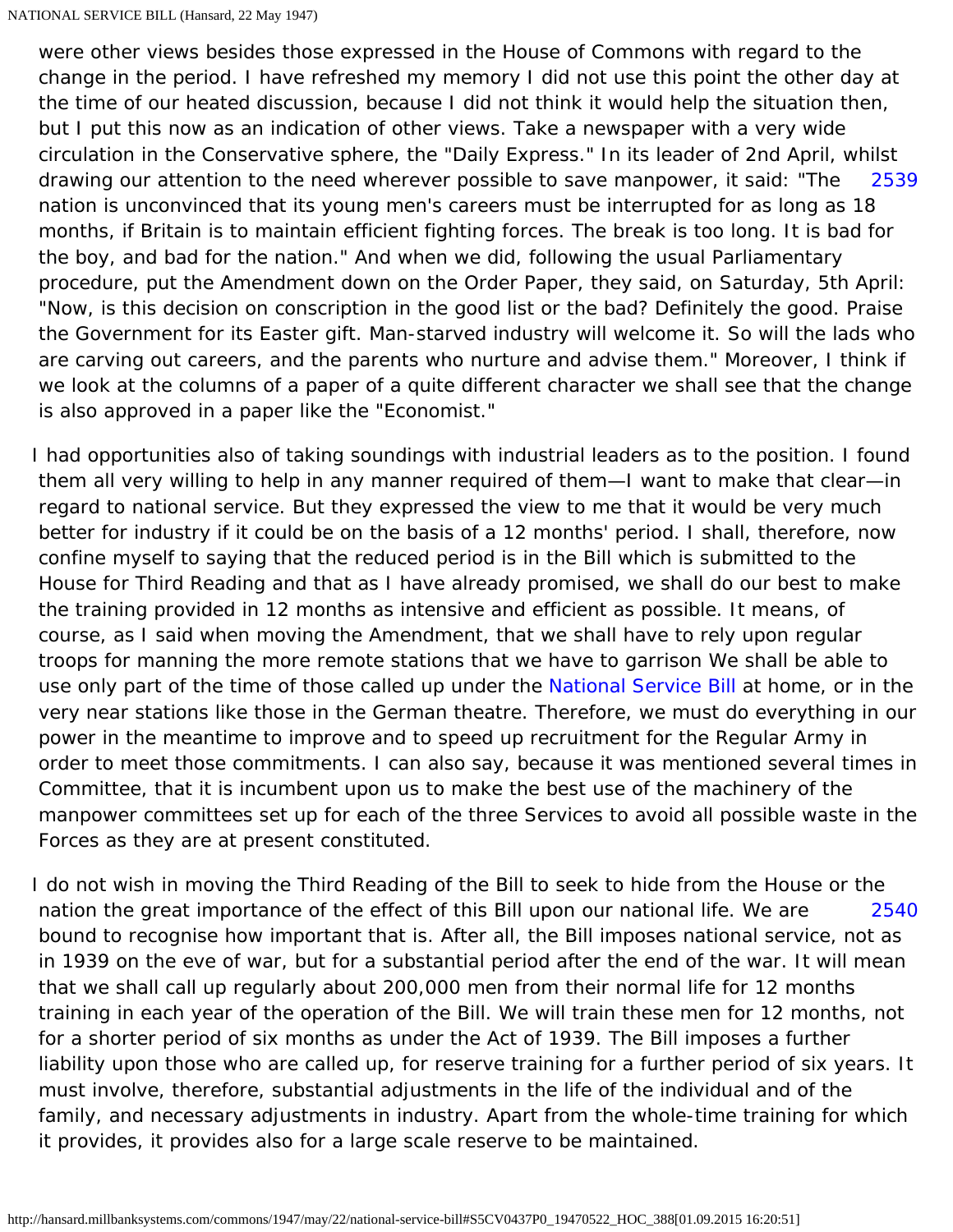We have always indicated to the House that one of the main reasons for the introduction of the Measure is that it will indicate to all concerned, and all who observe, that we intend to defend ourselves at all times, against aggression and to be ready to support the United Nations organisation in the collective measures which it takes in the same direction in the interests of peace. As I said on the Second Reading our main objective is to prevent war. That remains, and must remain the objective for this party for which I speak, and this Government for which I speak. We shall bend ourselves unceasingly to that task. But I ask the House and I ask the country, now that we have come to this stage of the consideration of this Measure, and with the undertakings that I have given, to give us their whole-hearted co-operation, recognising that the objective of the Government at the moment is not to launch the country into a permanent system of conscription. We are meeting the situation in the terms of the Bill for a five years period, but the Act comes to an end at the end of that time unless there is an actual vote—an affirmative vote—of the House of Commons.

<span id="page-3-1"></span><span id="page-3-0"></span>**[Mr. Rhys Davies](http://hansard.millbanksystems.com/people/mr-rhys-davies)** [\(Westhoughton\)](http://hansard.millbanksystems.com/constituencies/westhoughton) It can be extended, as well.

<span id="page-3-2"></span>[§](#page-3-1) [2541](#page-3-2) **[Mr. Alexander](http://hansard.millbanksystems.com/people/mr-albert-alexander)** It will be entirely in the hands of the House of Commons. I want the House to be assured that it is not the idea to place permanently for all time upon this House and upon the country, the principle of conscription, but to meet the situation now; the House can revise it when the time comes.

<span id="page-3-3"></span>[§](#page-3-3) **[Mr. Blackburn](http://hansard.millbanksystems.com/people/captain-albert-blackburn)** [\(Birmingham, King's Norton\)](http://hansard.millbanksystems.com/constituencies/birmingham-kings-norton) Will the right hon. Gentleman be good enough to go a little further, and say whether, if and when it is possible in the future to find by voluntary recruitment the number of recruits needed, it will be the Government's policy to bring conscription to an end?

<span id="page-3-4"></span>[§](#page-3-4) **[Mr. Alexander](http://hansard.millbanksystems.com/people/mr-albert-alexander)** We shall have to look at the position as it arises. I do not want to be misunderstood on this matter at all. The thing that counts much more with me in such circumstances is what is to be the state of the world, and how far we can progress, as we all want to do, with the United Nations organisation and general measures for peace. We have to examine any system of service from a number of angles, but one of the most important is what would be the basis of the reserves which could be built up under a voluntary system, in the circumstances through which we might be passing at a particular time.

4.0 P.m.

[§](#page-0-1)

[§](#page-3-0)

<span id="page-3-5"></span>[§](#page-3-5) **[Mr. Clement Davies](http://hansard.millbanksystems.com/people/mr-clement-davies)** (Montgomery) I beg to move, to leave out "now," and, at the end of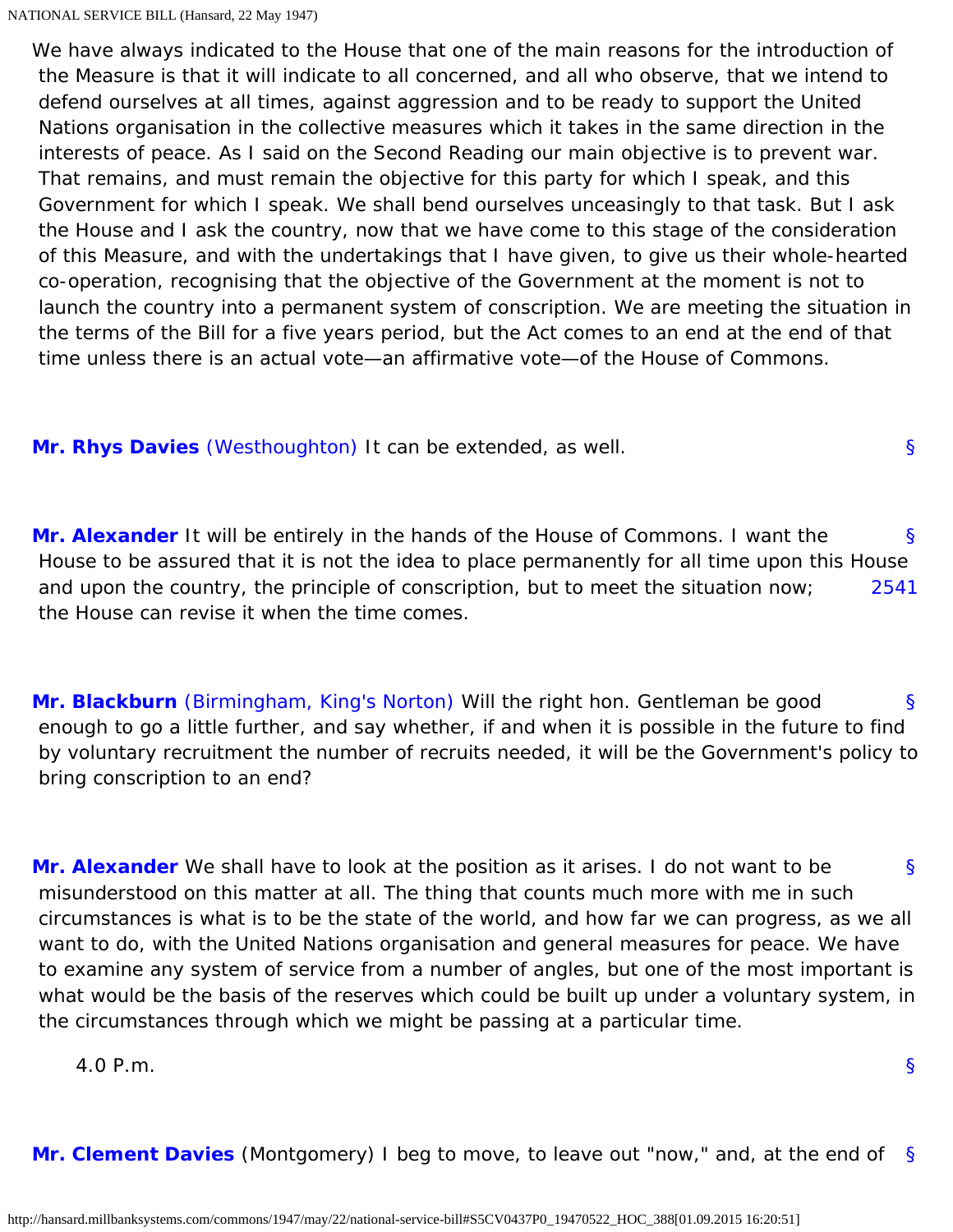```
NATIONAL SERVICE BILL (Hansard, 22 May 1947)
```
the Question, to add "upon this day six months."

I opposed the Second Reading of this Bill; I opposed it on the Committee stage, and I oppose it now, because it introduces into the system of this country during a time of peace, a constitutional change in our mode of living to which we are opposed. We opposed, as I say, on the Second Reading; we are even more strongly opposed to the Third Reading, and, if I wanted any arguments beyond those which I desire to advance myself, I should find them in the speech which the right hon. Gentleman has just made, and in the contradiction between the statement which he made in reply to a question, very rightly put by my hon. Friend opposite, and the statement made by the Chancellor of the Exchequer when this matter was first discussed in this House.

<span id="page-4-0"></span>[2542](#page-4-0) The Bill brings about, as the right hon. Gentleman himself admitted, one of the greatest constitutional changes ever brought about in our life in this country. It is of the very first magnitude. I have never known a constitutional change, of this magnitude, introduced with such a meagre amount of fact. So few statements have been provided upon which it could be justified. Certainly, no such change has ever been brought into this House, without the public of this country being first consulted. I am certain that the bulk of the supporters of the Government, when they were seeking the suffrages of the people in 1945, never suggested for a moment that they would be parties to this great constitutional step of introducing conscription into our lives in normal times of peace. But the right hon. Gentleman is justifying himself, not by appealing to the public, but by appealing to one who has, hitherto, never been regarded, I should imagine, as one of the supporters of the right hon. Gentleman. He has appealed to Lord Beaverbrook and his papers. As far as the right hon. Gentleman is concerned apparently this is a matter which can be decided by the "Daily Express" or "Sunday Express," and by consultation with a few industrial leaders; and, if they are in favour of it, we can change the whole of our Constitution. We, however, prefer to submit these matters in the usual way to the democracy of this country, to ask them what they think, and to be guided by them.

[2543](#page-4-1) There are three views about conscription, two of them wrong, in my opinion, and one of them right. There is the view that conscription is right, whatever be the circumstances, whether there is a national emergency or not—the view that it would be a good thing, at all times, to introduce it into our national life, so that all young men should be given a course of training in the Services. That view I consider to be absolutely wrong. Equally wrong, I think are those, whose views I respect, who seem to think that in no circumstances would conscription be right, even if we were in danger and there was a threat of war. My view, and the view of my colleagues, is that, if there is a national emergency, and a threat to all that we hold sacred, our traditions, customs and mode of life, we should all rally to the defence of our country and our ideals. That is why, during the Second Reading Debate, I asked three questions of the right hon. Gentleman, to which I did not get replies. I will ask them again, and I hope that the Minister of Labour, who, I understand, is to reply to the Debate, will give us definite answers to them.

<span id="page-4-1"></span>My first question is: If this Bill is necessary, it must be because there are certain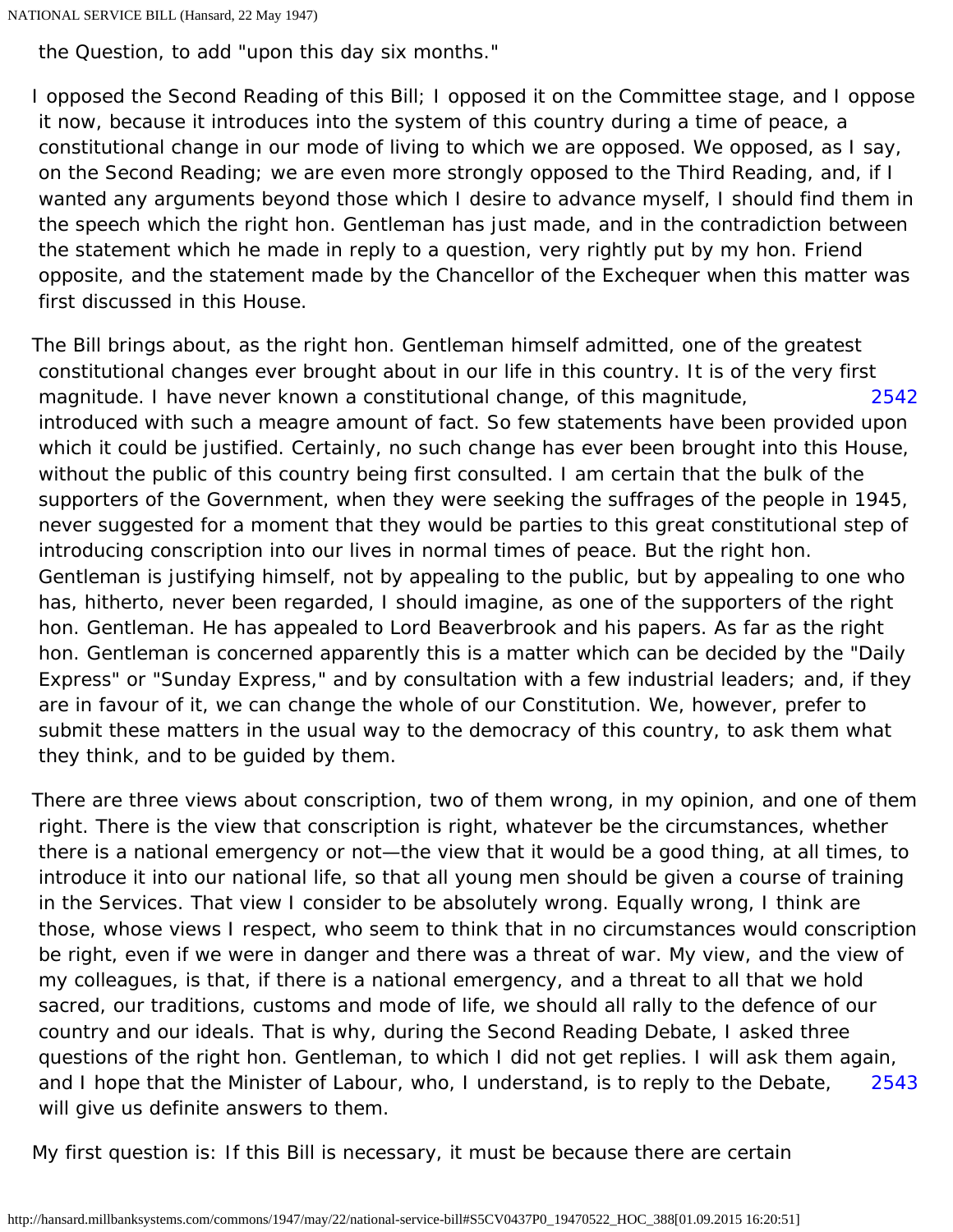commitments of which the Government are aware, and which can only be met by a Measure of this kind. That being so, may I ask what are these commitments? We are entitled to know them. This is a democratic country, and the people themselves are responsible for the Government they elect, and for the acts of that Government. They will be called upon to defend their country in time of danger, and, therefore, they are entitled to know what are the facts about our commitments, or what may be the dangers which compelled the Government to bring in such a Measure. I ask again that we should be given that information here and now. It is extraordinary that, after the greatest war in history, when so many sacrifices have been incurred and millions of lives have been lost, this Government, somehow or other, seem to think that there is some danger which compels us to maintain, not merely a voluntary Army, but a conscript Army, in time of peace. What are those reasons?

Secondly, why is it that these commitments cannot be met by the voluntary system? Hitherto, we have met all our commitments. We have been policing the whole world. That burden was being undertaken by us, not merely in the Far East, but in India, Egypt and other places which we are hopeful, today, will be capable of defending themselves and undertaking their own responsibilities without calling upon extra assistance from us. In the past, we were capable of taking care of all those people with our voluntary Army and Navy. America is just realising the great debt that she, and I think, the world, owes to this country for policing the world for the space of at least 150 years. Why cannot the commitments on which we are now entering. be met by the voluntary system?

<span id="page-5-0"></span>[2544](#page-5-0) My third question is this: If our commitments cannot be met by the voluntary system, how can they be met by the conscription of 200,000 young men for a period of 12 months? What is there about that system which makes such a world of difference in enabling us to carry out these commitments? I agree that there are certain arguments in favour of conscription. It is a systematic method of raising our Forces. Those responsible for the Forces will know where they stand; their task will be easier, and they will not have to make any effort to find recruits. There will be no need for material improvement in wages or amenities, or in conditions of service. All these things will be easier under conscription than under the voluntary system, for there will be no need to compete with industry. In some respects, again, the conscription system is cheaper, because there is no need to compete with industry. There will be no need to pay the men the kind of wage which they would get if they worked in industry instead of joining the Services.

Apart from the question of personal Liberty, however, let us consider the disadvantages—the dislocation to which the right hon. Gentleman referred in his speech in the life of each individual, and the dislocation in the life of a young man of i8. According to the right hon. Gentleman, in a statement on Second Reading or during the Committee stage, many of the men could not be trained in this country and would have to be sent to Germany. Does the right hon. Gentleman realise that parents in this country view with a great deal of alarm the sending of these young mer. into Germany, with a great deal of free time on their hands and running verb considerable risks that may affect their whole lives hereafter? The right hon. Gentleman has consulted great industrialists. Does he realise their position; and does he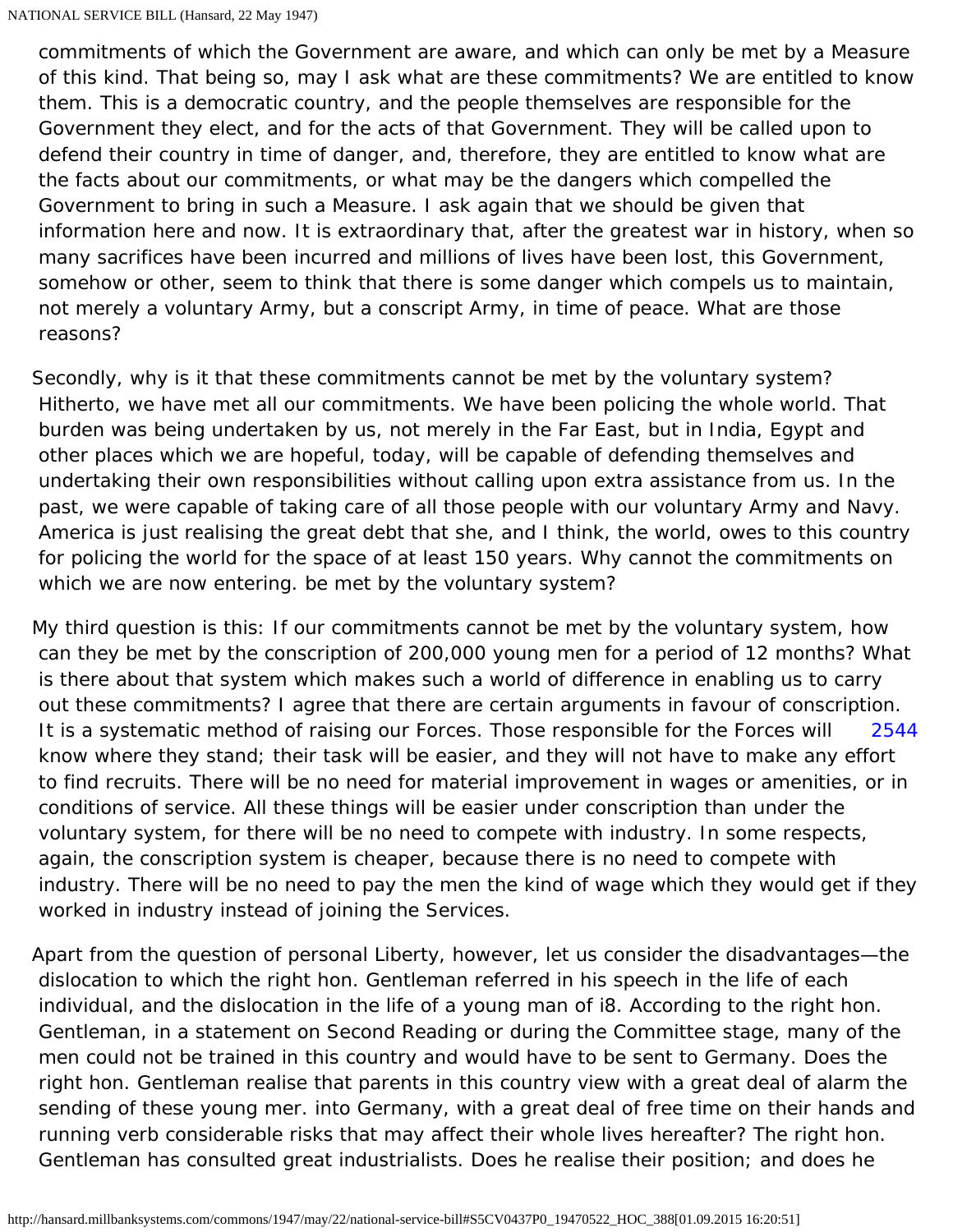know if they are prepared to take these young men from 16 to 18 years of age? Is it not much more likely that among these young men after they leave school and until they are called up, there will be a great deal of unemployment, of that they may go into "dead-end" jobs, which cannot but have a deleterious effect on their mentality and outlook?

<span id="page-6-0"></span>[2545](#page-6-0) Further, how can the present method, under the Bill as it now stands lead to any real economy in manpower? We are going to keep these young men in training for 12 months. Some people take longer to learn a thing than others; it may take 12 months to teach one boy something that another may learn in six. The pace will have to be the pa[...]e of the slowest. Much more serious than that is the use we shall be making of our Regular Army. Instead of training themselves to be fit and efficient, a great deal of their time, and a great number of them, will be required to train these young people, who are only called up for 12 months. I cannot see that there will be much economy in manpower, and certainly it does not seem to be a very strong argument in regard to making efficient the Regular Army on which, after all, we shall have to depend. Although I have said that it is cheaper in certain respects, it seems to me that it is uneconomical. Quite apart from the individual, it will be uneconomical and expensive in other directions, because it will be necessary not only to enrol and clothe, equip and feed, and administer these 200,000 men and to do so every year; it will mean the demobilisation of 200,000 every year, which will be an additional expense. I am amazed at the attitude of H.M. Government. The right hon. Gentleman said that this Bill was for only five years, with powers in this House to renew it from year to year.

[§](#page-6-1)

[§](#page-6-2)

[§](#page-6-3)

## <span id="page-6-1"></span>**[Mr. S. Silverman](http://hansard.millbanksystems.com/people/mr-samuel-silverman)** No.

<span id="page-6-2"></span>**[Mr. Davies](http://hansard.millbanksystems.com/people/mr-clement-davies)** With power, then, by Order in Council to renew it from year to year.

## <span id="page-6-3"></span>**[Mr. S. Silverman](http://hansard.millbanksystems.com/people/mr-samuel-silverman)** Not year to year.

<span id="page-6-4"></span>[§](#page-6-4) **[Mr. Davies](http://hansard.millbanksystems.com/people/mr-clement-davies)** Well, with power to renew it. Can there be any reason other than that it is the intention of those responsible for the introduction of this Bill to make this a permanent feature? Can there be any doubt that if right hon. and hon. Gentlemen above the Gangway get back into power again they will welcome this power? [HON. MEMBERS: "And they want it."] May I remind the right hon. Gentleman of the words used by the Chancellor of the Exchequer when this subject was first debated in the House. In answer to an interruption by an hon. Lady behind him, he said, "It is the principle for which we stand." It is the principle that we are fighting. What we are fighting for is the principle of individual liberty, but His Majesty's Government today have committed themselves to the principle that they will use direction of these young people. What is more, the Chancellor, when again challenged about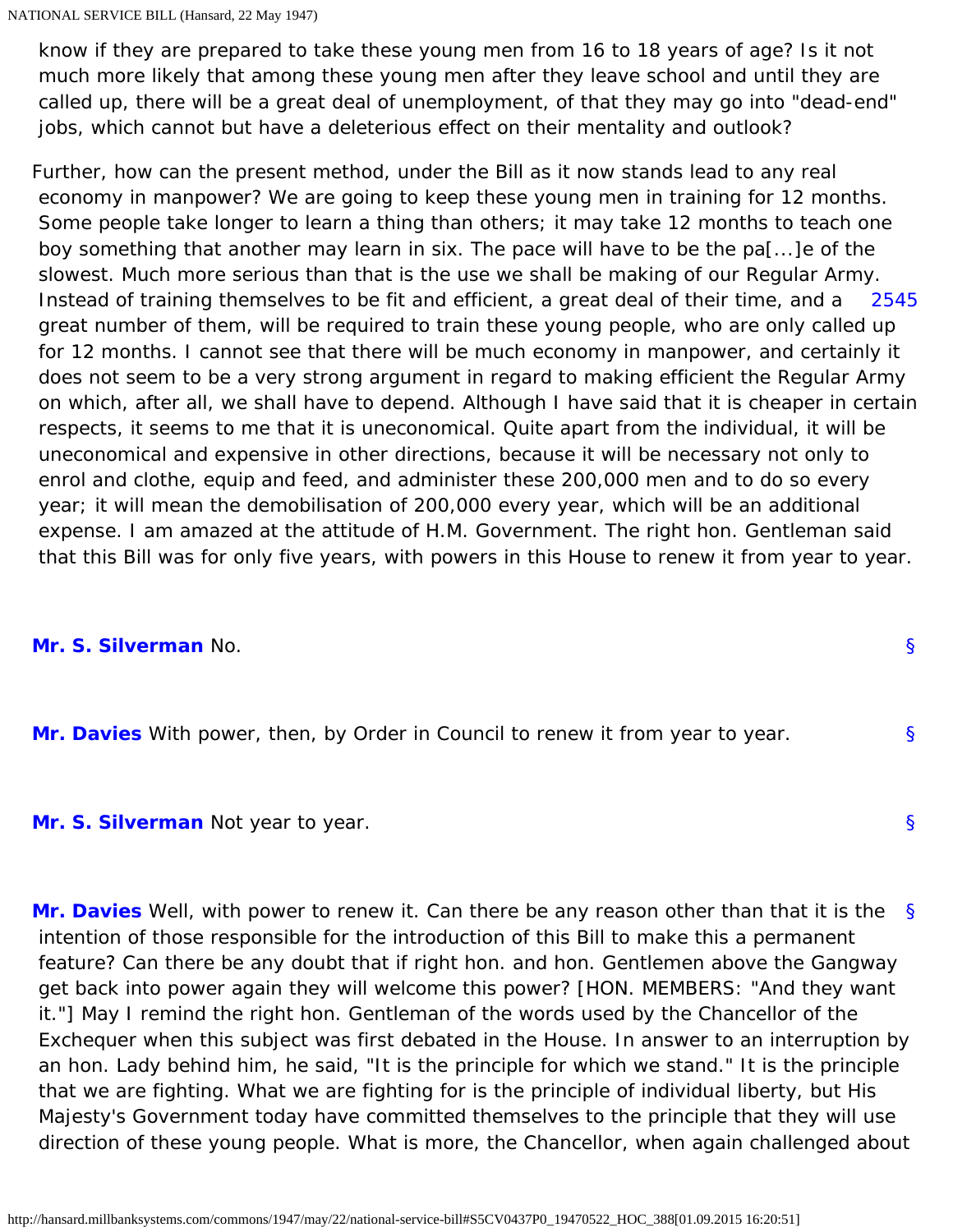the use of the word "permanent," said that it was a difficult word to define. He did not reject it; he rode away by saying that it was difficult to define.

<span id="page-7-0"></span>[2546](#page-7-0) I repeat that there is not the slightest doubt in my mind, and I am sure that there is not the slightest doubt in the minds of many people, that the intention is to render this a permanent feature of our national life, for the first time in our long history. We do not know what are our commitments today. I wonder if the right hon. Gentleman knows what they are. He certainly said he did not know what they were likely to be in 1949; nor does he know now what will be the size of the Army required in 1949. I could have understood it if the Government had contented themselves with saying, "We have conscription to the end of 1048; times are not yet normal, so let us continue on a wartime footing for another 12 months, and see where we are," instead of coming here today and asking that it should be a permanent feature. They have failed completely to prove that the required number cannot be raised by a voluntary system. Time and time again, one has heard this interruption from the other side: "Of course you can get the numbers in the Services. Why do you have large numbers of unemployed?" What did that mean? That the Services were offering better terms than industry; that industry was not absorbing them. Industry was refusing to take them, industry was driving them on to the dole, and the Services were offering them more and offering them a better life. Does any hon. or right hon. Gentleman today challenge it that if every young man were given an opportunity of saying, "This is what industry can offer me in wages, amenities, conditions and pensions; what the Services can offer me will be better," we would get them? We have never failed to get them in the past. We are introducing this proposal today because the Treasury think it cheaper to have this system, rather than compete with what industry will be able to offer.

[2547](#page-7-1) What is the position? The position, as far as I can make out, is this: The Government propose to reduce the numbers from 1,087,000 in March, 1948, to some 700,000 in March, 1949. Both the right hon. Gentlemen concerned have admitted that the most they can get in any year under the conscript system will be 200,000. That means that if they require in the Services 700,000, they will have to attract 500,000 by the voluntary system. They will be attracting 500,000 by the voluntary system, and they will have to fall back on conscription to find the other 200,000. That seems to me to be nonsense and a farce. There are only two ways in which we can get our men for the Services.

<span id="page-7-1"></span>One is the direction of men, the use of compulsion; the other is by proper wages and conditions. The Minister, and those supporting him, have said publicly that they are in favour of making conditions better for everyone, of bringing about social justice, of seeing that proper wages and amenities are provided. Instead of pursuing that policy, the Government, in this Bill, have said, "We will abandon it with regard to those aged 18, and use compulsion instead." The Government have failed to prove the need for this Bill; they have failed to prove that what they have set out to do, will be done effectively by this Bill; they have failed to provide that, given proper terms, they will not get young men by the voluntary system.

Finally, there is, in the Bill, a very great danger. There is left in it the power to the Executive, the Government of the day, to direct labour. There cannot be any doubt about that. This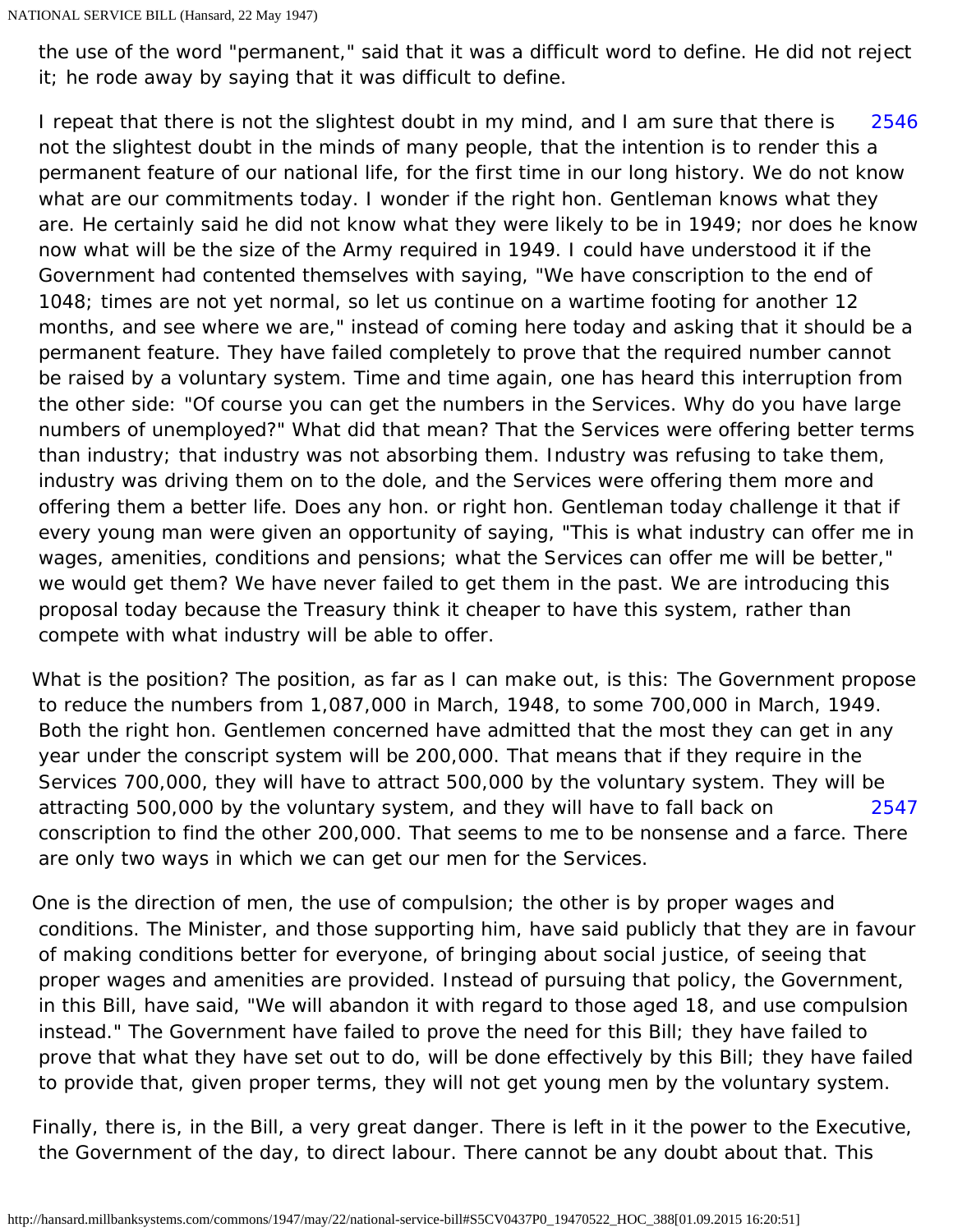matter is not to be decided by this House; the definitions have not been left for the House. It has been left to the Government of the day to decide what sections or classes of labour will be exempted from military service. The Government have sought to exempt miners and agricultural workers. Suppose that between now and 1954, there are enough miners or agricultural workers, but a shortage of workers in other industries. The Government of the day might then say, "We will make an order exempting that particular industry, or class, from military service." That, in effect, means the direction of labour. What then becomes of the statement issued by the Prime Minister, in his preface to a White Paper, that this Government would never stand for the direction of labour? That statement was made solemnly to the public in February. Yet, in this Bill, the Government are going back on their word, and taking power to direct labour wherever they desire to direct it. For those reasons, we would like to see this Bill rejected.

[§](#page-0-1)

4.22 p.m.

<span id="page-8-1"></span><span id="page-8-0"></span>[§](#page-8-0) [2548](#page-8-1) **[Mr. Ayles](http://hansard.millbanksystems.com/people/mr-walter-ayles)** [\(Southall\)](http://hansard.millbanksystems.com/constituencies/southall) I very much regret having to oppose the Third Reading of this Bill. For nearly half a century I, and thousands of others, have been doing a great deal of pioneer work, at great personal sacrifice, to establish this Government in power. During the whole of that time our party has been opposed to compulsory military service, and I consider that the best service I can render to my party is to support it when it is right, and faithful to its old principles, and oppose it when it is wrong, and goes back on them. It has been said in previous Debates that our party was opposed to conscription up to 1939. I say, without hesitation, that we were opposed to conscription up to the General Election. In the muchquoted document, "Let us Face the Future," on which we fought the. Election, it will be found that the Labour Party stands for freedom of worship, of speech, and of the Press. It states that the Labour Party will see that those freedoms are kept and enlarged, so that we can enjoy again the personal and civil liberties we sacrificed to win the war—

<span id="page-8-2"></span>[§](#page-8-2) **[Mr. Beverley Baxter](http://hansard.millbanksystems.com/people/sir-arthur-baxter)** [\(Wood Green\)](http://hansard.millbanksystems.com/constituencies/wood-green) Is that why the Government set up an inquiry into the Press?

<span id="page-8-3"></span>[§](#page-8-3) **[Mr. Ayles](http://hansard.millbanksystems.com/people/mr-walter-ayles)** By no stretch of imagination does anyone think that what was said in that pamphlet did not include freedom from industrial and military conscription. My fundamental objection to this Bill is that conscription assumes that the State is God, with power of life and death, not only over the bodies and minds of its citizens, but over their souls as well. That is the Nazi doctrine of the State God. It is not the Christian doctrine, nor is it a democratic doctrine. I believe that man owes loyalty to the State, but I believe that he owes a higher loyalty to God. That is what is meant by freedom of religion and worship, in the Atlantic Charter. Unless we are free to worship God with a clear conscience it is futile to talk of freedom. Very often, loyalty to God and loyalty to the State coincide, but where there is a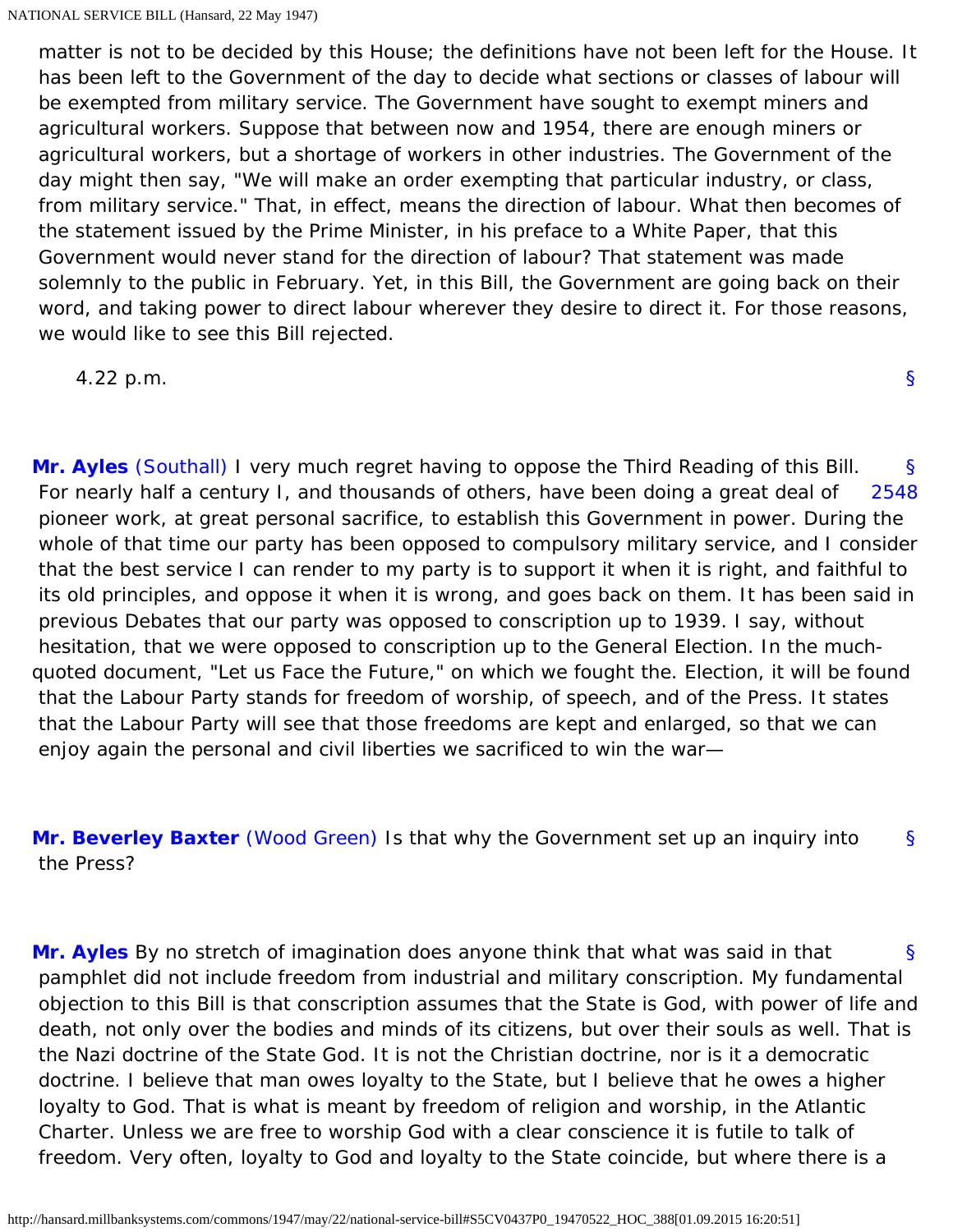[2549](#page-9-0) clash, the greater loyalty should hold. No one can decide that loyalty for the individual. It is his own responsibility. For the State to do so, is for the State to usurp the prerogative of God. Every day this House sits we acknowledge that. Every Sitting of this House opens with Prayers. Those Prayers are an acknowledgment, not of an inferior, but of a higher authority even than this Parliament, or this Government.

<span id="page-9-0"></span>Under this Bill, the State is to be supreme. The State is to determine what is right or wrong in the most fundamental of human relationships. It assumes that if the State says it is right to kill, then it is right, even although we know that that may mean death to innocent women and children in Japan. If the State says that the war is a righteous war, then it is a righteous war, whether it is in South Africa, Europe, Asia, or elsewhere. The individual has no say in the matter at all, although God holds him, and not the State, responsible for his conduct. I affirm my belief in the sanctity of the human personality. Some of my hon. Friends believe that they are justified in taking human life in certain circumstances. They divide wars into two kinds—right and wrong. But the conscript has no choice.

<span id="page-9-2"></span><span id="page-9-1"></span>[§](#page-9-1) **[Mr. Deputy-Speaker](http://hansard.millbanksystems.com/people/mr-james-milner)** The hon. Gentleman should confine himself to what is in the Bill.

[§](#page-9-2) **[Mr. Ayles](http://hansard.millbanksystems.com/people/mr-walter-ayles)** With due respect, Mr. Deputy-Speaker, this Bill seeks to conscript men, to train them for war, and to take part in war. It destroys their powers of choice on whether they will take part in a war. The gravamen of our charge against the Government is that this Bill destroys a choice which members of the Government have claimed in the past, in regard to wars that have been waged during our own life time. I suggest, in all seriousness, that the State takes our freedom of choice away from us as soon as this Bill becomes law. It is the State that says what is right and what is wrong, what a man shall do and what he shall not do. It is not only the State, but the Government which happens to be in power at the time which assumes to itself the prerogatives of the State, and not necessarily of the people. We condemn that principle as applied to Germany and Russia, but capitulate to it in Great Britain. It is because conscription is the fundamental denial of our religious freedoms, based on the freedoms for which our forefathers went to the stake, that I wish to put forward, against it, my strongest opposition.

<span id="page-9-3"></span>[2550](#page-9-3) There are other reasons why I am opposed to this Bill. There is the reason that it is a thoroughly undemocratic Bill; there is the reason that it would mean economic disaster; there is the reason that it would mean the weakening of our trade unions. There are dozens of other reasons for opposing this Bill. But above all is the reason that it is a denial that God is the paramount factor in the life of the individual, that God comes before the State and where the State and God clash, it is our duty to God which must prevail.

<span id="page-9-4"></span>4.31 p.m.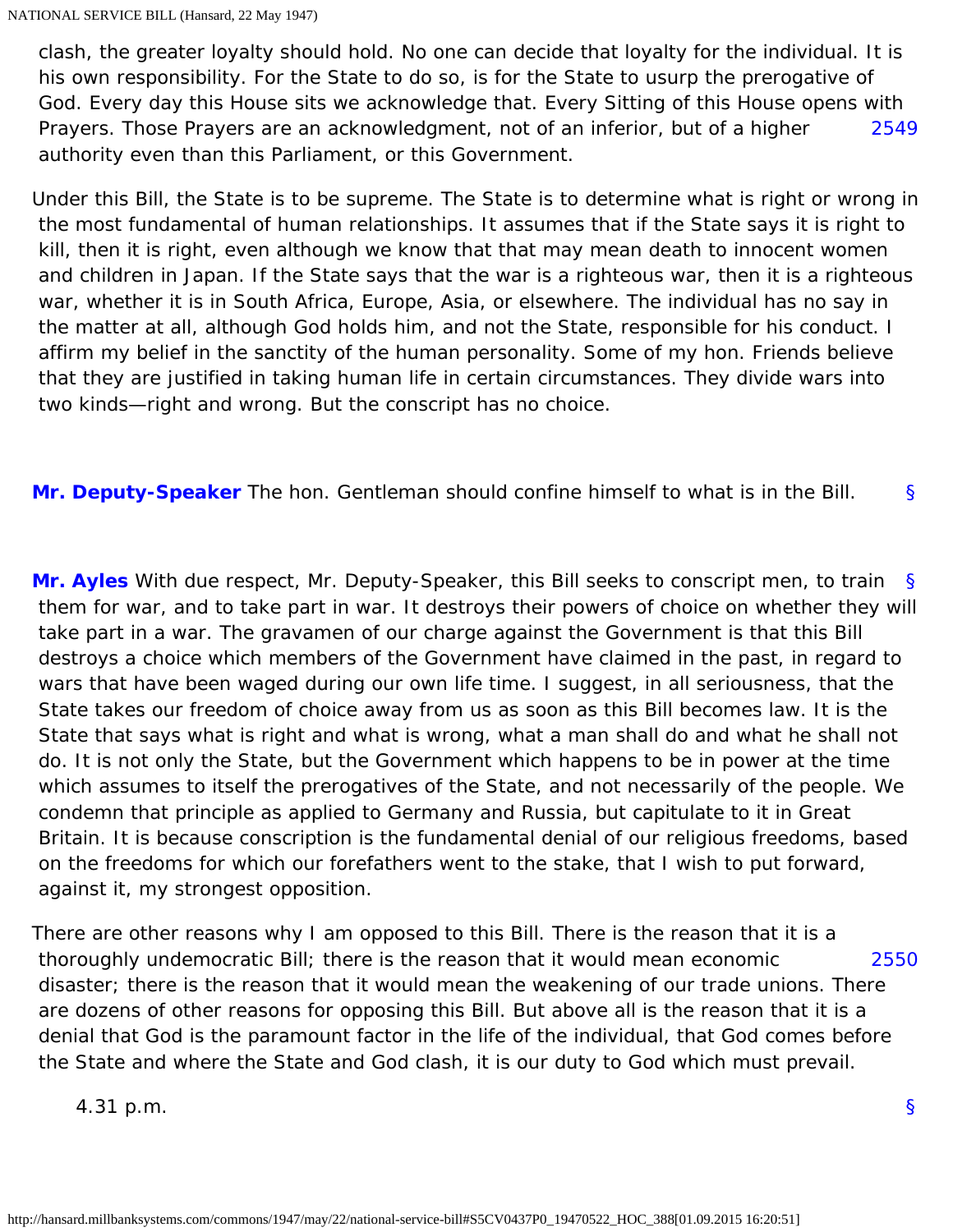[§](#page-9-4) **[Lieut.-Colonel Sir Cuthbert Headlam](http://hansard.millbanksystems.com/people/lieut-colonel-sir-cuthbert-headlam)** [\(Newcastle-upon-Tyne, North\)](http://hansard.millbanksystems.com/constituencies/newcastle-upon-tyne-north) ; We have heard an eloquent and conscientious speech from the hon. Member for Southall (Mr. Ayles), and I for one do not intend to quarrel with him in what he said. He is perfectly entitled to his opinions, which, no doubt, he sincerely holds, but I would venture to suggest to him that it is not the Government which decides peace and war in this country; it is Parliament, and Parliament represents the country. If Parliament decides we ought to go to war for reasons which justify us doing so Parliament speaks for the country, and I am one of those who hold that it is the duty of the country to follow Parliament.

We have had long Debates on this Bill and those who have listened to them throughout its stages will agree that they show that all parties in the House dislike the idea of conscription in times of peace. That is perfectly consistent with the tradition of this country. We have always been opposed to conscription, because conscription is supposed to be an infringement of the right of the individual, but the real reason why the people of this country have been opposed in the past to military service is not because it infringes the right of the individual but because the maintenance of a standing Army in time of peace was considered to be a threat to the civil liberties of the country. The Army was a weapon in the hands of the King to be used against Parliament, though, oddly enough, this fear of military rule really dated from the days of Oliver Cromwell.

<span id="page-10-0"></span>[2551](#page-10-0) I was rather surprised, therefore, to hear the right hon. and learned Gentleman who leads one section of the Liberal Party make a speech in favour of a regular standing Army rather than the kind of Army that we get under conscription. It is perfectly clear that the liberties of the subject are far less likely to be at- tacked by any would-be dictator of this country, if that Army is a national Army and not a regular Army paid for its services. I for one personally have always believed in a system of national service, that is to say, a national Army, and I believe that a conscript Army would be more careful of the liberties of the country than a standing Army, which would be a force entirely under the charge and control of the Government of the day.

[§](#page-10-1)

<span id="page-10-1"></span>**[Mr. Emrys Roberts](http://hansard.millbanksystems.com/people/mr-emrys-roberts)** [\(Merioneth\)](http://hansard.millbanksystems.com/constituencies/merionethshire) Subject to the Army Acts.

<span id="page-10-2"></span>[§](#page-10-2) **[Sir C. Headlam](http://hansard.millbanksystems.com/people/lieut-colonel-sir-cuthbert-headlam)** I quite agree, but it Parliament is controlled by a Government that is in complete power I do not suppose the Army Acts or any other Acts would stand in the way of a dictatorship. I think that this should be clear to anyone who thinks about this matter seriously. A large majority of this House were in favour of this Bill as originally introduced by the Government. There can be no doubt about that judging by the figures in the Division on the Second Reading. There was only a small minority, including one section of the Liberal Party and certain people who are opposed to militarism of any kind, namely, the pacifists, who were opposed to the Government's proposals. The House accepted the assurances that were made by the Government, and, after all, the Government are best qualified to make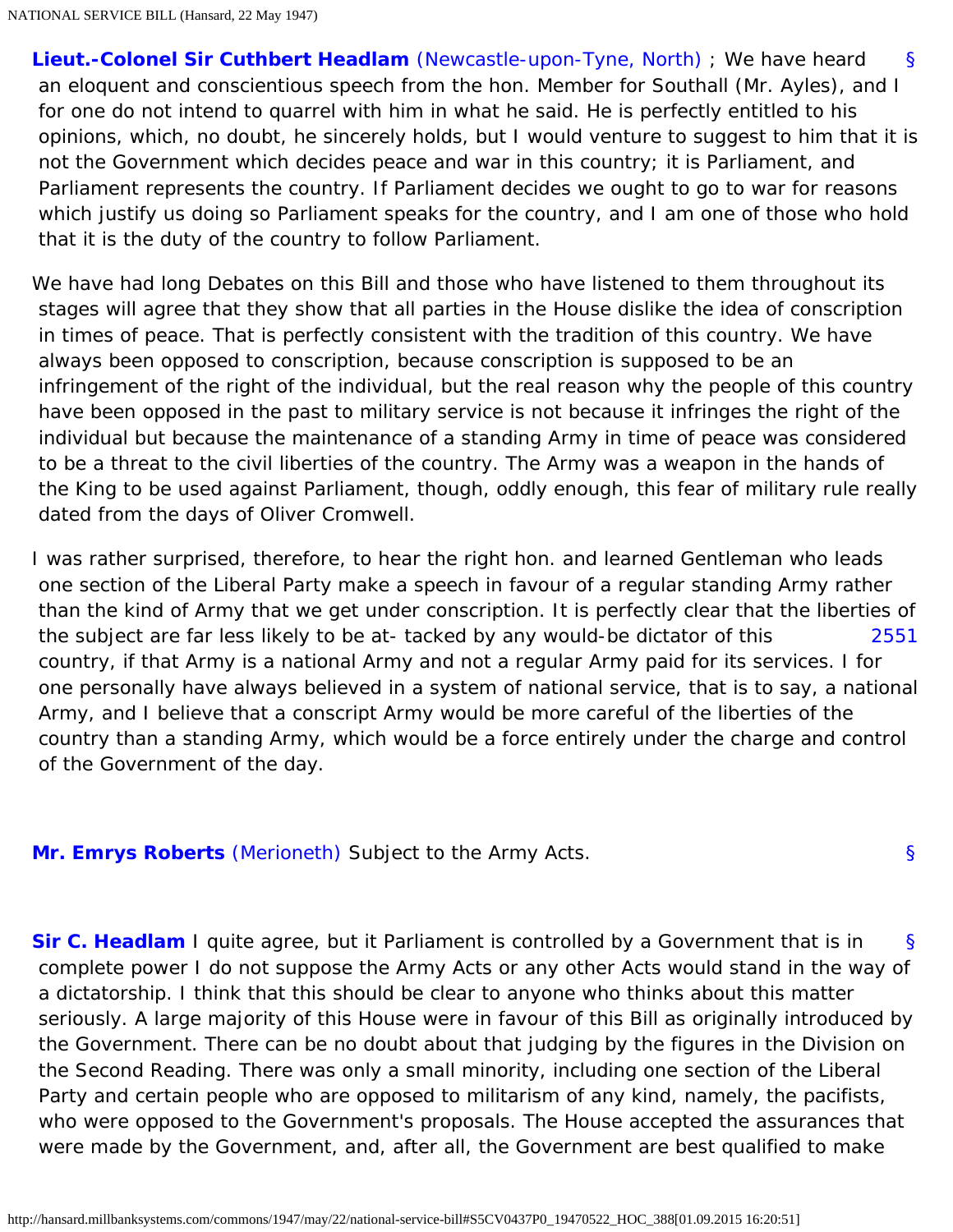those assurances.

#### <span id="page-11-1"></span><span id="page-11-0"></span>**[Mr. S. Silverman](http://hansard.millbanksystems.com/people/mr-samuel-silverman)** Which assurances?

[§](#page-11-1) understood most assuredly when the Bill was introduced that it was for the purpose of [2552](#page-11-2) **[Sir C. Headlam](http://hansard.millbanksystems.com/people/lieut-colonel-sir-cuthbert-headlam)** If the hon. Gentleman will wait perhaps he will hear. The Government assured us that it was impossible to raise adequate forces by other means than by conscription, and that conditions throughout the world were such that they were not prepared to be responsible for the defence of this country unless they had sufficient forces behind them. In view of those commitments and the dangers which prevail throughout the world at the present time, it was necessary therefore in their opinion to adopt conscription in order to provide for our national defence until such time as we could depend upon the United Nations organisation for the preservation of peace throughout the globe. The object of this Bill and of those of us who support it, is not to make war; it is to prevent war. The House maintaining peace that the Government presented it.

<span id="page-11-2"></span>Of course there was a minority in the House who opposed the Bill. I have already alluded to them, and we have had two speeches from them this afternoon, which indicated the reasons for their objection. There is the pacifist who looks upon any form of war from the moral point of view; no one can argue with people who base their objections on morality alone. How the public as a whole is viewing this Bill it is difficult to say. I do not know what has been the experience of other hon. Members. but I have had fewer letters of protest against this Bill than I have had against any other Bill of similar importance. The charges which are levelled against this Bill in whatever correspondence I have had on it are three in number. The first is that conscription is a symbol of totalitarianism and against the whole moral traditions of the Labour Party. I do not know what the tradition of the Labour Party about military service is. All I do remember is that when the Labour Party was in opposition, and utterly irresponsible, it took very little interest whatever with regard to military preparedness. I notice with great satisfaction that the Prime Minister in a public speech not so very long ago, advised his followers that as they were now in office, and were in charge of the country, those irresponsible gestures against defence organisation which he and they delighted in in the past, could not now be indulged in. My correspondents objections also refer to conscription as "a symbol of totalitarianism." What exactly does that mean? Conscription and national armies, the levée en masse, date from the French Revolution, which can scarcely be described as a totalitarian movement in the sense in which the word is used now.

<span id="page-11-4"></span><span id="page-11-3"></span>**[Mr. W. J. Brown](http://hansard.millbanksystems.com/people/mr-william-brown-1)** [\(Rugby\)](http://hansard.millbanksystems.com/constituencies/rugby) It dates from the days of the French reaction.

[§](#page-11-3)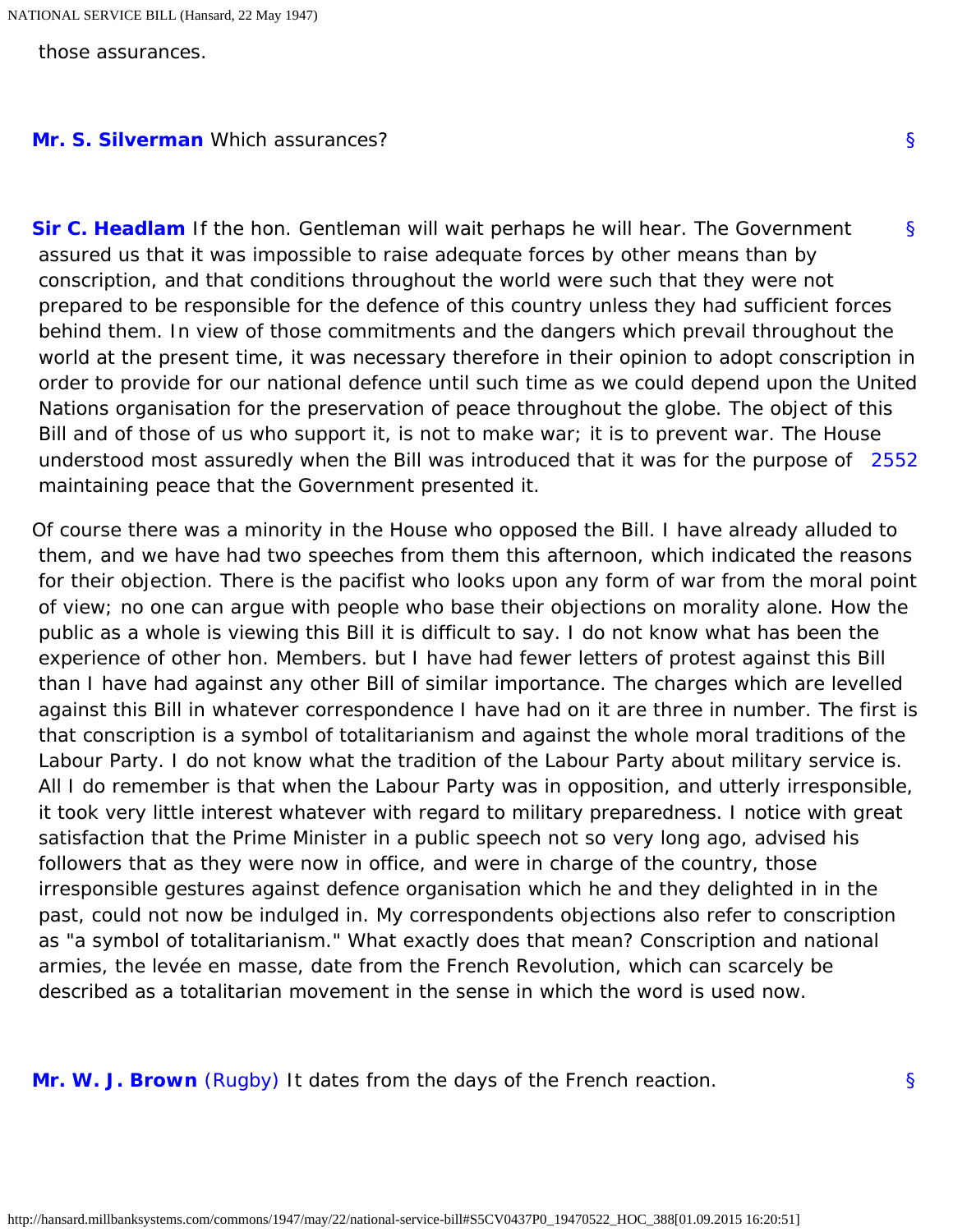<span id="page-12-0"></span>[§](#page-11-4) [2553](#page-12-0) **[Sir C. Headlam](http://hansard.millbanksystems.com/people/lieut-colonel-sir-cuthbert-headlam)** It dates from the early days of the French Revolution, the days of Danton, Carnot and the battle of Valmy. Another of the arguments against the Bill which I have received is that immense conscript armies provoke fears between nations and can only lead to insecurity and war. That may be, but we are faced with the fact that we have had to fight two wars with a small regular army and untrained reserves against vast armies in other countries—

[§](#page-12-1)

## <span id="page-12-2"></span><span id="page-12-1"></span>**[Mr. Stephen](http://hansard.millbanksystems.com/people/mr-campbell-stephen)** [\(Glasgow, Camlachie\)](http://hansard.millbanksystems.com/constituencies/glasgow-camlachie) And we won.

[§](#page-12-2) **[Sir C. Headlam](http://hansard.millbanksystems.com/people/lieut-colonel-sir-cuthbert-headlam)** I will come to that in a moment. As a result of not having national service we have had to fight two long wars, beginning them at a great disadvantage. Those who served in that 1914–18 war are not likely to forget the unpreparedness with which we started that war and what it cost us. I have always been a supporter of conscription because I believe it to be the only fair and democratic way to proceed with regard to defence, and my views were intensely strengthened when I saw for the first time what it meant to send unprepared troops into battle.

No one who was at the battle of Loos is ever likely to forget what he saw there or to take the view that it is right and proper that men should be called to the Colours in a great burst of patriotic enthusiasm and then sent into battle unprepared or only partially prepared for war. That is why it is perfectly absurd for us in this House or for any body of persons to try to differentiate between conscription after war has been declared and conscription in time of peace. It is, in my opinion, wholly wrong to send gallant untrained volunteers to meet the enemy and take the consequences; it is the duty of the country to see that the Armed Forces are trained for war.

<span id="page-12-3"></span>[§](#page-12-3) **[Mr. Gallacher](http://hansard.millbanksystems.com/people/mr-william-gallacher)** [\(Fife, West\)](http://hansard.millbanksystems.com/constituencies/fife-western) Is it not the case that if we had had conscription before 1914, with the men trained as they were being trained then, they would have been quite unprepared for the type of war that developed in 1914?

<span id="page-12-5"></span><span id="page-12-4"></span>[§](#page-12-4) [2554](#page-12-5) **[Sir C. Headlam](http://hansard.millbanksystems.com/people/lieut-colonel-sir-cuthbert-headlam)** No. I should have thought that it might be obvious even to the hon. Member that a man who has been trained and prepared for any form of work is more likely to be successful in that work than a man who has not been trained. That was most clearly demonstrated at the beginning of the 1914–18 war, and again at the beginning of the recent war If training was necessary in those wars, when the work of the ordinary soldier was comparatively simple, how much more necessary must it be now that his duties have become so much more difficult? Another objection to conscription that has been urged is that it will mean a waste of manpower and would prevent economic recovery. That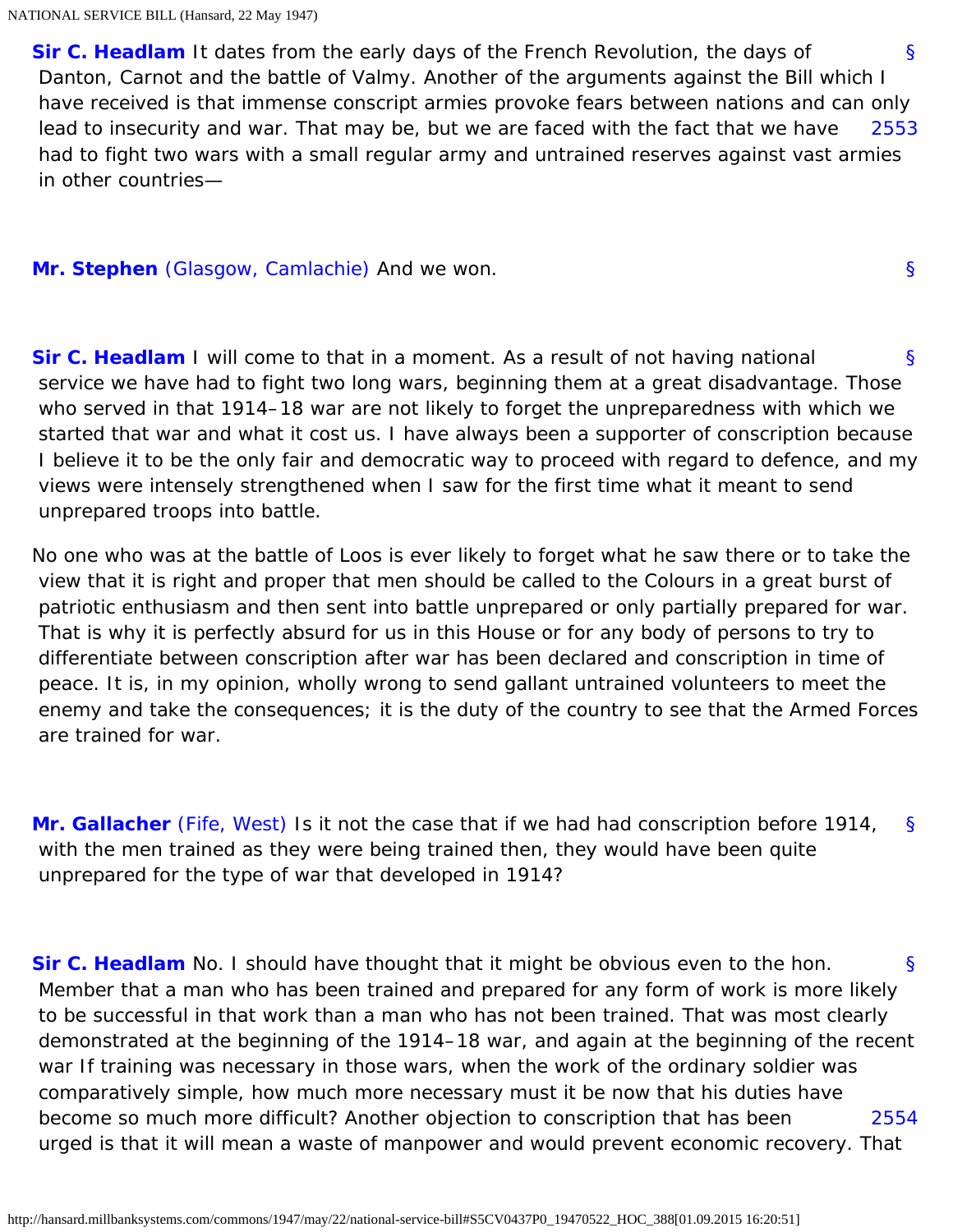argument has been advanced during the course of these discussions, but it amounts to very little because it is perfectly clear that once you have settled on a system of military service, however short or long the period, the country will adapt itself to that system. It must do so. Everybody will be in the same position and the difficulties envisaged by those who put forward the objection have been faced in the past by other countries and have been surmounted. I have, therefore, come to the conclusion that the feelings of the people of this country are rather like this. Nobody wants conscription; everybody would rather be without it. I have never discussed the subject of conscription with any Frenchman without his telling me that he disliked the idea of it intensely before he began his service, that it was not so had as lie expected, and that he was very glad he had done it I believe that when it comes to the point that will be the view of nine out of ten young men in this country who are asked to do national service

[2555](#page-13-0) To come to the particular point which I wish to urge now—the change which the Government made in the Bill during the Committee stage—I think that reducing the period of training from 18 months to 12 months, was one of the greatest mistakes that could possibly have been made. I should myself, if I had been in charge of this Bill, have fixed a period of two years' military service, because I do not believe it is possible to train a good soldier, and certainly not a sailor, in a shorter period. I believe that two years is the right length of time. Eighteen months was a compromise. When the period is reduced to 12 months it becomes almost a farce so far as training is concerned. I have had an interesting experience, which I expect has been shared by other hon. Members, in that I have had several letters from soldiers abroad begging me to vote for the 18 months period rather than, for 12 months for the simple reason that, as they say, "For the first four or five months in the Army we do not know what we are doing at all. When the period is reduced to 12 months it leaves us with only six or seven months at the most in which to learn our trade, and that is impossible." However, that remains for the Government to look into when the time comes, and if this Bill becomes law I shall be agreeably surprised if the period of 12 months is found sufficient.

<span id="page-13-1"></span><span id="page-13-0"></span>It must be giving those in authority at the War Office an immense amount of trouble trying to change suddenly from 18 months to 12 months. No wonder the Minister in charge of the Bill could give us no assurances in the Debate last night as to the length of the period of tapering off of service. The chaos at the War Office must be almost unbelievable, and I cannot understand how any Minister cap have had the face to come down to this House and make so important a change in the Bill without a feeling of shame and humiliation. In fact, I cannot imagine how he could continue to remain in office. He assured us on the Second Reading, that the period of service had been settled by the Cabinet and the military authorities after the most careful consideration of all the problems that had to be faced, and a few hours afterwards—because of a revolt in his own Party and because, as he told us this afternoon, the "Daily Express" held a contrary opinion—he comes back to the House and absolutely eats his own words. I cannot imagine how such a Minister can be tolerated any longer.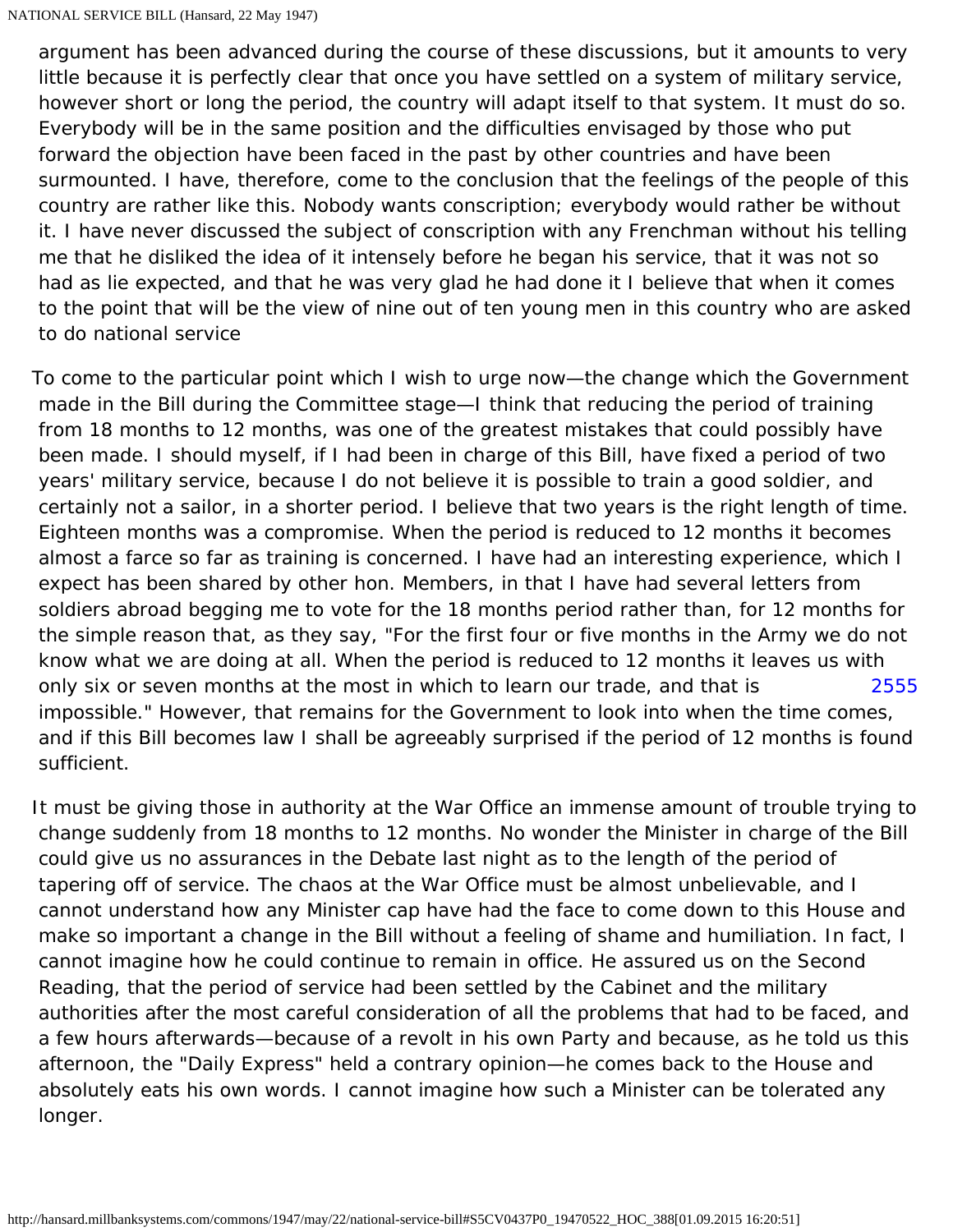[§](#page-13-1) **[Mr. McGovern](http://hansard.millbanksystems.com/people/mr-john-mcgovern)** [\(Glasgow, Shettleston\)](http://hansard.millbanksystems.com/constituencies/glasgow-shettleston) Does not the hon. and gallant Member remember another revolt which took place in this House, when Parliament declared for equal pay for men and women, and the then Prime Minister came down and compelled the majority to eat their words, and go back into the Lobbies and vote the other way?

<span id="page-14-0"></span>**[Sir C. Headlam](http://hansard.millbanksystems.com/people/lieut-colonel-sir-cuthbert-headlam)** I was not in the House at that time but I do not think the cases were similar. [AN HON. MEMBER: "That was the other way round."] In any case, the hon. Member's intervention did not seem to me to be relevant. It is seldom that I express my opinions of Ministers very strongly in this House, but I could not refrain from saying what I thought about the action of the right hon. Gentleman the Minister of Defence in this case.

4.39 P.m.

<span id="page-14-2"></span><span id="page-14-1"></span>[§](#page-14-1) [2556](#page-14-2) **[Mr. Sydney Silverman \(Nelson and Collie\)](http://hansard.millbanksystems.com/people/mr-samuel-silverman)** I think that for many Members of this House this is a melancholy occa- sion, and I regret very much to notice that at such a momentous time, there is not a representative of any of the Services on the Government Front Bench. It is true that there is a Cabinet Minister present who, let me say, has been almost invariably present throughout these discussions, and I regard it as symbolical that it should be my right hon. Friend the Minister of Labour. I think that the House was entitled to expect that the Minister of Defence, who moved the Third Reading, might at least have stayed with us for a little time, to hear what the House thought; also that the representatives of the Services who had been clamouring for this reversal of Socialist policy should also be here in order to hear what the House thinks of it.

Before coming to the particular view which leads me to speak and vote against the Government on this occasion, I think we are entitled to ask that the Government shall clear up certain ambiguities. I can understand the argument in favour of compulsion as a principle, and I can understand the argument against the principle of compulsion as such. I want to know from the Government—and I think the country is entitled to know and the Labour Party are entitled to know—whether they have now come down in favour of the principle of compulsion for military service. I ask that because they speak with different voices. My hon. Friend the Member for East Coventry (Mr. Crossman), in a speech remarkable as it was unexpected and unconvincing, contended for the principle. I concede the point at once, that there has always been a section of Socialist opinion in favour of the principle of relative conscription. They have been quite consistent and rational, and there is a case to be made out for their point of view. They point to Socialist parties on the Continent; they point to France and to other countries. They say that since this is an onerous, an unpleasant but a necessary job, the fairest way for a Socialist Government to deal with it is to let everyone come in—let everyone be trained, and let everyone do his share. They have never seen anything wrong with that; they thought it the true Socialist view. They have pleaded for a citizen Army, and for the democratisation of the Army. They contend it is in

[§](#page-0-1)

[§](#page-14-0)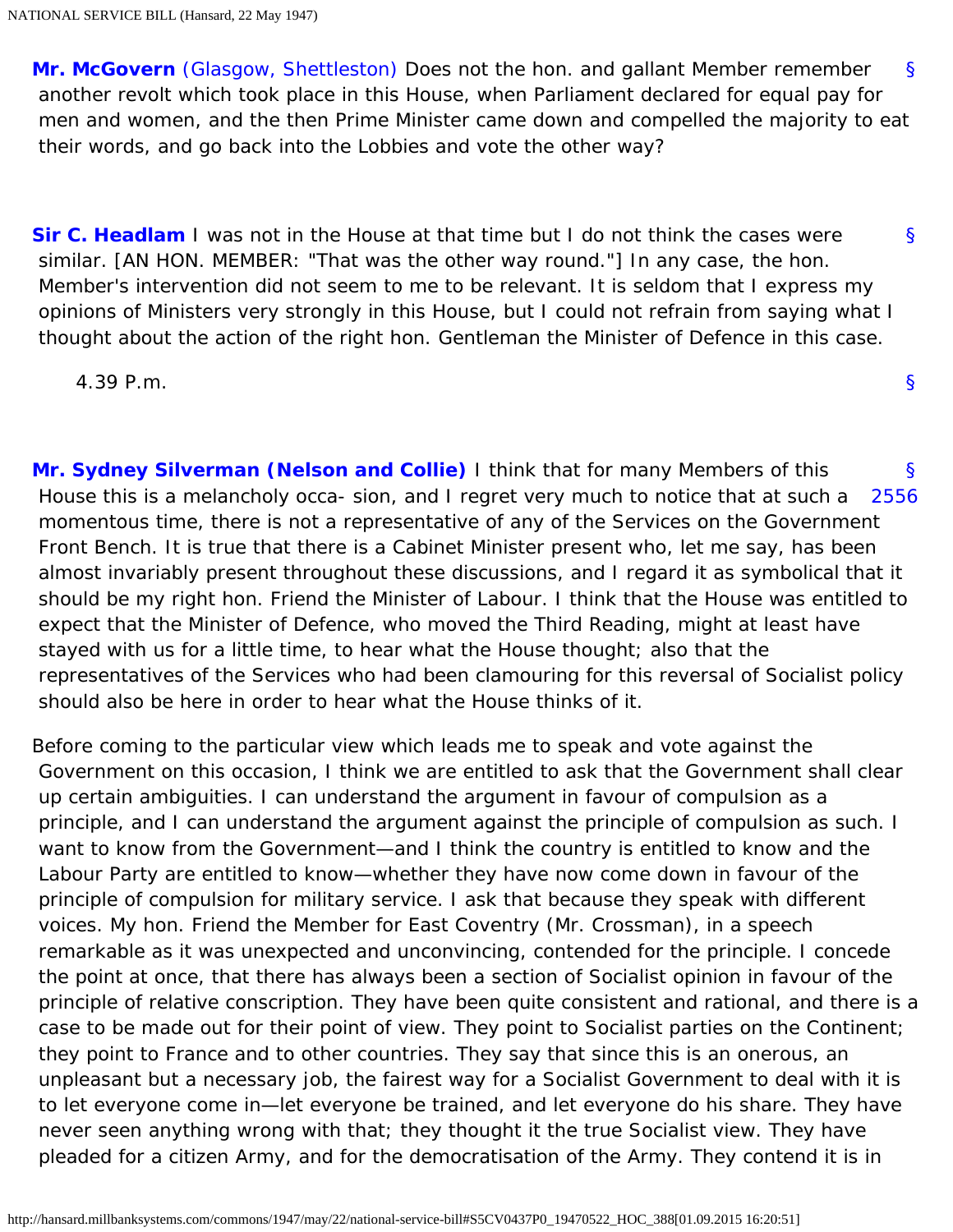<span id="page-15-0"></span>[2557](#page-15-0) every way right, that we should be able to call upon everyone to share the burden of national defence. But they have been a minority.

The great majority of the Labour movement has always held that that view, however plausible, however rational, and however convincing to some, is mistaken. They have said it is mistaken for a variety of reasons, many of which have already been given from both sides of the House. They have said it most insistently, because they have never been able to see and I confess I cannot see it at this moment—how, logically, you can distinguish between compulsion for military service, and compulsion for any other national service. There is no rational ground on which you can distinguish the principle of the one from the principle of the other. Distinctions are suggested, and they are real distinctions; they are not, however, distinctions of principle but of degree of emphasis. There can be no distinction between compelling people to go into the Army because national defence is necessary, and because the Army is a distasteful occupation, and compelling people to go into the mines, because coal is necessary, and mining is a distasteful occupation. The majority of the Labour movement have always felt that, since these two principles cannot be divided in that way, and since the logical implication of compelling people to serve in the Army is the right of the State to direct people in other directions—certainly in their industrial life—in so far as the nation depends upon it, then we must oppose the principle.

<span id="page-15-1"></span>[§](#page-15-1) **[Sir Arthur Salter](http://hansard.millbanksystems.com/people/sir-arthur-salter)** [\(Oxford University\)](http://hansard.millbanksystems.com/constituencies/oxford-university) Is there not sometimes a difference of degree so great that it becomes a difference in kind? Is there not such a difference between compulsion for a period of 12 months, and the kind of compulsion which would last throughout a man's working life?

<span id="page-15-2"></span>[§](#page-15-2) [2558](#page-15-3) **[Mr. Silverman](http://hansard.millbanksystems.com/people/mr-samuel-silverman)** That may be so, but the obligation imposed upon a man under this Bill is an obligation which lasts throughout his working life. The right hon. Gentleman does not suppose that this is an obligation which ends at the end of the 12 months' service, or when a man has done his 60 days over the five years. The obligation lasts so long as the man is fit, and provided there is a necessity for his service by declaration of war, or if invasion takes place. It is a lifelong obligation just as much as anything else.

<span id="page-15-5"></span><span id="page-15-4"></span><span id="page-15-3"></span>[§](#page-15-4) **[Sir A. Salter](http://hansard.millbanksystems.com/people/sir-arthur-salter)** Then the hon. Member is against conscription not only in peace but in war?

<span id="page-15-6"></span>**[Mr. Silverman](http://hansard.millbanksystems.com/people/mr-samuel-silverman)** I have not said so.

#### **[Sir A. Salter](http://hansard.millbanksystems.com/people/sir-arthur-salter)** Why not?

[§](#page-15-6)

[§](#page-15-5)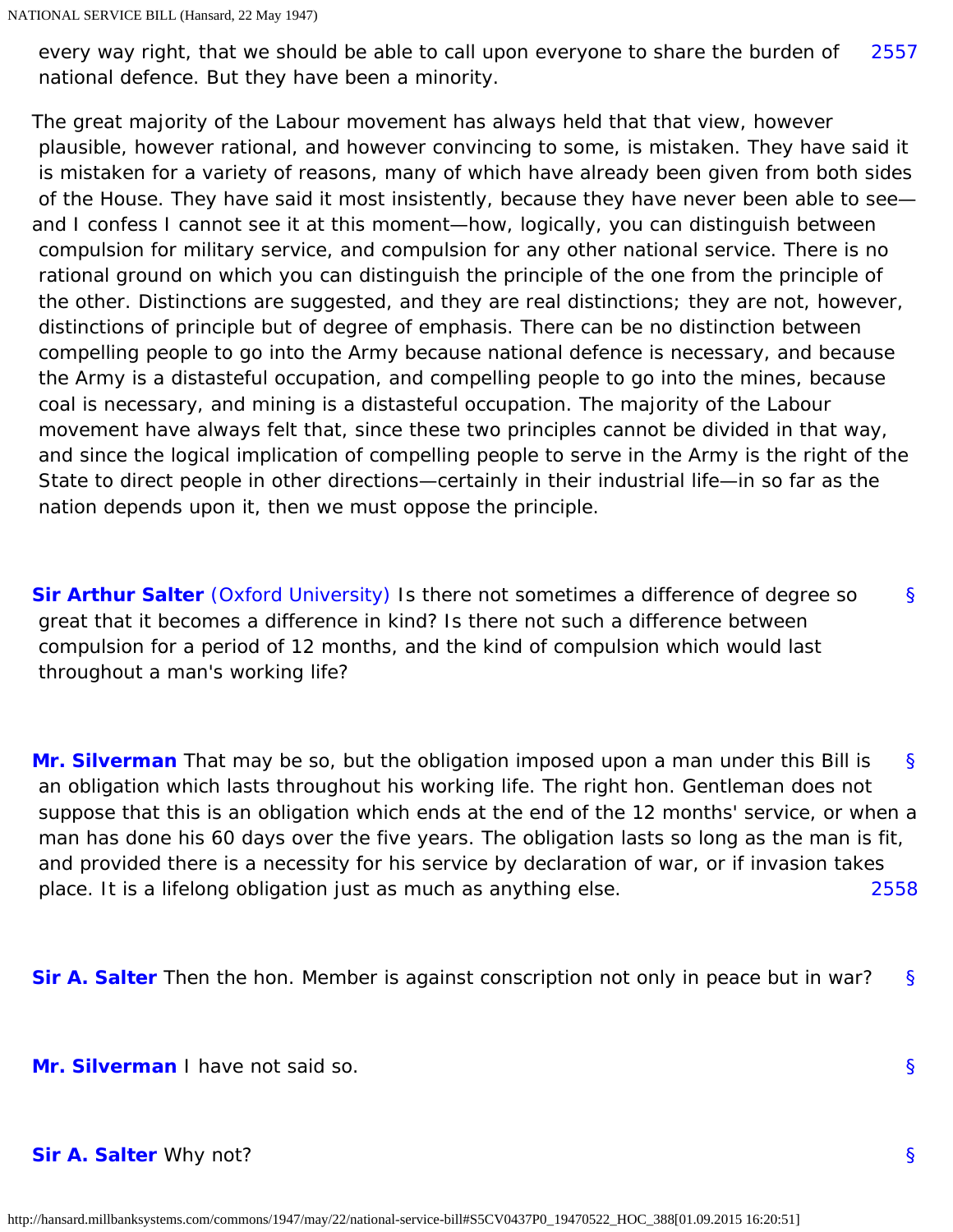<span id="page-16-0"></span>[§](#page-16-0) **[Mr. Silverman](http://hansard.millbanksystems.com/people/mr-samuel-silverman)** I am perfectly ready to deal with questions and to give way as often as Members like, but at the moment I was not presuming to defend the principle. I was merely saying that whereas there has always been a minority of Socialists in favour of military conscription, the great majority have rejected it for the reasons which I gave and which I for my part share. I cannot see at this moment, when the whole fate of the great creative industrial revolution upon which we are engaged is in jeopardy for the want of 600,000 men, how my right hon. Friends on the Front Bench or any member of the party in favour of military conscription can possibly be against industrial conscription. I know that we are all against it, but how can you argue that there is no logical or rational right to impose direction of labour in industry when the whole economic system is in danger of crashing for the want of it, if you commit yourself to military conscription in order to meet commitments which are not our commitments now, and an eventuality which may never arise, in order to satisfy some speculative demand, in some remote and distant future, under conditions we cannot foresee? Let me warn my right hon. Friends that that is the case right hon. Gentlemen opposite will put against us, if ever they get the opportunity, if ever the sides are reversed, and if ever they feel it is necessary because of the national interest; and the national interest in peace is just as important in the minds of most people as the national interest in war. If ever they are in power, and they feel that their purposes cannot be served without industrial direction of labour, they will bring in industrial direction of labour, and my right hon. Friends will not be able to resist them because they have sold the pass today by this Bill.

<span id="page-16-1"></span>[2559](#page-16-1) Therefore, we are entitled to know whether the Chancellor of the Exchequer was right when he declared that we are in favour of military conscription because the principle is right, quite apart from the local accidental circumstances, or whether the Minister of Defence was right when he said this afternoon that we are not imposing military conscription permanently but only to meet an immediate urgency. Surely the Cabinet ought to speak with one voice in a matter of this kind? We heard them on the Committee stage speaking with about six voices, but that was understandable, that was when they were dealing, in the early hours of the morning, with the detailed machinery of this important constitutional Measure, in circumstances when they ought not to have been called upon to deal with it, and in a rushed and hasty procedure the necessity for which I have never been able to understand. I can understand that Ministers taken unawares about the interpretation of a detail of machinery may differ among themselves and then resolve their differences when different circumstances enable them to consult, investigate and inquire. But I cannot understand why two leading Members of the inner Cabinet should speak with different voices about the principle of a Measure of this kind.

<span id="page-16-2"></span>Let us suppose that he who speaks last speaks with the greater authority, and since the Minister of Defence spoke last, let us suppose that he represents the true mind of the Government on this matter. If we are to accept that, it means that this is not a permanent Measure. It is not going to be renewed if—but, Mr. Deputy-Speaker, if what?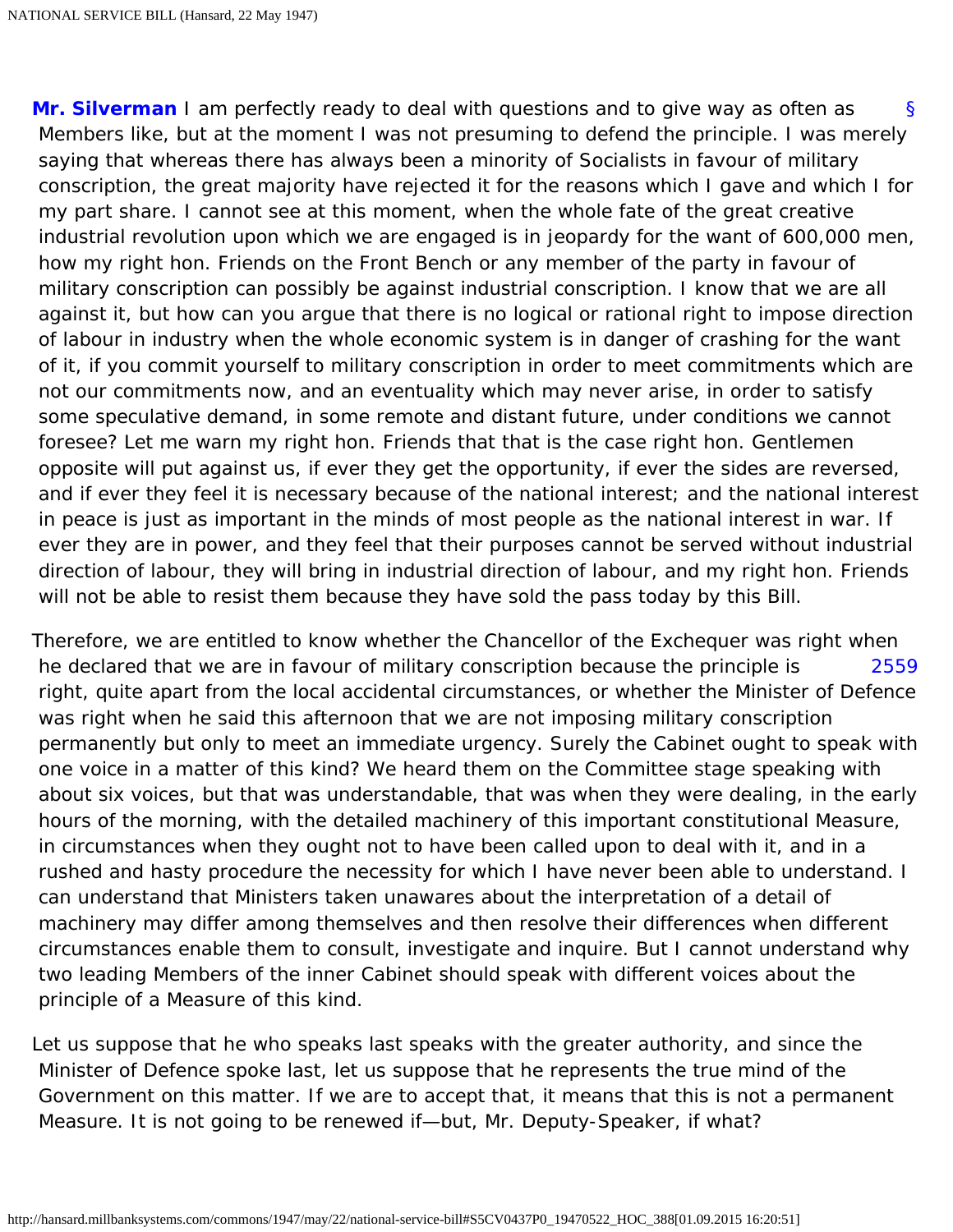<span id="page-17-0"></span>**[Mr. Blackburn](http://hansard.millbanksystems.com/people/captain-albert-blackburn)** If they can get them by voluntary recruitment.

[§](#page-17-0) [2560](#page-17-1) **[Mr. S. Silverman](http://hansard.millbanksystems.com/people/mr-samuel-silverman)** If they can get them in by voluntary recruitment? My hon. Friend, who always speaks with the voice of the Cabinet in these matters, probably knows, so let me accept it from him that what the Defence Minister meant to say was, "if we can get them by voluntary recruitment." But how do you get people by voluntary recruitment when you have a conscription Bill in force? You get all you want by compulsion, do you not? There is no scope for voluntary recruitment. How are you to test your voluntary machinery under a conscription law? Therefore it follows that that condition, which my hon. Friend said is the real thing the Government have in mind—I am prepared to take it from him—can never be satisfied while you have a conscription Act on the Statute Book, because nobody will ever know.

<span id="page-17-2"></span><span id="page-17-1"></span>[§](#page-17-2) **[Mr. Blackburn](http://hansard.millbanksystems.com/people/captain-albert-blackburn)** If my hon. Friend will forgive me—it is always necessary for anybody, in business or in politics, to take a reasonable estimate, and the Government would be perfectly capable, at a certain stage when our troops can be reduced to a particular figure, of saying that on a reasonable estimate they could get that figure by voluntary recruitment.

<span id="page-17-3"></span>[§](#page-17-3) **[Mr. Silverman](http://hansard.millbanksystems.com/people/mr-samuel-silverman)** My hon. Friend is now changing his ground. He is no longer saying that it depends on whether you can get them by voluntary enlistment; he is now saying that it depends on how many you want. That is quite another matter, and when it comes to a Government estimate of what they are going to need, how long they are going to need it, and whether they can get it by voluntary enlistment, well, we have had a lot of estimates during the last few weeks, and they have not always stood by them. Why should we have any more confidence in a Government statement that it needs a period of 12 months when they told us only a day or two before that it inevitably needed 18, and it turned out that it did not at all?

What change of circumstances was it which the Defence Minister himself said might induce the Government not to ask the House to extend the principle of this Bill beyond 1954? He said: "if the world was in a more settled state." That is a very exact and precise yardstick, is it not? When, in our lifetime, is the world likely to be in so settled a state that we shall not need armies? What is the cause, what is the nature of the unsettled state as it now exists, which compels us to have this Measure temporarily? Is there going to be a war between now and 1954, and if so, with whom? With Germany? Or are we to take sides and say as the American State Department says that the task of our foreign policy is to checkmate Communism? So far as we are concerned in this country and in this party, and the Government and the Foreign Secretary have said so, our commitments in international affairs are limited by the United Nations Charter and by nothing else.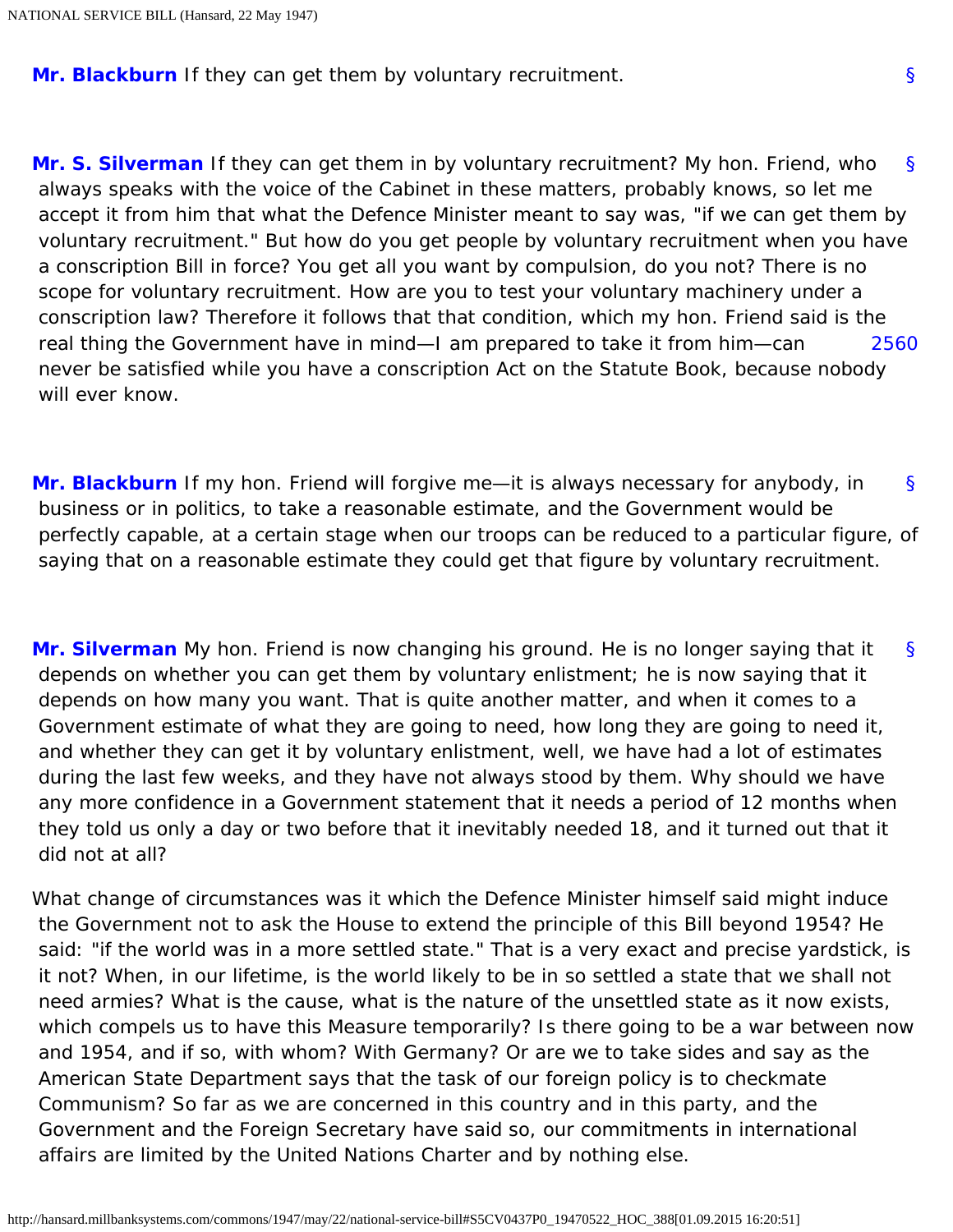#### <span id="page-18-7"></span><span id="page-18-1"></span><span id="page-18-0"></span>**[Mr. Beverley Baxter](http://hansard.millbanksystems.com/people/sir-arthur-baxter)** Rubbish.

[§](#page-18-1) **[Mr. Silverman](http://hansard.millbanksystems.com/people/mr-samuel-silverman)** The hon. Gentleman is perfectly entitled to say that the United Nations Charter is rubbish if he so believes, but it happens to be the only hope of the world. In the opinion of almost everybody in the world, it is the only hope of the world—it may be a forlorn hope, I do not know, but forlorn hope or not, there is no other. So far as this side is concerned, apart from the absolute pacifists who will take no violent action of any kind in any circumstances, the rest of us are prepared to take all the violent action that our obligations under the United Nations Charter involve. I am certain of that, but I have read the United Nations Charter and most of the publications about it, and I can find nothing in it about combating Communism, nothing at all. I am no Communist—I suppose there is not a Member of this House who would be unhappier under a Communist regime than I should be —I think I may claim that—but it seems to me that if we are planning either our foreign commitments or our defence policy on the notion that some time or other we may get ourselves involved in some kind of conflict of that kind, there is not a man or woman in this country who voted for the Labour Government in 1945 who would not vote against it next time.

<span id="page-18-2"></span>[§](#page-18-2) **[Mr. Baxter](http://hansard.millbanksystems.com/people/sir-arthur-baxter)** The interjection I made had to compete against some incoherent muttering by the leaders of the Liberal Party. I only want to say that nearly all my friends and myself believe profoundly in the necessity of the United Nations organisation, but we believe that in its early days we must not lay too much stress upon it and we must bring to it the strength that we did not bring to the League of Nations.

<span id="page-18-3"></span>[§](#page-18-3) **[Mr. Silverman](http://hansard.millbanksystems.com/people/mr-samuel-silverman)** I am aware of that; it is an understandable' and defendable view. It is exactly the view that the hon. Gentleman's party took about the League of Nations—"It will do all right some other time, but do not let us lay too much stress upon it." That is how they killed the League of Nations. and that is how they will kill the United Nations if they have their way.

<span id="page-18-5"></span><span id="page-18-4"></span>**[Mr. Baxter](http://hansard.millbanksystems.com/people/sir-arthur-baxter)** It was you who killed it.

[§](#page-18-4)

<span id="page-18-6"></span>[§](#page-18-5) [2562](#page-18-6) **[Mr. Silverman](http://hansard.millbanksystems.com/people/mr-samuel-silverman)** Our view here is that the United Nations Charter offers us our only hope, and we will do everything that the United Nations Charter demands and nothing else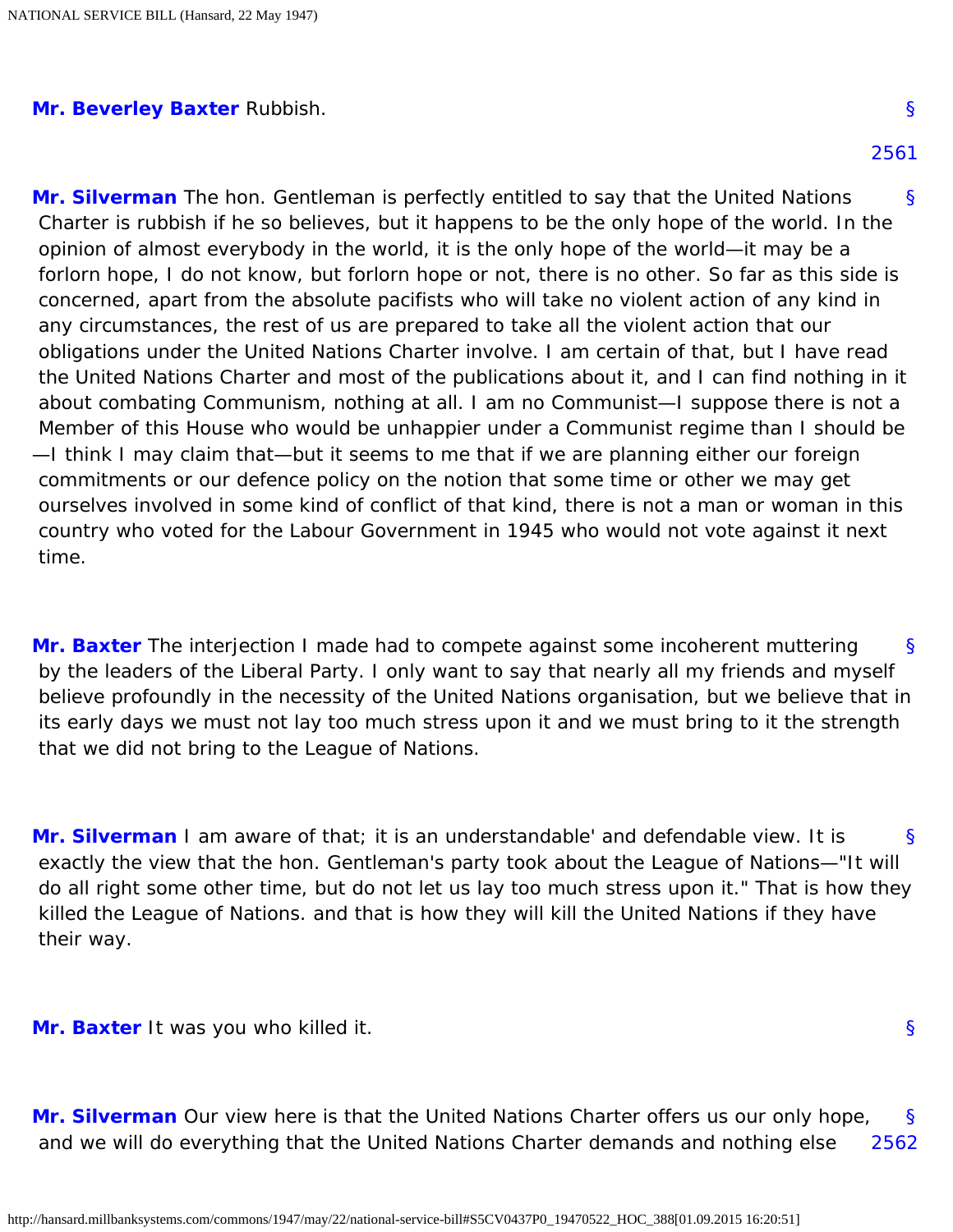<span id="page-19-1"></span><span id="page-19-0"></span>[§](#page-19-0) **[Mr. Nigel Birch](http://hansard.millbanksystems.com/people/mr-nigel-birch)** (Flint) On a point of Order. Is the United Nations Charter in this Bill?

[§](#page-19-1) **[Mr. Deputy-Speaker \(Mr. Hubert Beaumont\)](http://hansard.millbanksystems.com/people/mr-hubert-beaumont)** The United Nations Charter is certainly not in the Bill, but I gathered that the hon. Member was using it as an illustration.

<span id="page-19-2"></span>[§](#page-19-2) **[Mr. Silverman](http://hansard.millbanksystems.com/people/mr-samuel-silverman)** I do not want to be too long about it, but I hoped I was dealing quite strictly and quite closely with the argument put forward in defence of the Third Reading by the Minister of Defence, when he was saying that he would not continue this principle of conscription if conditions changed, if the world became more settled, and when he said "settled" he was referring to our policy in international affairs. I cannot agree with my hon. Friend the Member for East Coventry, who said on the Second Reading, that those were entirely separate things—the defence policy, and policy in international affairs. It seems to me that he was talking—I apologise for saying it in his absence, and I apologise in any case for using harsh language—quite patent and utter nonsense, and indefensible nonsense, particularly coming from him. Of course, it is incompatible with our defence policy. We know —or at least, we can find out—what the obligations under the United Nations are. They provide that there shall be an investigation into the question of what each nation shall provide towards the Forces that are necessary. No inquiry or attempt has yet been made to limit our obligations in that way. When we look at each of the limiting conditions which the Minister of Defence put forward as laying down what would render unnecessary the continuation of the principle of conscription, we find something which goes on for ever. Therefore, whether he likes it or not, and whether he accepts the principle, or whether he defends it, not on the merits of the case but because of circumstances which are undefined, what we are faced with here is permanent conscription being fastened on to the life of our country.

<span id="page-19-3"></span>[2563](#page-19-3) I come to my last point. I believe that this country, under the present Government, is called upon at this moment of history to do one all-important task, which the logic of history has placed upon our shoulders. We on this side of the House do not believe that the world can endure without communal control and planning of our economic affairs. We do not believe that the old economic anarchy can produce anything but poverty and war, such as it has always produced. We believe that if there is to be any hope of salvation for the world it can be only along the lines of complete planning and control of our economic resources. There are others who believe that, but we believe something else to be equally essential. We believe that we must learn to fashion and create, somehow, a new social and economic technique which will enable us to have our economic control and planning without sacrifice of our political and civil liberties. If we can make that idea work, if we can forge adequate instruments for it in our own country and make it succeed here, we believe there is no limit to the importance of that achievement and that it will expand beyond these shores. What we can do, others will try to do, and if we can do it, others can do it too.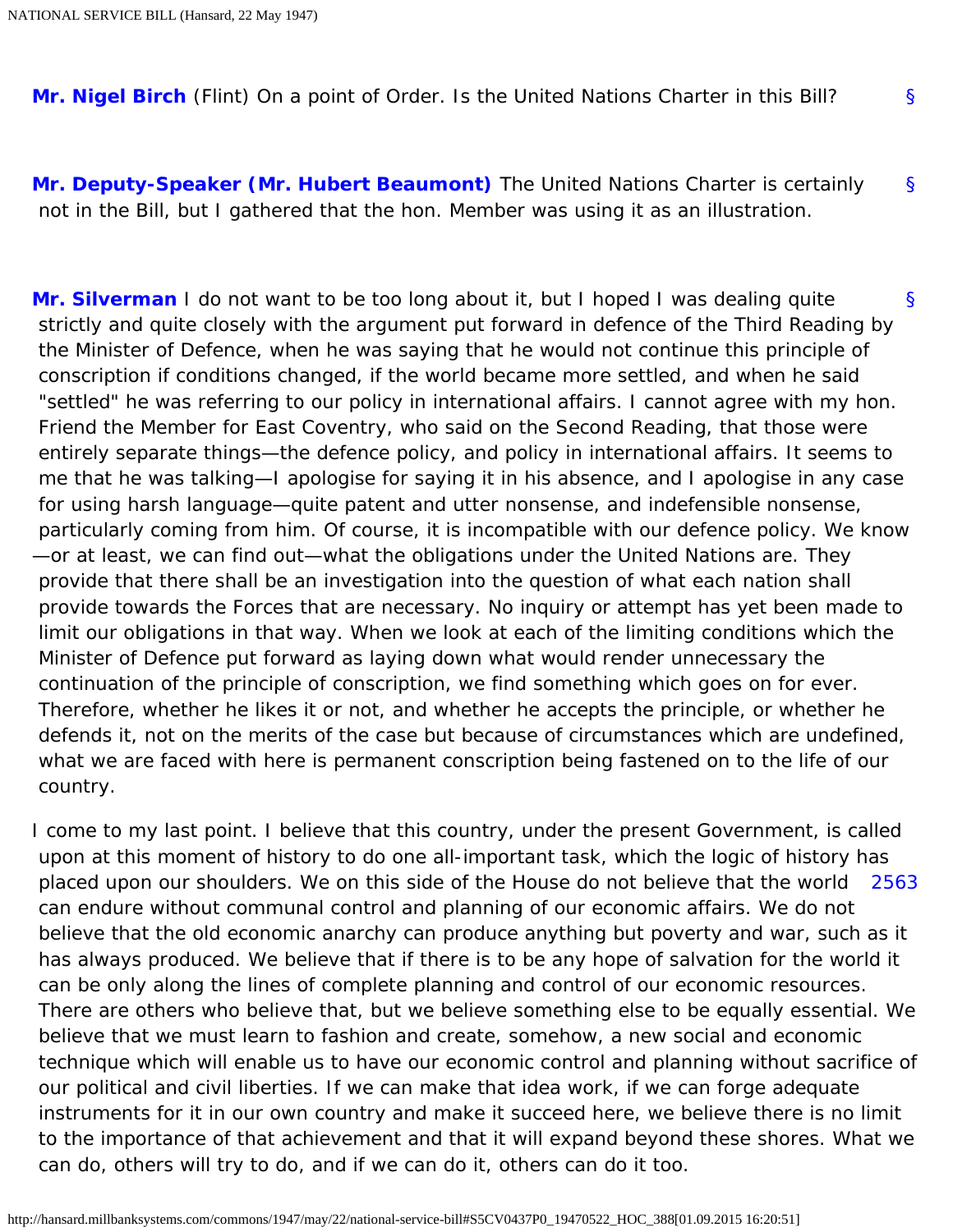I say that the whole world is looking to this country under this Government with an anxiety which must be almost unbearable, to see whether we can make it work or not. We spent three days discussing a White Paper on economics which said that we might still be able to do it and that the thing which endangered our position was the want of 600,000 men. We spent another day discussing the manpower allocation and how we could make the best use of our limited and inadequate labour power. What are we proposing to do, after that? We propose to take out of industry every year 200,000 men for 12 months and to take them away for 21 days in any one year for a period of five years. The historical task which we are called upon to do is put in very great danger in order that we shall provide a few hundred thousand boys at the age of 18 to do 12 months' training. What kind of training will they get in 12 months? What are we to get in return for that sacrifice of manpower?

<span id="page-20-0"></span>[2564](#page-20-0) I say that the Government are embarking upon this vast undertaking in a thoroughly irrelevant and irresponsible way. Conscription at this time is an irrelevance, and the Government have embarked upon it only because they have allowed themselves to be intimidated by some kind of force from outside. They cannot believe in it in their hearts. They cannot believe that it is right. I know that the Third Reading will be carried, that the Bill will go through in another place and will be put on the Statute Book. I can only hope that between now and 1949, there will be plenty of time for second thoughts, and that this Measure, if it becomes an Act, will be a dead letter.

5.18 p.m.

<span id="page-20-1"></span>[§](#page-20-1) **[Brigadier Prior - Palmer](http://hansard.millbanksystems.com/people/brigadier-sir-otho-prior-palmer)** [\(Worthing\)](http://hansard.millbanksystems.com/constituencies/worthing) We have listened to several emotional speeches from both sides of the House. I have been 27 years in His Majesty's service and I am not going to be emotional when I speak. Therefore, I shall be unable to follow the oratorical flights of the hon. Member for Nelson and Colne (Mr. S. Silverman). I propose to get down a little nearer the earth, and I hope I shall be able to keep in Order in doing so. I believe there is still an opportunity in another place of improving the Bill, and I trust that it will not be overlooked.

When I consider the results that the Bill will have upon the Service to which I belong I can speak of them quite genuinely, and purely from the point of view of that Service, and for the good of the country as a whole. I say it straight away—and it is the only matter upon which I have ever found myself in agreement with the Leader of the Liberal Party—that I disagree with almost every word he has said. In the Army, the numbers could be obtained on a voluntary basis if the pay and conditions were adequate. That statement can be proved by figures of the Ministry of Labour which are now in the Library. Under the conditions of today, and in the state of the world, it is due to every man, woman and child in this country that we should never repeat what we saw in the two previous wars. I could ask hon. Members to go with me and I would show them graveyards which were the result of unpreparedness, and of nothing else. We do not wish a recurrence of those mistakes.

[§](#page-0-1)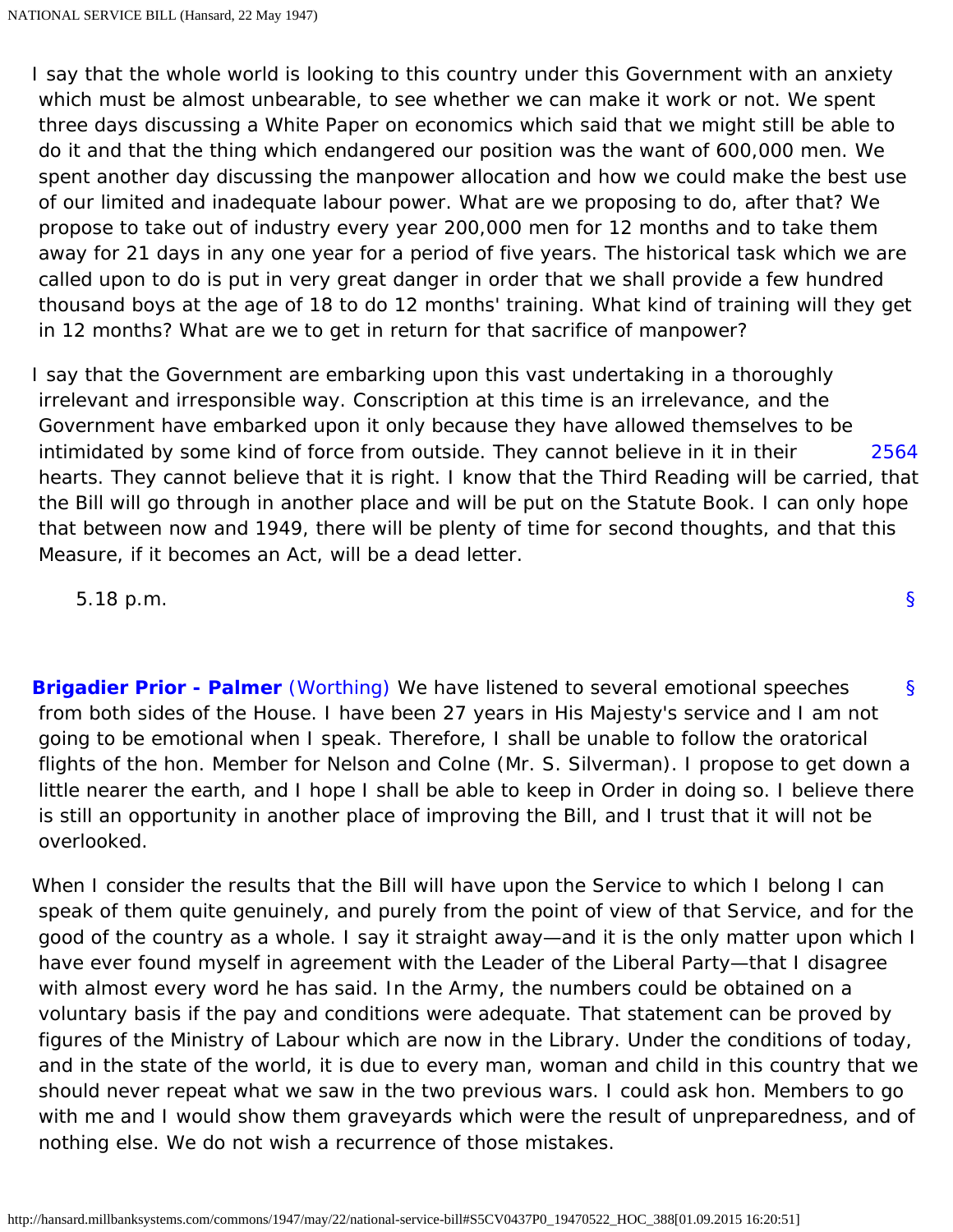<span id="page-21-0"></span>**[Mr. James Hudson](http://hansard.millbanksystems.com/people/mr-james-hudson)** [\(Ealing, West\)](http://hansard.millbanksystems.com/constituencies/ealing-west) It was the result of the policy that was followed.

[§](#page-21-0)

<span id="page-21-2"></span><span id="page-21-1"></span>[§](#page-21-1) [2565](#page-21-2) **[Brigadier Prior-Palmer](http://hansard.millbanksystems.com/people/brigadier-sir-otho-prior-palmer)** That brings me to the main point I want to raise, which is the question of training these men in 12 months. I know, from practical experience of working 12 or 14 hours a day. seven days a week, that one cannot train a soldier for modern warfare in under 18 months. During the Debates on the Bill, there have been brought to light some further alarming aspects of the 12 months' training, and I think we ought to have a little more elucidation on some of these points. We have heard a great deal about the education of soldiers, higher education, further education, and so on, with which I am in full agreement and sympathy, but I implore hon. Members to look at this matter in a reasonable way. The object of the 12 months' training is to train the men as soldiers. They should have their education, but it must not swamp everything else, and the whole of their time should not be devoted to it. I heard it suggested that it should take four hours a day. If men are to be trained for only 12 months, if they are to get five or six hours' training a day, and if four of those hours are to be devoted to education, there might as well be no training at all.

[2566](#page-21-3) After the 12 months' training, the men are to have only 10 days a year for six years to keep them up-to-date with modern equipment. They will then be expected immediately, at a moment's notice, to become members of formations, divisions and corps, and go to war. That is absolutely fantastic. It cannot and will not happen, and any hon. Member who pretends that it can is deluding the public and himself. We were told by the Minister of Defence, in Committee and again today, that large numbers of Regular soldiers will now have to serve further afield, and that the garrison in Germany will comprise a number of conscripts. I asked a question concerning this in Committee, and I received no answer; I put the question again. Are these men to carry out the duties of the Army of the Rhine, to guard dumps, factories, schools and D.P. camps. If so, they will do no training. Moreover, there will be nobody there to train them, because most of the Regular soldiers will be somewhere else. On top of all this, the Secretary of State for War, replying to one of the Amendments which I moved in Committee, said that the Regular Army are to be given over for two months in the year for the training of the Territorial Army. In that case, who will train the conscripts during those two months? It means that the training of the conscripts is now to be reduced to 10 months. The whole thing seems to make complete nonsense. We ought to have an explanation of it, and to know more about the details.

<span id="page-21-3"></span>I cannot help feeling that the Minister of Defence will not understand what I am saying, because he has not been at the job long enough. He does not understand the Army. I believe, however, that some of my words may sink in, that some of the backroom boys may get "ticking" on these matters, and it is to the House, and to those men who have responsibility in these matters, that I address my remarks. There appears to be no plan whatever. The broad outline has been envisaged, but nobody has gone into the details to see how it will affect the individual in each case. Everybody to, whom I have spoken who knows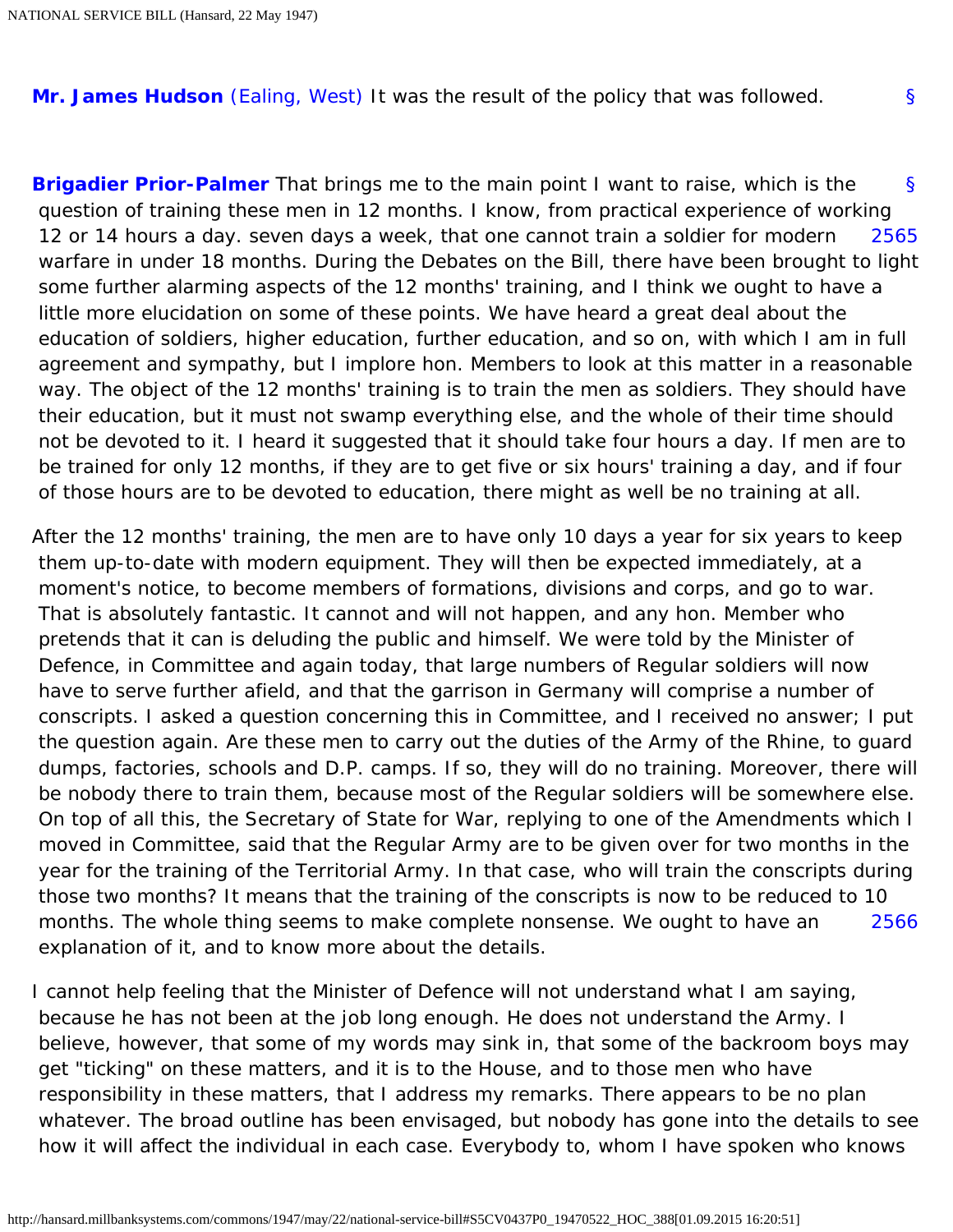anything about the subject is completely in the dark. Nobody knows how this Bill. will work, and nobody can see how it will be made to work. I implore the Minister of Defence to go into the matter more deeply, to use his own commonsense, to ask a few pertinent questions of his Chiefs of Staff, and make them trace one aspect of it to its logical conclusion, right down to the man-in-the-street. I would like the men to enjoy their 12 months' training. I know that many hon. Members opposite will not believe me when I say that one can enjoy Service training. The hon. Member for Nelson and Colne made a comparison between the pits and the Army. He used an adjective which has escaped my memory for the moment. I have never worked in a pit, but I would hardly suggest that work in a dark pit is comparable with serving in one of the finer regiments of His Majesty's Forces.

<span id="page-22-0"></span>[§](#page-22-0) **[Mr. S. Silverman](http://hansard.millbanksystems.com/people/mr-samuel-silverman)** I did not draw any comparison. I was not comparing work in industry or in the Services. I was comparing ideas, and I was saying that if one does not object to the principle of compelling people to do one onerous thing because the nation requires it, one cannot resist compelling people to do another onerous thing. The only adjective was "onerous."

<span id="page-22-2"></span><span id="page-22-1"></span>[§](#page-22-1) [2567](#page-22-2) **[Brigadier Prior-Palmer](http://hansard.millbanksystems.com/people/brigadier-sir-otho-prior-palmer)** I think the hon. Member will see from HANSARD tomorrow that the adjective was not "onerous," but was "disagreeable," which has an entirely different implication and meaning. If the training is to be telescoped, as the Minister of Defence said this afternoon, if the men are to be rushed through their training, they will get a sense of frustration, because there is nothing that a human being likes to do more than to do a thing well. These men will get the feeling, which I have seen men get when there are bad instructors and inadequate equipment, that they are not being given a square deal. They want to know how to work a wireless set and how to drive a tank at 25 miles an hour across country. There is a great deal of fun in that. These men are just like schoolboys, as we all are. They like playing with toys, and get a lot of fun cut of it. But if they are to have their leave curtailed, if they are to be driven as hard as men were driven during the war to get their training, they will hate every minute of the 12 months' service. This matter is a very serious one which affects the youth of the whole of this nation.

I have some pretty horrifying details with regard to the work of the part-time service in the present set-up of the Territorial Army. That is a matter that needs looking into very carefully. Instructors are now being sent home. The finest instructors are coming out of the regiments, and coming home. What do they find? There is no accommodation. They cannot be put into Territorial accommodation because to do so would be against the regulations in the Army. They are staying at various clubs in London. They are away from their wives. I said to one of them the other day, "It is, at any rate, a little better than being abroad." He said, "Not at all. I could have my wife there, but I cannot have her here. I have not seen her for six months." Another formation that I know of happens to have the area not far from the House. It cannot train its armour in the the streets of London. There must be somewhere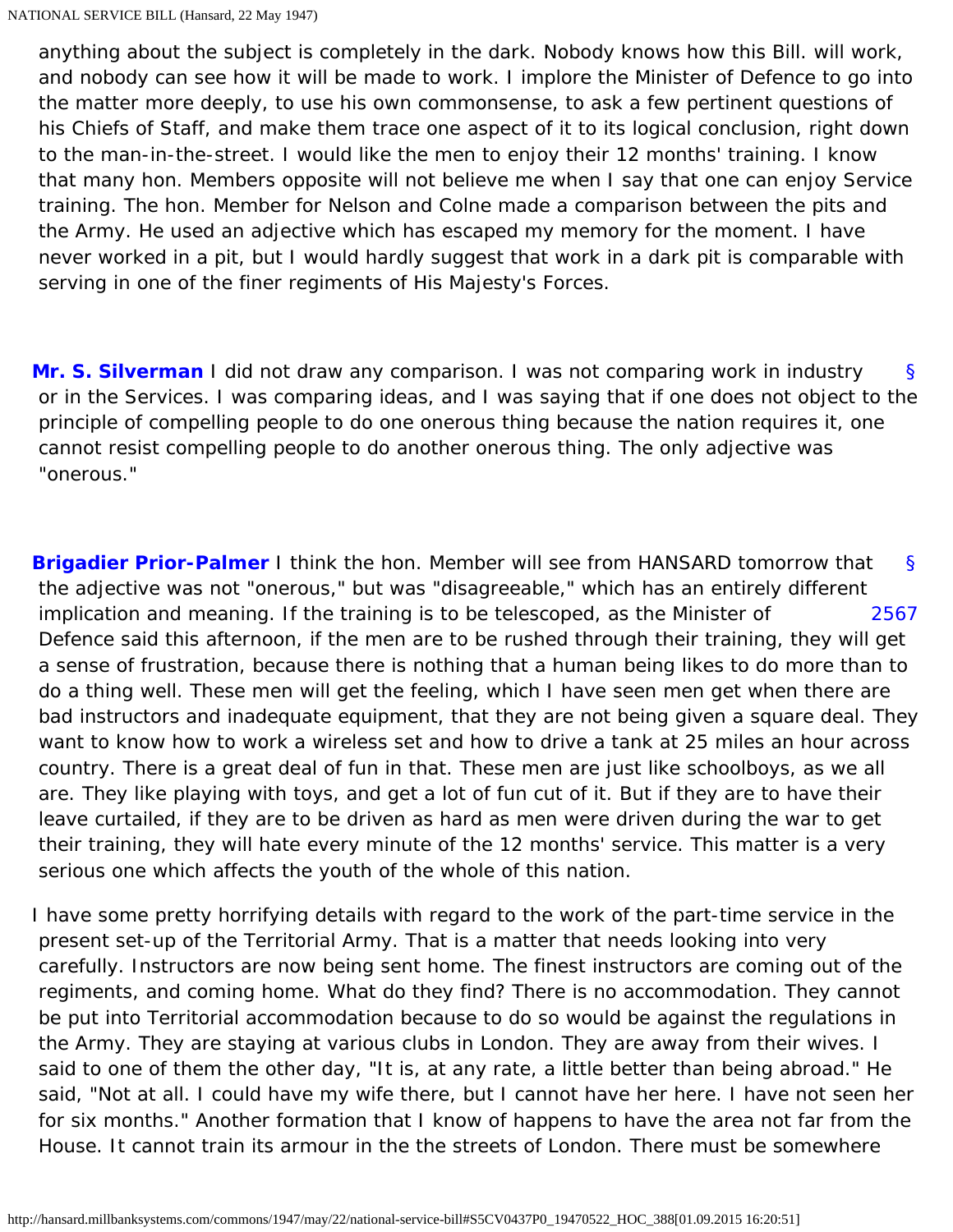[2568](#page-23-0) else. A place was discovered which was perfect—an empty barracks, which nobody was using. It came to the point of being decided that they were to be given only four tanks for the unit, and there were no hard standings for them. An old riding school is found, which already had tarmac on it. A letter came six weeks later saying that they could not afford the concrete and therefore could not have the barracks. That went on before the war, and it will go on now, unless somebody's tail is twisted, and unless the details of this Bill are gone into a little more thoroughly.

<span id="page-23-0"></span>I dislike this Bill because it is a half-hearted Measure. As it stands, I do not think it will do the Army or the country any good. It wants looking at again. I believe there is a chance for that in another place, and I hope the Government will take note of what has been said in this House and in our various discussions on the Committee and Report stages. At the moment, from the point of view of the conscript, the Bill is absolutely unworkable and impracticable.

[§](#page-0-1)

5.31 p.m.

<span id="page-23-1"></span>[§](#page-23-1) **[Mr. Beverley Baxter](http://hansard.millbanksystems.com/people/sir-arthur-baxter)** On a point of Order, Mr. Deputy-Speaker. For over two hours this Debate has gone on without one Service Minister being on the Front Bench. In 12 years in this House I have never seen anything like this. I understand there is a reason for the Minister of Defence not being here, but I ask you, Mr. Deputy-Speaker, as a protest to accept a Motion for the Adjournment of the House, until such time as a Service Minister can appear on the Front Bench.

<span id="page-23-2"></span>[§](#page-23-2) **[Mr. Deputy-Speaker](http://hansard.millbanksystems.com/people/mr-hubert-beaumont)** I cannot accept that as a point of Order, nor accept a Motion for the Adjournment of the House. The question whether a Minister should be present or not is not one for the Chair.

<span id="page-23-3"></span>[§](#page-23-3) **[Mr. W. J. Brown](http://hansard.millbanksystems.com/people/mr-william-brown-1)** [\(Rugby\)](http://hansard.millbanksystems.com/constituencies/rugby) On a point of Order, Mr. Deputy-Speaker. Is it not an immemorial right of hon. Members of this House to move the Adjournment to draw attention to the fact that Ministers who ought to be present are not; and is it in Order to reject that Motion?

<span id="page-23-4"></span>[§](#page-23-4) **[Mr. Deputy-Speaker](http://hansard.millbanksystems.com/people/mr-hubert-beaumont)** It is quite correct and right for an hon. Member to move the Motion, but it is equally correct and right that the Chair should exercise its discretion.

<span id="page-23-5"></span>[§](#page-23-5) **[Mr. Brown](http://hansard.millbanksystems.com/people/mr-william-brown-1)** But is there any precedent for not accepting that Motion when not one of four Ministers who could be here is present?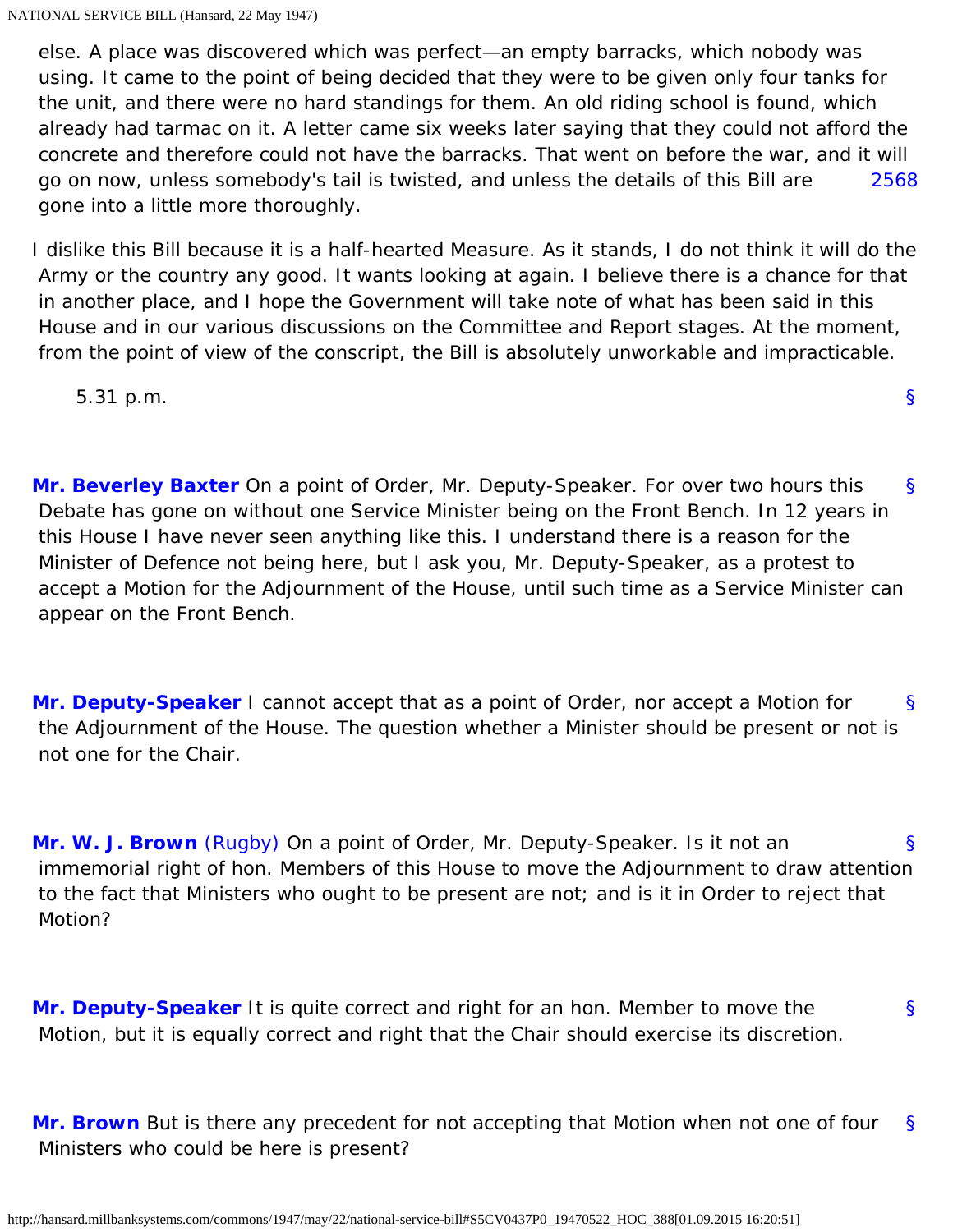<span id="page-24-0"></span>[§](#page-24-0) **[Mr. Deputy-Speaker](http://hansard.millbanksystems.com/people/mr-hubert-beaumont)** The hon. Member must not argue or question a decision of the Chair. I cannot accept the Motion.

<span id="page-24-2"></span><span id="page-24-1"></span>[§](#page-24-1) [2569](#page-24-2) **[Mr. Baxter](http://hansard.millbanksystems.com/people/sir-arthur-baxter)** Further to my point of Order, Mr. Deputy-Speaker. Since you will not accept my Motion for the Adjournment of the House, is there any other method by which we can secure the presence of a Minister? Can you advise us on any other method to secure the attendance of a Minister of one Service on the Front Bench?

<span id="page-24-3"></span>[§](#page-24-3) **[The Parliamentary Secretary to the Treasury \(Mr. William Whiteley\)](http://hansard.millbanksystems.com/people/mr-william-whiteley)** The Ministers will be here as soon as they are free from meetings in which they are engaged at present. There are two Ministers here who took a big part in this Bill. The Minister of Defence is at a very important meeting; the Secretary of State for War and the Secretary of State for Air are also in important meeting; at the moment. They have been told, and they will be here as soon as it is possible for them to do so.

<span id="page-24-6"></span><span id="page-24-5"></span><span id="page-24-4"></span>

| Mr. Baxter Would it not be possible-                                     | S. |
|--------------------------------------------------------------------------|----|
| Mr. Deputy-Speaker We cannot have a Debate upon it.                      | S. |
| Mr. Baxter May I ask a question?                                         | S. |
| Mr. Deputy-Speaker The hon. Member wishes to put another point of Order? | S. |
|                                                                          |    |

<span id="page-24-8"></span><span id="page-24-7"></span>[§](#page-24-8) **[Mr. Baxter](http://hansard.millbanksystems.com/people/sir-arthur-baxter)** Further to my point of Order. Since the Patronage Secretary has intervened, and made what is, no doubt, a very plausible explanation, can the House adjourn until the Ministers are available?

<span id="page-24-10"></span><span id="page-24-9"></span>**[Mr. Whiteley](http://hansard.millbanksystems.com/people/mr-william-whiteley)** My statement was correct, not plausible.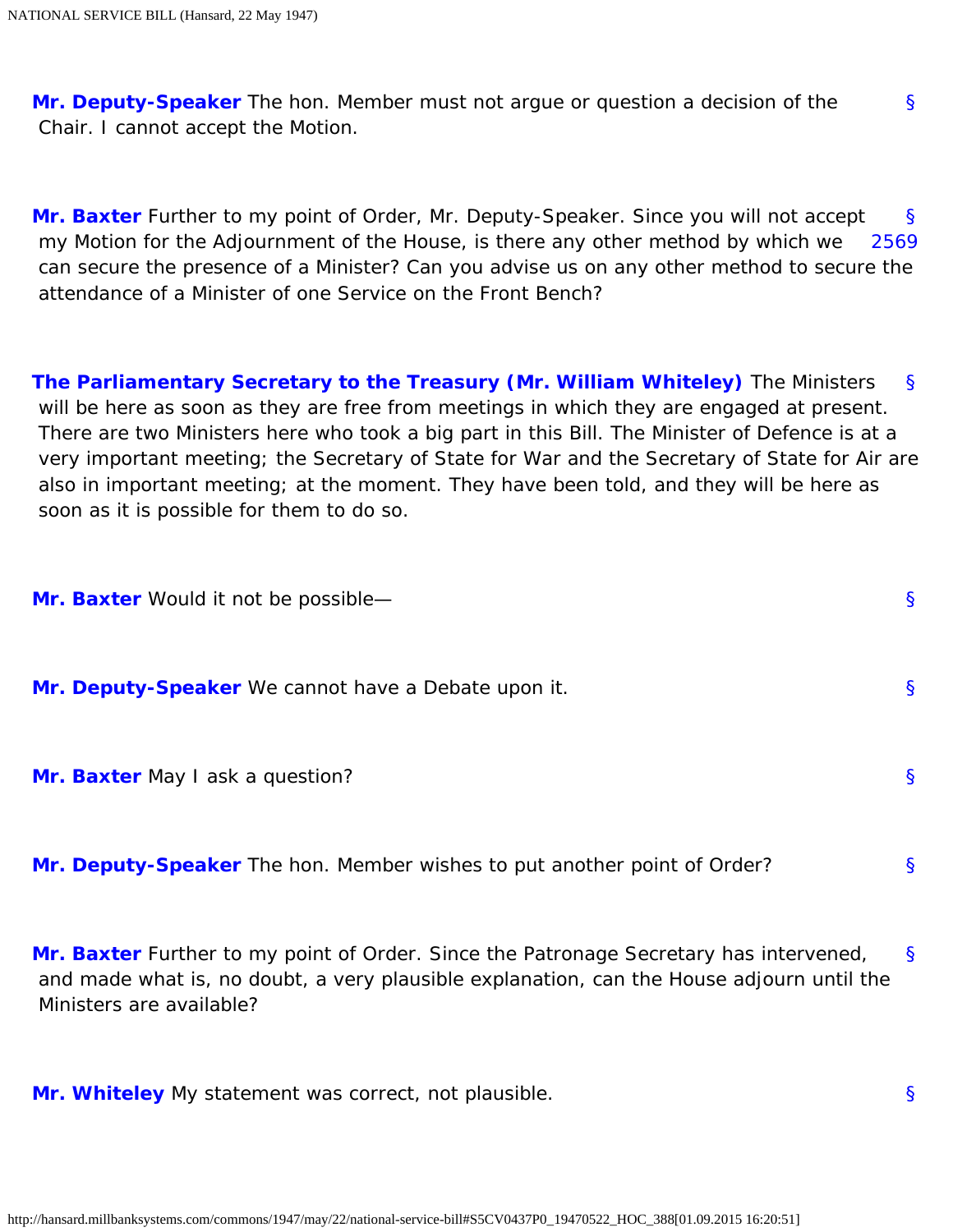**[Mr. Deputy-Speaker](http://hansard.millbanksystems.com/people/mr-hubert-beaumont)** We are now entering upon a Debate on a subject which is not debatable.

5.35 P.m.

<span id="page-25-1"></span><span id="page-25-0"></span>[§](#page-25-0) [2570](#page-25-1) **[Mr. Cocks](http://hansard.millbanksystems.com/people/mr-frederick-cocks)** [\(Broxtowe\)](http://hansard.millbanksystems.com/constituencies/broxtowe) The hon. and gallant Member for Worthing (Brigadier Prior-Palmer) seems to dislike this Bill even more than I do, but, if he will forgive me for saying so, his speech, although very interesting, seemed to be rather more appropriate to the Committee stage of the Bill than to the Third Reading. I only say that in order to ask him to forgive me if I do not follow him on his points, which I would call points of Committee detail. I can assure him that I am always interested when hon. Members speak on a subject they know. When a Conscription Bill was first introduced into this House in May. 1939, the leaders of the Labour Party at that time complained that the Government of that day had given no facts or figures to show the need for that Measure, or to show that adequate forces would not be provided by the voluntary system. As a result of that complaint, 25 Members of the present Government voted against the [Conscription Bill](http://hansard.millbanksystems.com/bills/conscription-bill) including the Prime Minister, the Leader of the House and, most important of all. the Chief Whip: Even after war was declared and the Labour Party accepted the [Conscription Bill](http://hansard.millbanksystems.com/bills/conscription-bill), two Members of the present Government voted against that Bill and the right hon. Member for Wakefield (Mr. A. Greenwood) said: "I am still an anti-conscriptionist at heart and I do not suppose that my attitude will ever change."—[OFFICIAL REPORT, 2nd September, 1939; Vol. 351, c. 224.]" But times do change. The clear mind becomes dim. Care corrupts the soul— "Change and decay in all around I see." and I have to turn for consolation to the honest face of my hon. Friend the Member for Westhoughton (Mr. Rhys Davies) and say to him: "Oh, thou who changest not, abide with me" It seems to me, however, rather ironic that people who opposed conscription when war threatened civilisation are now supporting it when all our enemies are scattered and no embattled host threatens the Channel ports or the fair fields of France—[Interruption.] I join in that applause. Still, a small band of people, holding fast to well-tried principles, are still raising the same question. Where are the figures; what are the facts in support of this change? What is the reason for this great departure from oldestablished British traditions in order to bring in this pale, watery imitation of the principles of Prussia which have engulfed the whole world in ruin?

<span id="page-25-2"></span>[2571](#page-25-2) I listened carefully to the Minister of Defence in the various essays he has read to this House. I have a great affection for him, but it seems to me that his long association with the Silent Service has brought him to the conclusion that he must never, in any circumstances, give any information whatever in any of his speeches. In fact, he sometimes reminds me of an old mid-Victorian admiral of about 1850 who insisted on firing on every ship which flew either the French or the Spanish flag on the ground that they fought against us at Trafalgar. Or of Lord Raglan, our commander-in-chief in the Crimea, an old Waterloo veteran, who always called the enemy "the French" which was somewhat embarrassing to our gallant French allies.

[§](#page-0-1)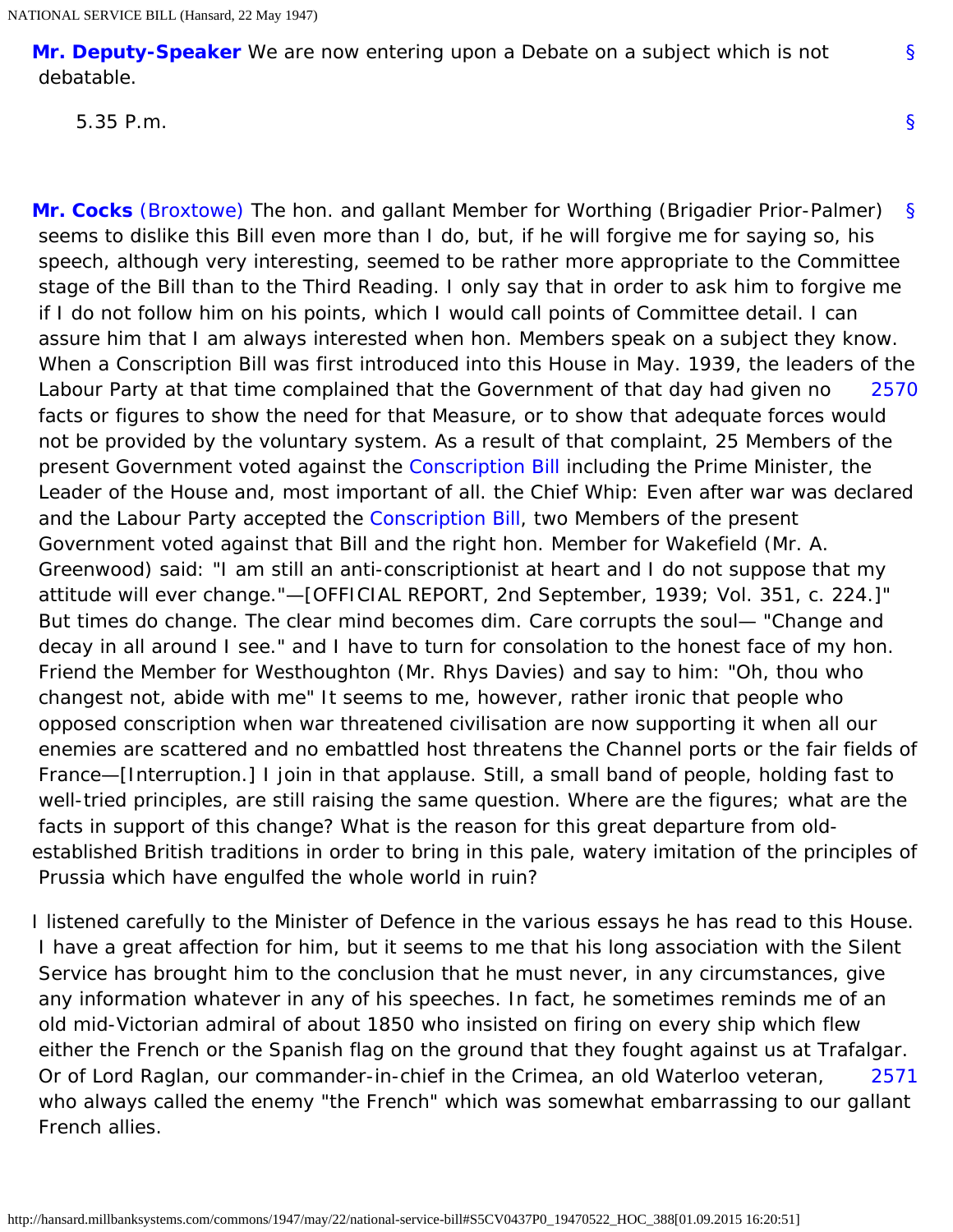He and his military advisers seem to be thinking of the war before the last, when huge citizen armies were sent to their death on the banks of the Somme, or in the marshes of Passchendael. That is the view taken by the War Office to day, and by many distinguished people there. Some of their leaders are like someone who must be kept out of political discussion, they are on the side of the big battalions. They are never content with one man when ten will do. They want four volunteers for every potato. That is the reason why this Bill has been brought in.

All through history, the military mind has looked backwards. Generals prefer the kind of wars they fought themselves in their youth. Just after the first world war I remember old gentlemen who used to write letters to "The Times" extolling the virtues of cavalry, of l' arme blanche, the bright unsullied sword. The Polish Government took that view in the last war and in 24 hours they were defeated. It seems to me that this Bill, in these days of radar and rockets and atomic warfare, instead of producing the highly-trained and equipped scientific forces which the nation requires will simply produce an army of half-trained con scripts to fight the kind of war which will never occur. Of course, the usual spokesmen which the Government have put up have not put any case at all. But the Government are not relying for their defence upon the pieces of obsolescent artillery arrayed on the Treasury Bench, Ministers from the War Office and the Air Force and the Admiralty who sit by the side of the Minister of Defence and volley and blunder all the time. New weapons have been thrust into their hands by some of our bright intellectuals from the Forces and elsewhere who, I trust, will never deserve Kipling's description of "brittle intellectuals who break beneath the strain." They are rushing to the Government's defence, upholding the palsied arms of their purblind leaders in order to win a great victory for Jehovah with two badges on his biretta.

<span id="page-26-0"></span>[2572](#page-26-0) I am opposing this Bill because it is unwanted and unnecessary. I have always held the view that if we democratised the Forces, we would get all the volunteers the country needs. In the Army they are against democratisation because there are too many generals of the type represented by the general who walked into the War Office a short time ago and thought that because a certain Member of Parliament was not dressed in corduroys he must be a Conservative Member, and said to him "Do you think that any Member of this Government is able to read or write?" If I had been there I should have replied that I was not quite sure about our old Etonians but I was sure that any who had had a decent elementary education were quite literate. These are the people who want to maintain the services with the old officer class in control because very few conscripts after only 12 months' training will ever rise to commissioned rank or beyond the potato-peeling stage. This Bill is a surrender to the officer class and to obsolete ideas. In two years' time, it is going to create defence forces which will be out-moded, practically useless and classcontrolled, and for those reasons I have no hesitation in voting against the Third Reading.

<span id="page-26-1"></span>5.45 P.m.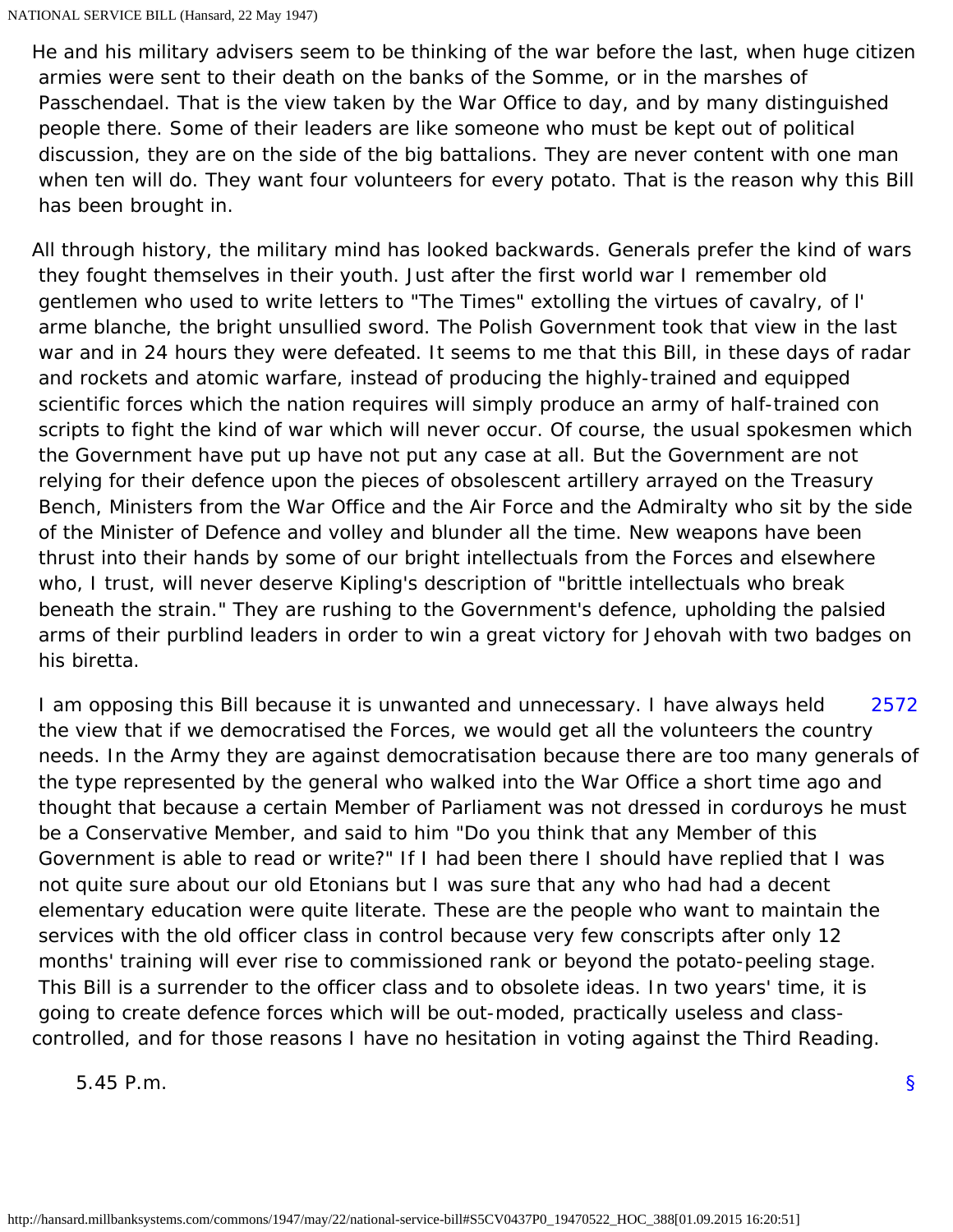[§](#page-26-1) **[Colonel Ponsonby](http://hansard.millbanksystems.com/people/colonel-charles-ponsonby)** [\(Sevenoaks\)](http://hansard.millbanksystems.com/constituencies/sevenoaks) It is hard to follow the light-hearted ribaldry, redolent of midnight oil, of the hon. Member for Broxtowe (Mr. Cocks), who has brought laughter to the ranks of the conscientious objectors.

[§](#page-27-0)

<span id="page-27-1"></span><span id="page-27-0"></span>**[Mr. S. Silverman](http://hansard.millbanksystems.com/people/mr-samuel-silverman)** The whole of this Bill is the result of burning midnight oil.

[§](#page-27-1) **[Colonel Ponsonby](http://hansard.millbanksystems.com/people/colonel-charles-ponsonby)** I want to say a word or two as one of the old guard who is looking into the future. I am surrounded on this side of the House by a number of fighting brigadiers and colonels—[An HON. MEMBER: "Where are they?"]—They may have gone out temporarily. I wish to say a few words as an honorary colonel of cadets, and honorary colonel of a Territorial regiment. The cadets, as hon. Members are aware, are the best training material that we have. Any hon. Member who has had to do with cadets during the war must have been proud of the way they worked, the discipline they displayed, and the enthusiasm they showed.

<span id="page-27-2"></span>[2573](#page-27-2) I am glad to see that the Secretary of State for War has come back at last. He did not accept a new Clause proposed by my hon. and gallant Friend the Member for Worthing (Brigadier Prior-Palmer) but I would like to remind hon. Members that the object of that Clause was that cadets should get some recognition when they have done their pre-service training, and are called up. I was very sorry that the only concession that the right hon. Gentleman made was that they should be let off two weeks of their primary training. Any hon. Member who has seen these boys, and known how well they work, will realise that it is very hard on them that they should only have this very small concession. I ask the right hon. Gentleman if he will consider remitting at least four weeks of their primary training, so that they can get on with their job, which they must know better than those who have received no training at all. Matters which were raised on the new Clause included questions of uniform and instructors. I hope these questions will be looked into. Nothing was said about grants to cadets. I know that many of the units have been supported by voluntary contributions, especially by contributions from officers. If this Force is going to be recognised, and is to be a really useful adjunct to the Territorial Army, it is absolutely essential that the grant should be increased, and I hope the right hon. Gentleman will say something about that if he replies to the Debate. The cadets are a corps d' élite, and I hope everything will be done to assist them.

I wish now to say a word about the Territorial Army. I am honorary colonel of a unit which has not only served all over the world during the war, but has also shown its keenness in the future of the Territorial Army by already—before recruitment started—supplying 12 officers. including the colonel and second in command, to start the new unit. In order to encourage other counties. I would say that that is what was the 97th Kent Yeomanry Regiment, R.A. What is interesting is that they are doing this, notwithstanding the fact that instead of being field artillery they are to be a light anti-aircraft regiment in the future. I mention this because I want to encourage all other Territorial units to try to emulate my Kent unit.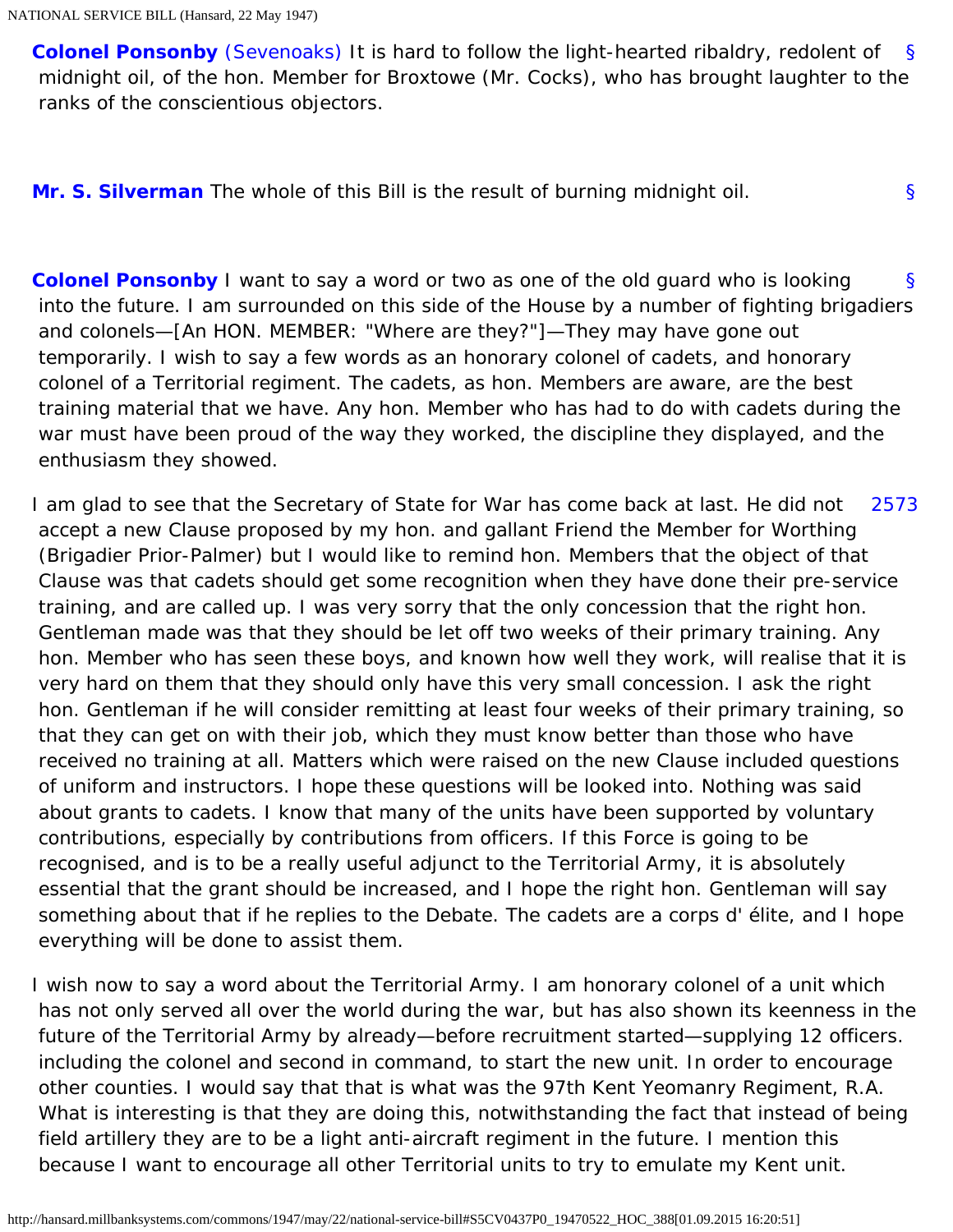<span id="page-28-0"></span>[2574](#page-28-0) But now, what is to happen? Let us, for a moment, look into the future. It was admitted, on Second Reading, that there will be two years of probation, two years while the Territorial Army was wait- ing to receive the National Service men when they come along. That will be a difficult task. The regiments will be cadres, which will not have a great deal to do, but I am perfectly certain that the spirit of good fellowship and friendship which has actuated them during the war, which exists in the Territorials, will enable them to keep going and to receive, I would almost say with open arms, the National Service men of their counties when they have done their year's training. What is the training to be? I have listened with dismay, but with perfect understanding, to what fighting brigadiers and colonels have said in this Debate about the 12 months' period. I do not wish to go back over all that discussion; I do not want to pile Pelion upon Ossa, or to heap coals of fire any more on the head of the right hon. Gentleman the Minister of Defence, and I will say nothing about commitments.

It will be a tremendous task for the Army, in one year, to train men sufficiently to take their place in the Territorial Army units. So far as I can see, it depends entirely on the Regular Army having the best possible officers and a perfect organisation. Up to the moment, we have heard nothing about how this 12 months' training is to be organised, or about how the Territorial Army is to function in the future. If this scheme is to work at all, I would impress upon the Secretary of State that all his plans must be carefully worked out so that, after the year's training, the young men are physically fit, are keen, enthusiastic and disciplined. If he can bring that to pass through his organisation, and if it is possible for those officers of the Regular Army to infuse into those young men the spirit and traditions of the Army, which have enabled it to win the last two wars, then there is hope for this country in the future.

[§](#page-0-1)

5.54 P.m.

<span id="page-28-2"></span><span id="page-28-1"></span>[§](#page-28-1) [2575](#page-28-2) **[Colonel Wigg](http://hansard.millbanksystems.com/people/mr-george-wigg)** [\(Dudley\)](http://hansard.millbanksystems.com/constituencies/dudley) I hope the hon. and gallant Member for Sevenoaks Colonel Ponsonby) will forgive me if I do not follow him. I wish to say a word or two in reply to my hon. Friend the Member for Broxtowe (Mr. Cocks) who, with his usual charm and humorous irrelevance, has entertained the House for quite a while. I enjoy his speeches much more when he is talking upon a subject about which he knows more than he does about the Army. It is perfectly clear that whilst what he says about the Army may perhaps have been true at Waterloo or the Crimea, it is certainly not true of the modern Army. On the other hand, it is equally true that there is still a great deal to criticise about this Bill. Let me be frank. There is a great deal to criticise about the way in which this Bill has been handled in this House, although one must bear in mind that that is not necessarily a criticism of the Ministers responsible.

This very important Measure, which affects every household in this country, has been subjected to rather more scrutiny than is given to most Bills which come before us. My hon. Friend the Member for Broxtowe was not only irrelevant but just a little illogical when he charged the Service Ministers and the right hon. Gentleman the Minister of Defence with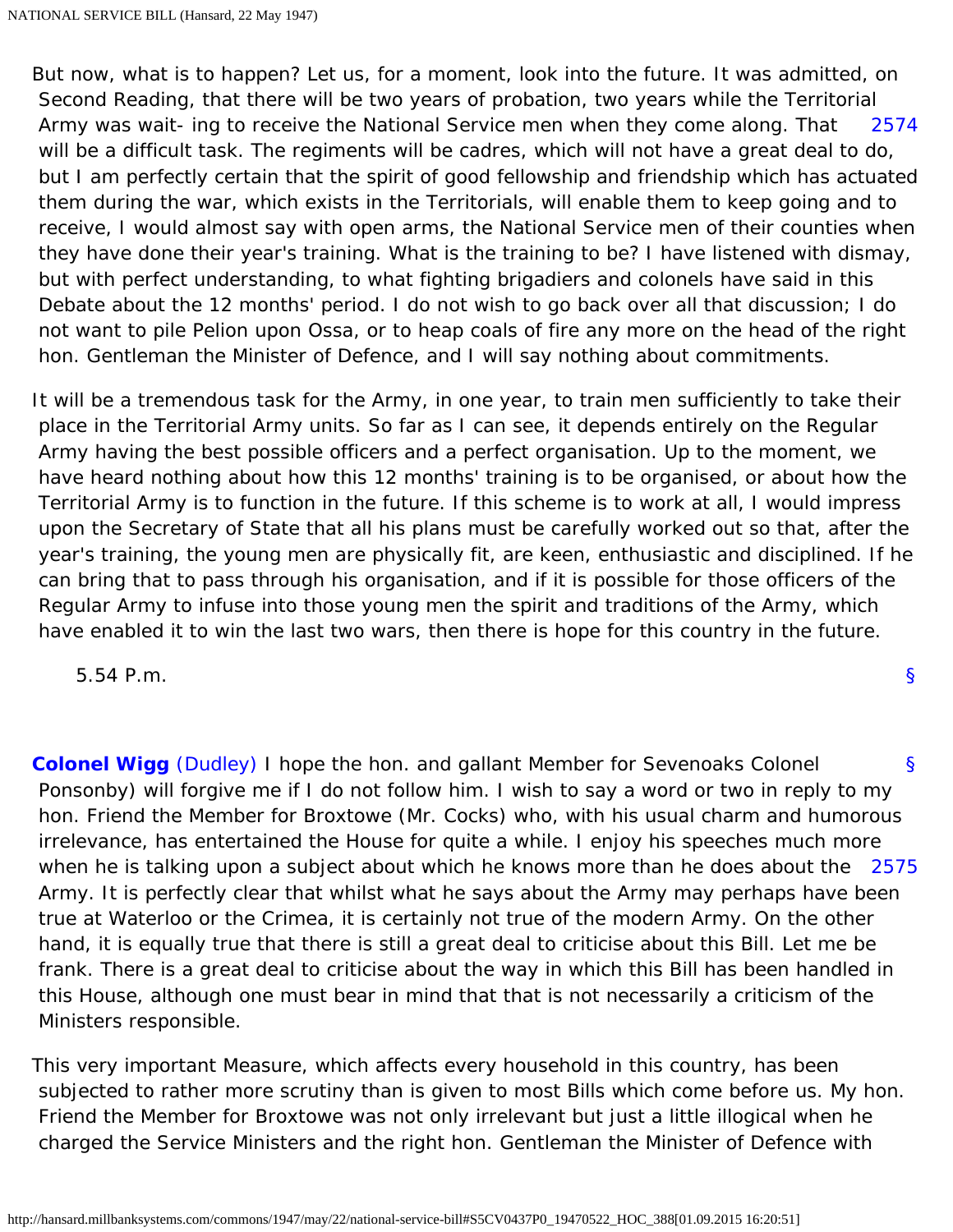being wedded to a policy of no change, and then took to himself and to those who think like him a considerable measure of virtue in saying that what they said in 1939 is equally valid today, and that they can stand pat on that. The Minister of Defence and the other Service Ministers, indeed the Government as a whole, are faced with a completely changed situation. The Bill was not in-introduced, as was the Bill in 1939, as an emergency Measure, with a view to giving very short training for manning the anti-aircraft defences of London. The Government are faced with the problem that the Army is running down, and the country has to get sufficient Armed Forces to meet the current commitments. The only possible way to do that is by imposing a measure of conscription. The alternative is to give such conditions of pay and service to volunteers as would lead to the establishment of a military aristocracy. That would be the negation of democracy, and I am sure it is something which would repel my hon. Friend the Member for Broxtowe, and his friends.

<span id="page-29-0"></span>[2576](#page-29-0) A word must be said in defence of the Minister of Defence, and in doing so I also want to direct the attention of the House to what is a major criticism of the way in which this Bill has been handled. The Ministry of Defence is a very recent creation. Moreover, the Minister relies on the other three Service Departments for his information, and it is perfectly clear that, if there is a responsibility for lack of information to the House, and for a failure to adumbrate the scheme on which the Bill is based, it comes from the failure of the War Office to appreciate the rightful demands which the House would make before passing such an important Measure. That is not intended as a criticism of the Secretary of State for War. After all, he has held office for a very short time, and one has to recognise, in order to make comparisons, the War Office now, and as it was before the war. It must have cost the right hon. Gentleman the Member for Woodford (Mr. Churchill) a great deal of anxious concern several times during the war.

The House should remember that at one stage of the war the right hon. Gentleman the Member for Woodford took the unprecedented step of making the Permanent Secretary into a figure on the Front Bench in order to grapple with this extremely cumbersome administrative machine. If this scheme is to work, if we are to get the kind of Army we want, if we are to make use of our limited manpower resources, there must be major schemes of reconstruction inside the War Office. It is quite unfair to exploit the difficulties which which the Minister of Defence had to grapple. It diverts attention from what is in fact the major problem, the reconstruction of the War Office. A major difficulty in the shaping of this Bill arises—I am speaking of the days before this Government came into power—because the War Office were using conscription as an easy way out. I make that concession to those who do not agree with me in my support of the major principle contained in the Bill.

The result is that the War Office failed to appreciate the public relations point, that those who oppose and those who support conscription may require to be satisfied that the conscription is necessary. The failure to appreciate the need for information has persisted all through our deliberations, and has led many hon. Members to be less than fair to the right hon. Gentleman responsible for piloting the Bill through the House.

I am not at all happy about the Bill in its present state. I still do not understand what the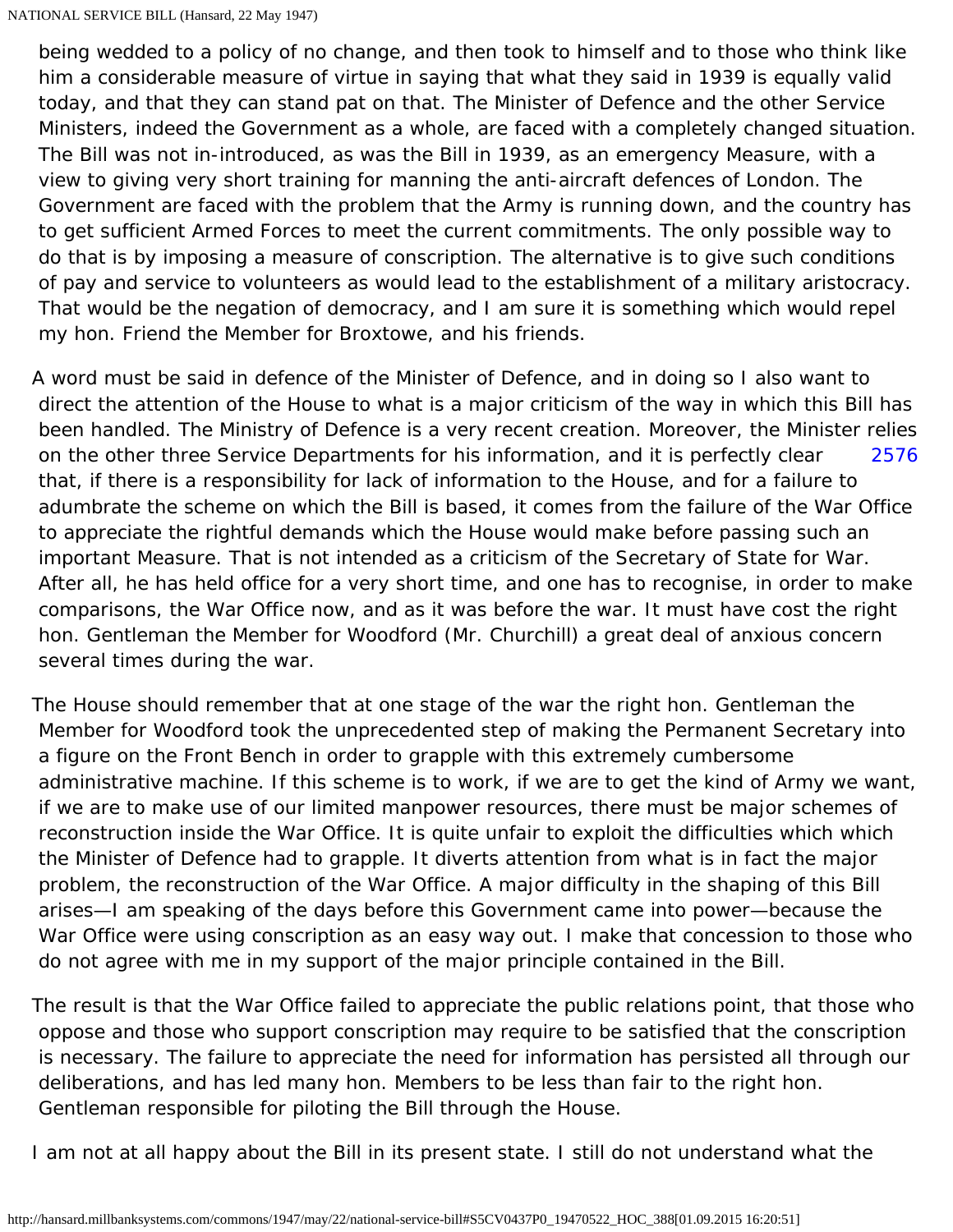<span id="page-30-0"></span>[2577](#page-30-0) scheme of training will be and I am extremely unhappy about the state of the Army and its training capacity. Indeed, I would say that the Army today is anything but an effective force. I do not think that it would be overstraining the facts to say that it is little more at present than a number of men on the ration strength. It is very doubtful whether it can effectively train the young men it will receive, as the result of passing this Bill. One realises that at the end of a great war there must be a period during which re-organisation is being thought out, before it can be put into effect. There has been a longer gap at the end of this war than there was at the end of the 1914–18 war. I hope that the Secretary of State for War will not allow this Bill to be used as an excuse for the failure to introduce a great number of overdue reforms, particularly in the War Office. I think the Bill is a great deal better now than it was when first introduced and to those who still oppose it, I say they have not faced up to the major fact, that if we do not have conscription, then it means that we shall have no Army at all.

6.2 p.m.

<span id="page-30-1"></span>[§](#page-30-1) **[Mr. Kenneth Lindsay](http://hansard.millbanksystems.com/people/mr-kenneth-lindsay)** [\(Combined English Universities\)](http://hansard.millbanksystems.com/constituencies/combined-english-universities) Having listened to all the speeches this afternoon, I must say that from the intellectual point of view the Opposition have made a very much better case than the case made for the Government. In fact, with great respect of the hon. and gallant Member for Dudley (Colonel Wigg), I think perhaps it is better if those who are in favour of this Bill keep quiet. For that reason, I intend only to ask a few questions instead of going over the ground again. I would also remind my hon. and gallant Friend the Member for Dudley that he said that this Bill had received unusual scrutiny. I have only been in this House for 12 years but I can say that this Bill had the ordinary, normal scrutiny of an alert House of Commons. There is nothing abnormal about it at all.

[§](#page-0-1)

[§](#page-30-2)

<span id="page-30-2"></span>**[Colonel Wigg](http://hansard.millbanksystems.com/people/mr-george-wigg)** It was abnormal with the present Opposition.

<span id="page-30-4"></span><span id="page-30-3"></span>[§](#page-30-3) [2578](#page-30-4) **[Mr. Lindsay](http://hansard.millbanksystems.com/people/mr-kenneth-lindsay)** It must be said in defence of the Government and the various Ministers—and I think this is the root of the matter—that it is about the most difficult thing in the world to introduce into this House, which is almost universally against conscription, a Bill, with a new Minister of Defence, when the whole tradition of this country is against the principle embodied in the Measure. Therefore, it has been extremely difficult for the Government spokesmen to put up, not only a case, but a united case. I have great respect for my right hon. Friend the Minister of Labour who sat here solemnly during our deliberations. From the industrial point of view, at any rate, he has tried to explain these very difficult questions.

If the Bill is going to work it will need the most careful and human approach. Between now and 1949, when many things may happen, there must be very great changes in the three Services. As I understand it, a young man in 1949, will be able to go to the university at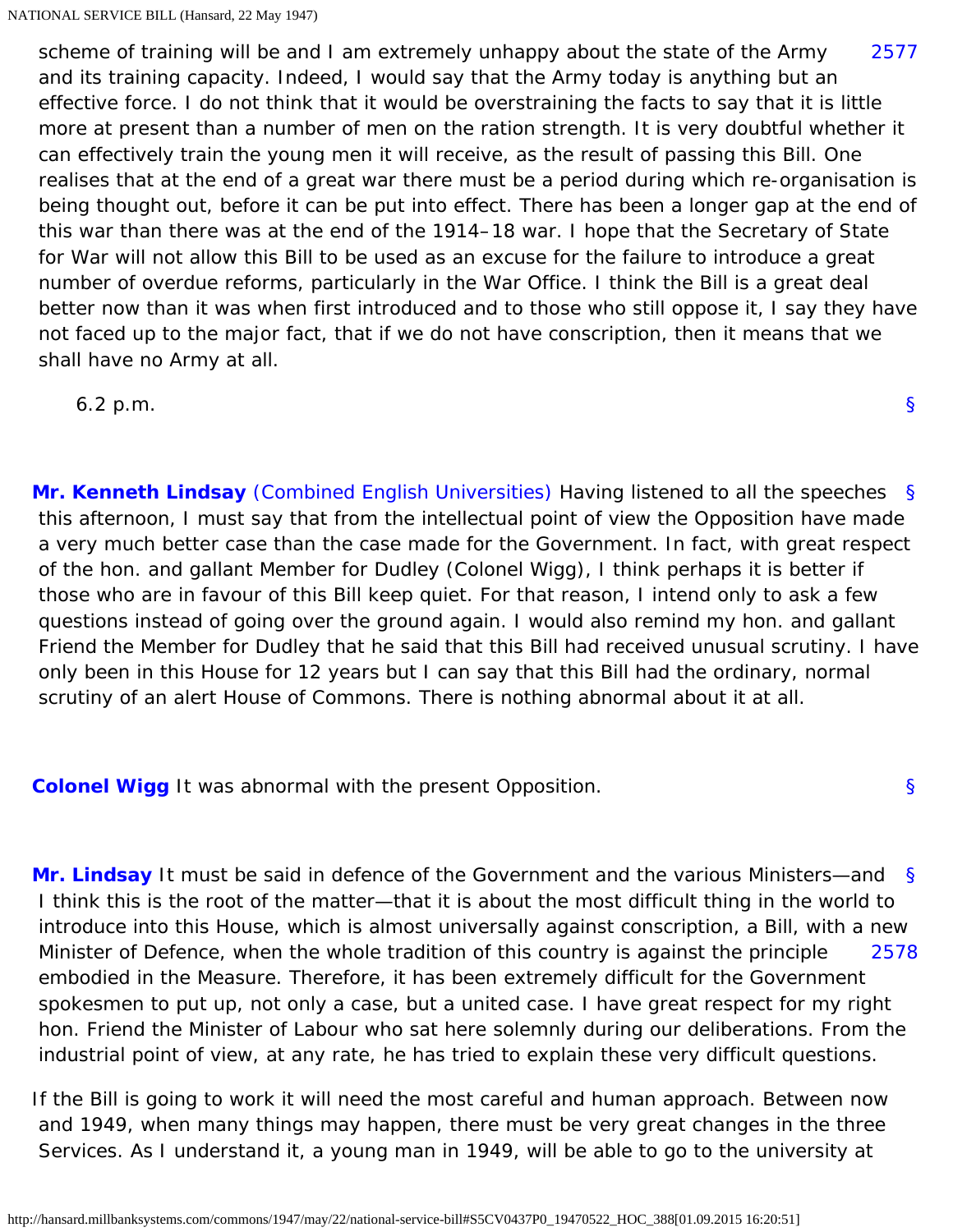varying ages between 17½ and 19½. He will go into the Service either at 17½, at 18 or 22. In other words, we shall have people entering the universities and the Services at very different ages. The hon. Member for Broxtowe (Mr. Cocks), in an enlivening speech, reminded us that probably modern wars would have more to do with radar and rockets. I beg the Minister of Labour to remember that already we are losing scientists, who are going into the Services after three or four years at the universities. We cannot afford to do it. The manpower needs of the country depend not only on the 600,000 men about whom the hon. Member for Nelson and Colne (Mr. S. Silverman) spoke. Heaven knows, they are important enough. Those needs also depend on professional and skilled men coming from the technical colleges and universities.

[2579](#page-31-0) A very careful balance will have to be kept between the ages and needs of the Service and of industry if we are to achieve the right result. I rose to ask my right hon. Friend to keep this matter under very careful review during the next 18 months. The hon. Member for Cambridge University (Mr. Pickthorn) spoke yesterday about 90 per cent. from the Forces and 10 per cent. from the schools going to the universities. That is not so everywhere. The universities in the North, those at Birmingham, Manchester and Liverpool, have 20 and 30 per cent. according to faculties going into the universities straight from school now, and only 80or 70per cent. from the Services. Before long there will be 60and possibly 50per cent. It is extremely important that we should not think that the conditions of 1947 and 1948 are going to be reproduced when this Bill comes into force.

<span id="page-31-0"></span>I listened to the speech of the hon. and gallant Member for Worthing (Brigadier Prior-Palmer) and I have never heard a more damning indictment of a Bill. He practically condemned the training which it would be possible to do in 12 months. He said that it was impossible to give adequate training. I appreciate his angle of approach. From his point of view there was very little enthusiasm. In fact, only at the end of his speech did he say that there is something to be said for 12 months' training. Are we going into this year of National Service regarding it merely as a regrettable necessity? Are we going to make a revolution in the life of the youth of this country and end up this Debate on the Third Reading by saying either that this is a very regrettable thing or that there is not going to be enough training? Every single speech from both sides of the House has been on that note.

<span id="page-31-1"></span>[§](#page-31-1) **[Brigadier Prior-Palmer](http://hansard.millbanksystems.com/people/brigadier-sir-otho-prior-palmer)** I feel it would be far more hypocritical to get up and say that I thought 12 months was adequate, if I did not think so, but I think that it is better than nothing.

<span id="page-31-2"></span>[§](#page-31-2) **[Mr. Lindsay](http://hansard.millbanksystems.com/people/mr-kenneth-lindsay)** I should be the last to accuse the hon. and gallant Member of anything but a sincere desire to face the facts of the situation. That is what I am trying to reproduce from his speech. If this Bill leaves the House tonight with hon. Members in the mood and temper which so far has been shown, I do not think that we are asking the youth of this country in 18 months' time to face their commitments with any sense of unity. During the war it was a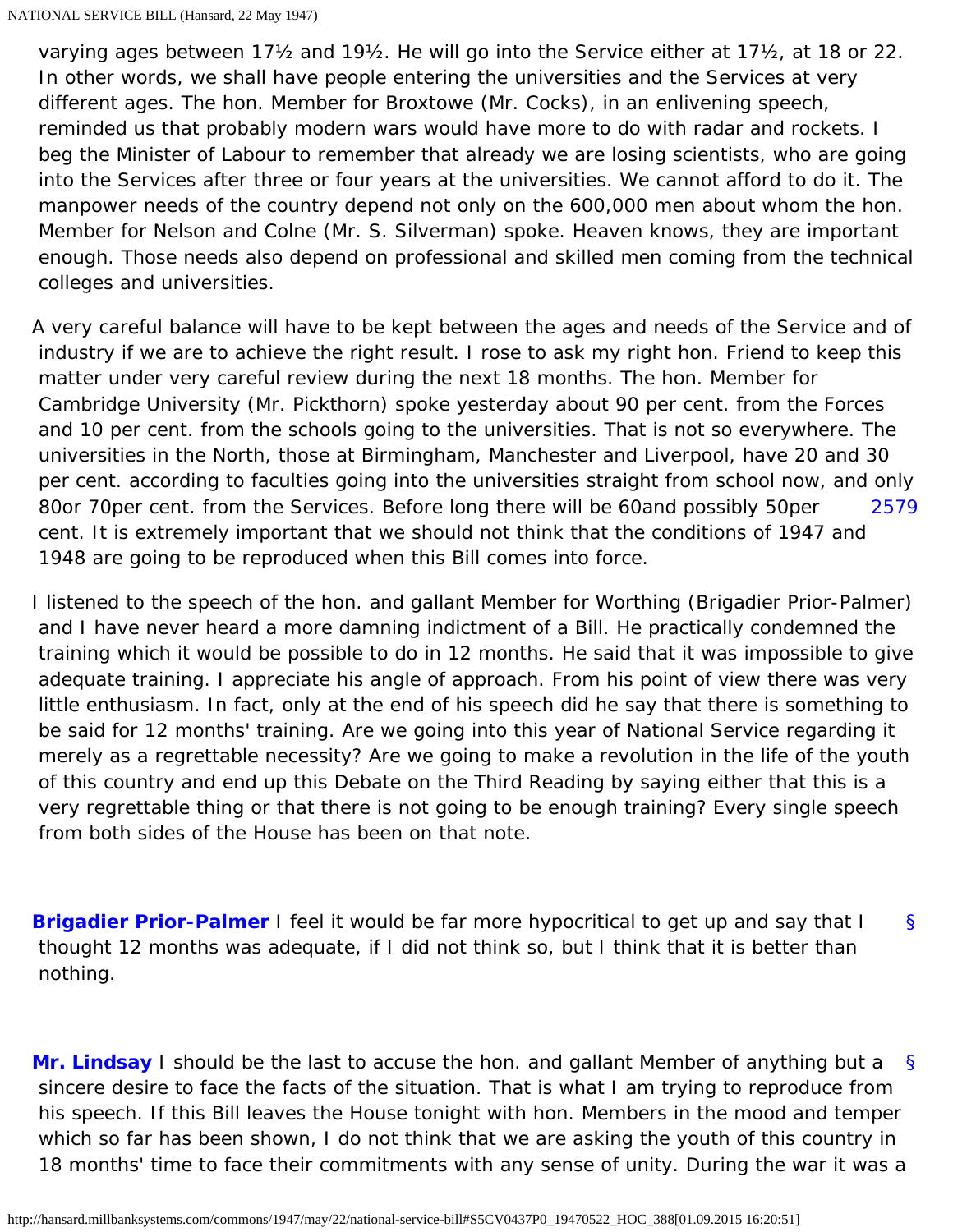different thing. If there are no essential unities, but merely a two-party approach, as we have seen from this Debate, I think it will be a very poor advertisement for one of the most gigantic reforms ever introduced in this country.

6.10 p.m.

<span id="page-32-1"></span><span id="page-32-0"></span>[§](#page-32-0) [2580](#page-32-1) **[Mr. Rankin](http://hansard.millbanksystems.com/people/mr-jon-rankin)** [\(Glasgow, Tradeston\)](http://hansard.millbanksystems.com/constituencies/glasgow-tradeston) It has been my pleasure on many occasions to speed on a Measure to another place, after Third Reading, with the hope that it would have a smooth and speedy passage. I am sorry that on this occasion I can offer no such wish. I must join my voice to the general chorus of condemnation of the Bill which has come from this side of the House. It is rather remarkable that only one speech from this side has been delivered so far in support of this Bill on Third Reading, and I would say with all respect to the hon. Member who delivered it, that if this Measure can sustain the defence which he offered, it will certainly survive any-thing. I do not wish to repeat the general argument which has been launched against the Bill, but I suggest that in this Measure the Government is betraying fundamentally the pledge which it gave to the electorate in 1945. As a result of the war, human ways of living have divided themselves sharply into two big compartments. One way of living has been termed with fair accuracy the American way of life; the other, the totalitarian way of life.

I think it was the hope of large masses of people in the world that this Government of ours, pledged as it was to a planned economy and believing, as most of its adherents do still, in a free society, would be able as a result of the power which it had been given to develop within a planned economy a free society. That was the problem which our Government was returned to solve. In introducing conscription, which involves not merely the military aspect of life but, as has been pointed out, our industrial way of life, it is evading the problem which it was set to solve; because conscription runs the danger of creating a potential which may result in a Fascist way of living. In compelling, as it will compel, large sections of our youth to enter into the Army, it is going to inculcate into them the Fascist way of life because the Army is basically Fascist in its structure. It embodies the principle of responsibility from the top downwards and obedience from the bottom upwards, and that is a dynamic principle in the Fascist system. No individual I have ever met believes that organisation within the Army is not as the poet described it: "Their's not to reason why," "Their's but to do and die." That is the problem which we are evading and in evading it or in failing to approach its solution, we are betraying the purpose for which we were returned.

<span id="page-32-4"></span><span id="page-32-2"></span>**[Mr. Baxter](http://hansard.millbanksystems.com/people/sir-arthur-baxter)** May I ask the hon. Gentleman a question?

<span id="page-32-3"></span>**[Mr. Rankin](http://hansard.millbanksystems.com/people/mr-jon-rankin)** I am sorry but I cannot give way.

[§](#page-0-1)

[2581](#page-32-4)

[§](#page-32-3)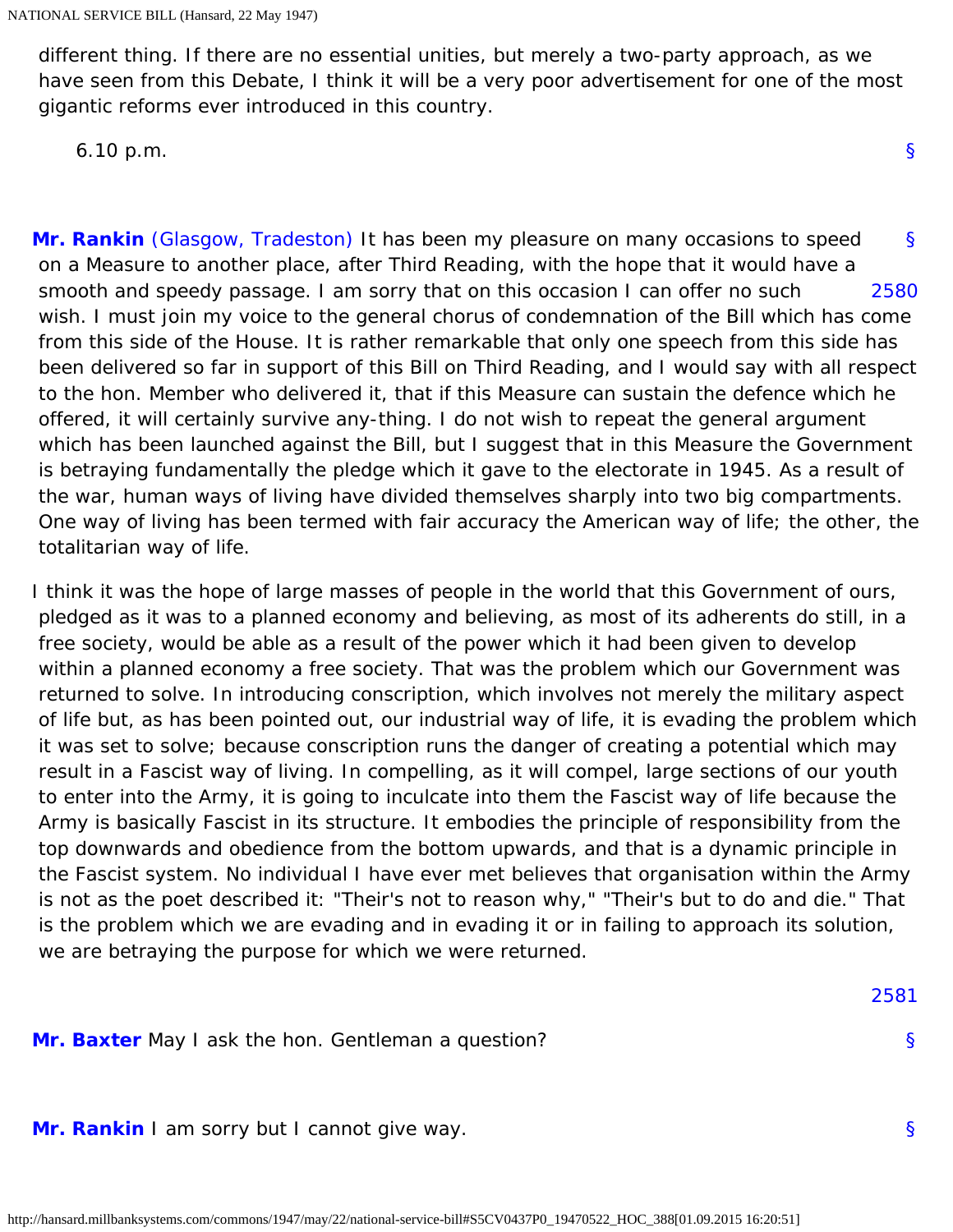<span id="page-33-0"></span>**[Mr. Baxter](http://hansard.millbanksystems.com/people/sir-arthur-baxter)** rose—

[§](#page-33-0) **[Mr. Deputy-Speaker](http://hansard.millbanksystems.com/people/mr-hubert-beaumont)** If the hon. Gentleman who is speaking does not give way, another hon. Gentleman may not rise and speak.

<span id="page-33-1"></span>[§](#page-33-1) **[Mr. Rankin](http://hansard.millbanksystems.com/people/mr-jon-rankin)** I have not the slightest desire to refuse to give way for the sake of the question, but I know that there are many hon. Members of both sides who are desirous of taking part in the Debate and I do not want to consume any more time than necessary. However, in view of the fact that I am being pressed, I will give way.

<span id="page-33-2"></span>[§](#page-33-2) **[Mr. Baxter](http://hansard.millbanksystems.com/people/sir-arthur-baxter)** Thank you very much. The hon. Gentleman is very gracious. I merely wanted to say—not so much for contradiction—in reference to the hon. Member's remarks about the Nazi tendency in Army life, is it not a fact that all of us in our contact with normal life find that men who come out of the Army are more civil, more broadminded and set an altogether better example than any of the men who have not served?

<span id="page-33-3"></span>[§](#page-33-3) **[Mr. Rankin](http://hansard.millbanksystems.com/people/mr-jon-rankin)** That is a great tribute to the democratic upbringing those men had before they went into the Army, and the hon. Gentleman, in seeking to disrupt and destroy that democratic way of living, is creating the very danger he wants to evade.

[2582](#page-33-4) I wish now to look at two broad aspects of the Bill. It can be said by and large that the Bill takes charge of two aspects of life so far as our young people are concerned. First of all, it will take charge of the bodies of a large group of people, those who are going into the Army. I hope the Government will see that when they come under the scope of the Bill these young lads will be retained within this country during their training period. In view of their immaturity they should not be sent abroad in order to undergo the necessary training. I hope also that the difficulties of our shipping position in this respect will weigh with the Government. Further, I hope that the Minister of Labour will recollect the pledge he gave on Second Reading that the primary purpose of this Bill was as a measure of defence, and as that is its primary purpose these lads should be retained in this country, for they cannot defend the country if they are somewhere else.

<span id="page-33-4"></span>The second aspect is that of those w no will not go into the Army, those who on conscience grounds will refuse their services. I hope that the tribunals as they function under this Measure will be the guardians of conscience and not the agents of the Government. I admit that conscience is a difficult thing to define and difficult to determine, but its existence is real. The history of the Christian Church proves that; the growth of the Labour Party proves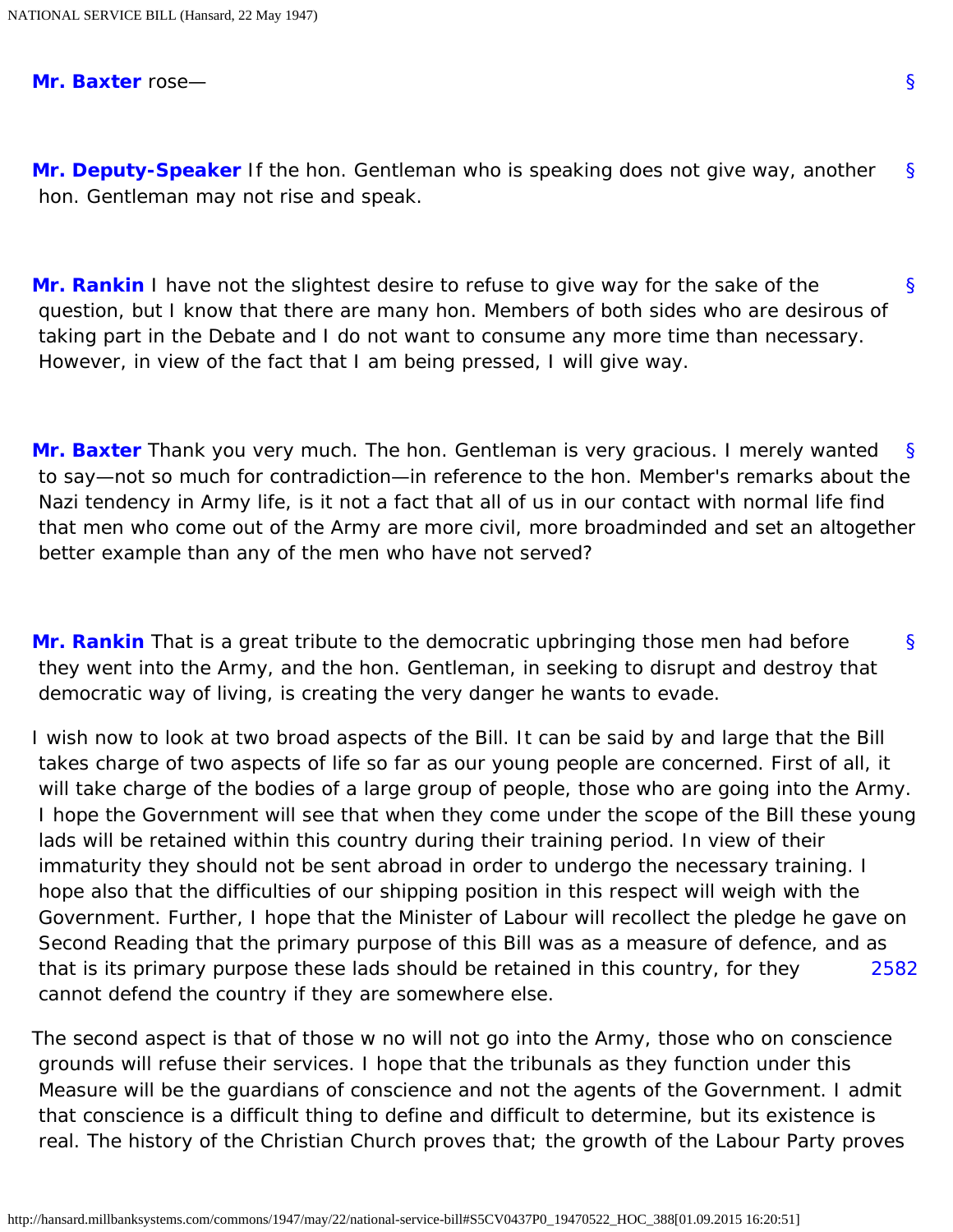that also; and the Government Front Bench demonstrates the fact, because time and again it is so overflowing with conscience that there is little room for anything else on those seats.

These are three reasons why I hope that those in charge of this Bill will see that when it becomes an Act the guardianship of conscience will be a real and living thing. I say that because as things are at the moment that is not so. Men are still being prosecuted, and as my right hon. Friend knows, in spite of what we were assured at earlier stages of the Bill, we have men in prison today for conscience sake. We have two in Barlinnie Prison at this moment in Glasgow doing 12 months simply because they refuse to conform to the conscription Act at present in existence. That is wastage. I hope that that sort of thing is not to be continued under this present Measure, and that the tribunals will become places where the atmosphere will be changed, and where the hard legalistic outlook of some of their present members will be softened. There are members of tribunals today adjudicating on conscience, who, as a result of their long service in that capacity, are now due for complete exemption from any further service under this Bill. Their attitude to objectors in some cases is fundamentally wrong to begin with, and I hope that these things will be kept in mind when dealing with the future constitution of tribunals. But, whether or not these things are kept in mind, I want to say in conclusion, as I said at the beginning, that I shall go into the Division Lobby today to vote against the Third Reading of this Bill.

6.22 p.m.

[§](#page-0-1)

<span id="page-34-1"></span><span id="page-34-0"></span>[§](#page-34-0) [2583](#page-34-1) **[Mr. Manningham-Buller](http://hansard.millbanksystems.com/people/mr-reginald-manningham-buller)** [\(Daventry\)](http://hansard.millbanksystems.com/constituencies/daventry) The hon. Member for Tradeston (Mr. Rankin) made it quite clear in the course of his speech that under no circumstances whatsoever was he prepared to pay any tribute at all to the Army I must say that I was surprised to hear him condemn the Army as a Fascist way of life. I should not have thought that he would have made that sort of observation with regard to an Army which contains so many from all walks of life who have been engaged so long in defeating Fascism.

<span id="page-34-2"></span>[§](#page-34-2) **[Mr. Rankin](http://hansard.millbanksystems.com/people/mr-jon-rankin)** I do not think that the hon. and learned Gentleman has fairly interpreted what I said, I made no charge against the Army, but I said that its structure, based as it was on responsibility from the top downwards and obedience from the bottom upwards, was essentially a Fascist structure.

<span id="page-34-3"></span>[§](#page-34-3) **[Mr. Manningham-Buller](http://hansard.millbanksystems.com/people/mr-reginald-manningham-buller)** It is true that the hon. Gentleman talked about the structure, but he also said other things which I think he will find when he looks at HANSARD tomorrow. I made a note of them at the time. I am glad to hear that what he said did not correctly express the thoughts in his mind, because he clearly represented that the going of these young men into the Army would mean that they would be trained in the Fascist way of life, and that they would be inculcated with Fascist doctrines. I consider that that is a monstrous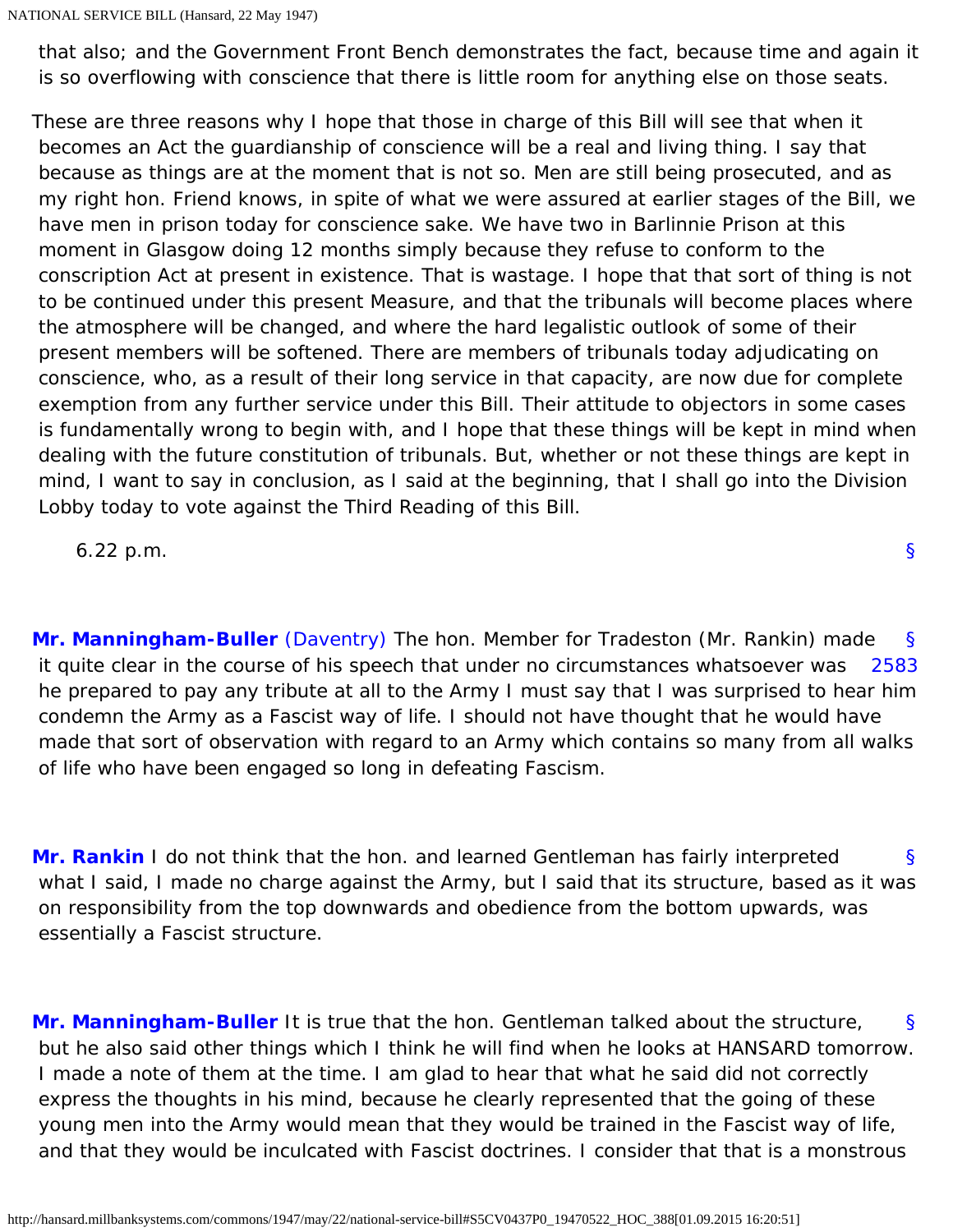reflection upon the Army.

However, I agreed with one thing which the hon. Gentleman said, and that was his observations on the speech made by the hon. and gallant Member for Dudley (Colonel Wigg) in defence of the Minister of Defence. If I was a Minister in His Majesty's present Government, which God forbid, I should indeed be nervous of my position if I suddenly found that the hon. and gallant Member for Dudley was leaping to my defence with the vigour he displayed this afternoon. Of course, I sympathise with the hon. and gallant Member for Dudley; it was only right that some hon. Member of the party opposite should seek to answer the amusing, but wholly mischievous, speech of the hon. Member for Broxtowe (Mr. Cocks), who said that generals looked back to the wars they had fought in when they were young, and whose observations with regard to the officer class made me think that he was more familiar with Roman history than with that of modern times.

<span id="page-35-0"></span>[2584](#page-35-0) Perhaps in a few hours' time—I do not know how long—we shall be drawing to the end of the long discussions which we have had upon this Bill. I hope it will not be thought out of place, and that I shall not be out of Order, if I begin by paying a tribute to the Minister of Labour and to his Parliamentary Secretary for their skill and courtesy, and for the reasonableness they have shown throughout the Debates. I am sorry that the Parliamentary Secretary—no doubt for good reason—is not present with us at this moment. I am also sorry that, during so much of the Debate, the Secretary of State for War and representatives of other Service Ministries have been absent, again, probably, for all I know, for good reason. But I wish that some representative of the War Office had been present to hear the extremely well reasoned and interesting speech made by my hon. and gallant Friend the Member for Worthing (Brigadier Prior-Palmer) a speech which, in my view, requires an answer, an answer that can only be given by the Secretary of State for War, or another Minister in the War Office.

Without qualifying for a seat on the Coal Board, I think, also, that I can. perhaps, pay one other tribute, and can congratulate the Government upon one thing. Contrary to their recent practice, they have not subjected this Measure to the Guillotine. I suppose that that, in some part, may be due to the fact that, although throughout the discussions on this Bill we have seen dissension among the party opposite, it still comes within the definition of "organised labour." But the result of our discussions has been, of course, that this House, though sitting long hours due to the Government, has given proper consideration to this Measure, to all its Clauses and their implications, and to the manner in which they will affect those coming within its scope. In that respect, this is a singuar Bill. It is the only Measure so far taken this Session which has been given proper time for discussion, and that fact has lightened my task in speaking from this side of the. House.

<span id="page-35-1"></span>[2585](#page-35-1) In moving the Third Reading, the right hon. Gentleman said, very properly, that a great many changes of an administrative character had been made in the course of our discussions which had improved the Bill. I think I am right in saying that nearly all those changes were made as a result of suggestions from this side of the House. I cannot compliment the right hon. Gentleman upon the major change introduced by himself. However, I can say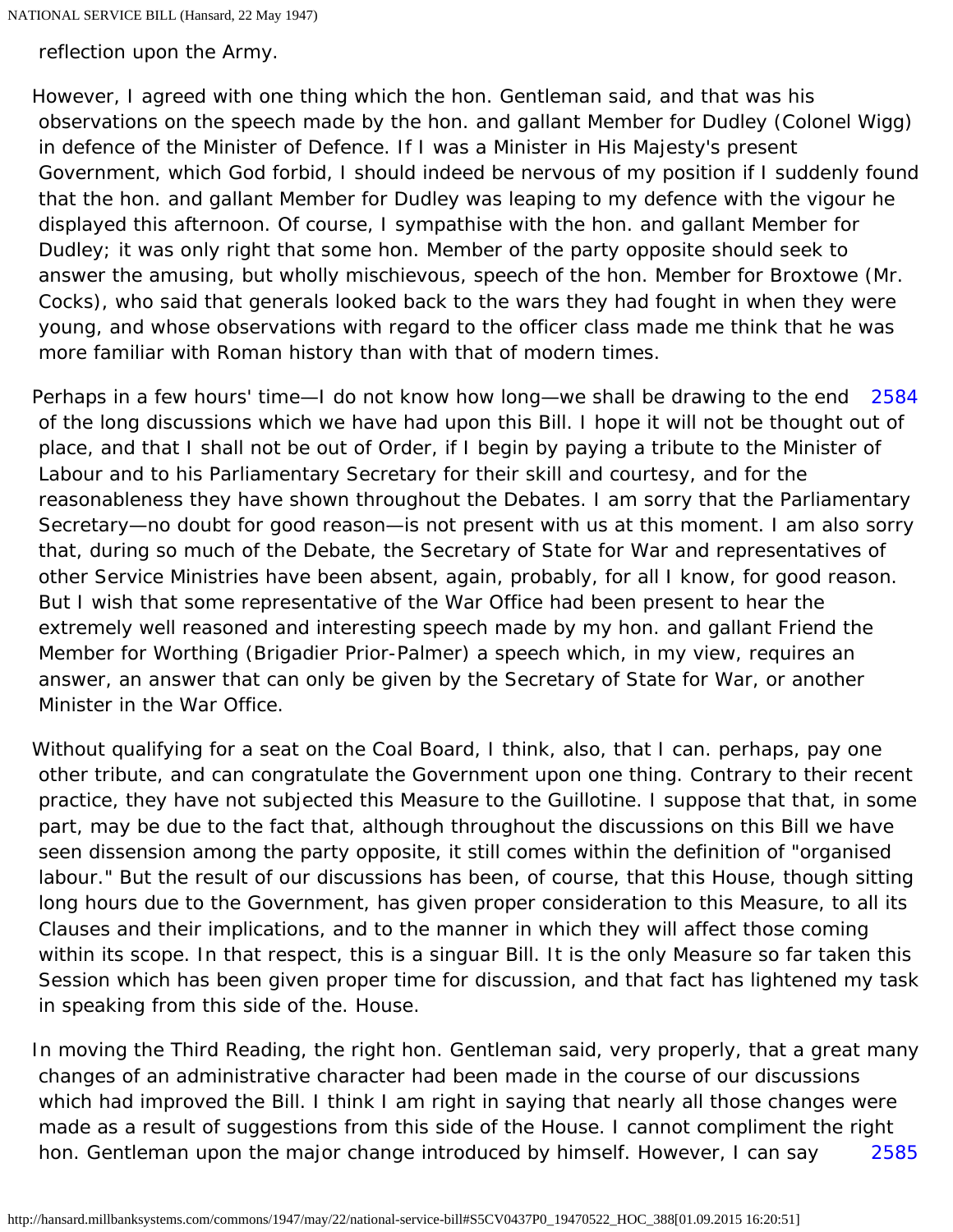with confidence and conviction that this is a far better Bill than it was on Second Reading, save in that one most important respect. No one, no matter on what Bench he may sit, or in what part of the House, can enjoy the placing of this burden on the youth of our country, and least of all, perhaps, those of us with sons whose lives are bound to be affected by it. We all wish that this Measure were not necessary. I am sorry that the right hon, and learned Member for Montgomery (Mr. C. Davies), who prides himself upon his consistency, should today have shown himself consistent in his misrepresentations and should again have accused the Conservative Party of being in favour of, and always advocating as part of their policy, conscription. I thought that he had been told on the Second Reading that it had never during the last 40 years formed part of our policy, and that he would have accepted that assurance.

<span id="page-36-0"></span>[§](#page-36-0) **[Mr. C. Davies](http://hansard.millbanksystems.com/people/mr-clement-davies)** I would remind the hon. and learned Gentleman that, the right hon. and gallant Member for North Newcastle-upon-Tyne (Sir C. Headlam) assured the House today that that was so.

<span id="page-36-1"></span>[§](#page-36-1) [2586](#page-36-2) **[Mr. Manningham-Buller](http://hansard.millbanksystems.com/people/mr-reginald-manningham-buller)** I heard the speech made by my right hon. and gallant Friend, who was only expressing his own view. I was saying, and I repeat it, that it has never in the last 40 years been part of the Conservative policy to advocate conscription. I am sorry that the right hon. and learned Gentleman should have persisted in that unnecessary representation, although, I agree, he was again consistent with what he said on Second Reading. As I say, we all wish that this Measure were not necessary. But those of us who regard it as necessary would be failing not only in our duty to the country, to our constituents, and to those who follow after us if, recognising the necessity, we fail to shoulder the responsibility. I believe, in spite of the voices we have heard in the House this afternoon, that there are few in the House or in the country who doubt the necessity for a Measure of this sort at this time. Those who accept the principle of National Service now, then have to go on to consider the next question, the period of service. It is in this most important respect that this Bill has not been improved in Committee, and, in view of the arguments so ably and convincingly presented by the Minister of Labour and the Minister of Defence on the Second Reading, we feel no confidence that 12 months is now the correct period.

<span id="page-36-2"></span>I would like to remind the House of what was said by the Minister of Labour and the Minister of Defence on the Second Reading. The Minister of Labour said: "Whilst the period of 18 months may rot be required for complete training it is required for service."—[OFFICIAL REPORT, 31st March. 1947; Vol. 435. c. 1679.]" On the next day, the right hon. Gentleman the Minister of Defence, in a speech delivered with the utmost appearance of conviction, said: "National Service men will be needed to help out the Regulars in meeting the overseas commitments unless the international situation improves beyond what we should be justified in assuming as a safe basis for planning."—[\[OFFICIAL REPORT, 1st April, 1947: Vol. 435, c.](http://hansard.millbanksystems.com/commons/1947/apr/01/national-service-bill#column_1964)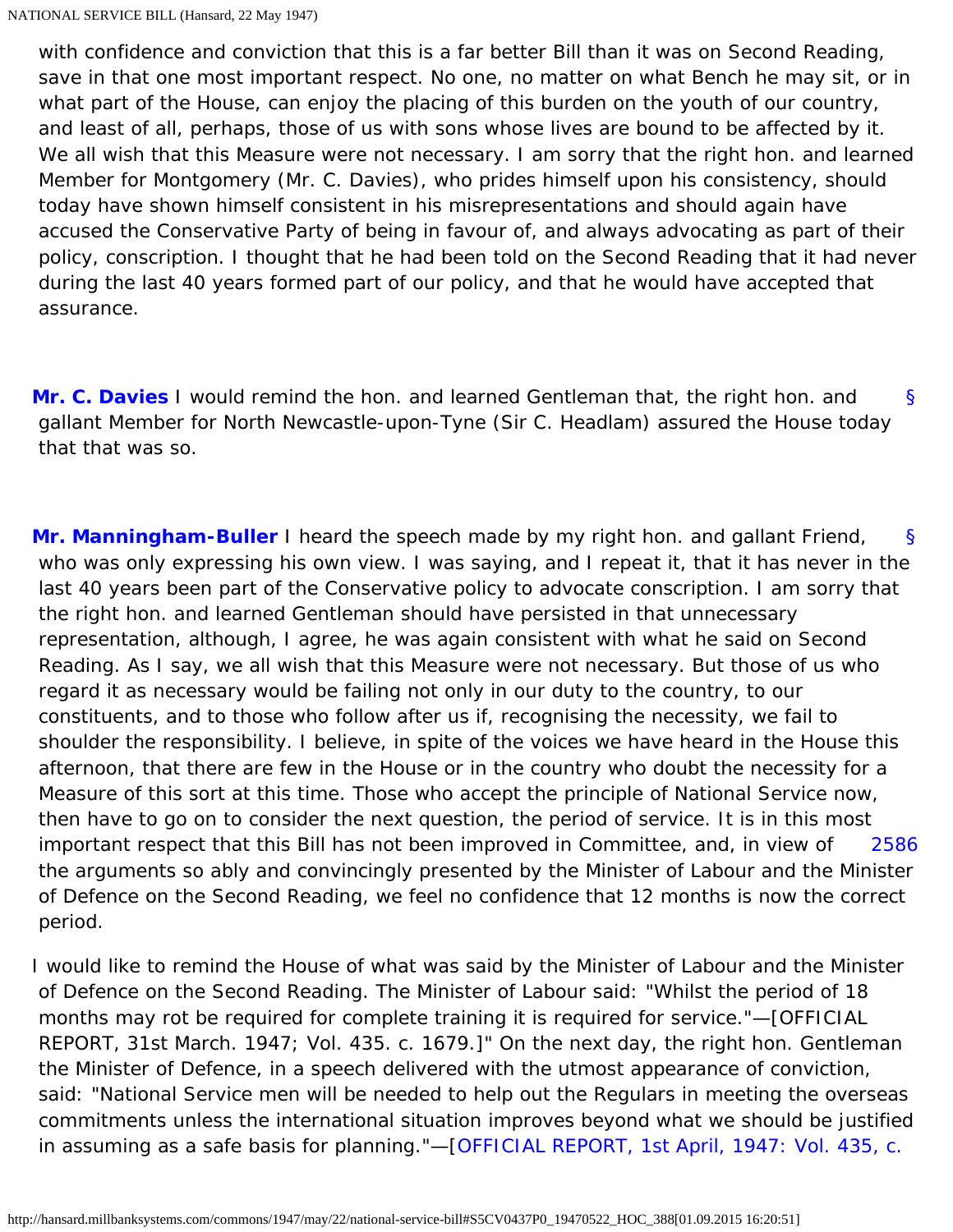[1964.\]](http://hansard.millbanksystems.com/commons/1947/apr/01/national-service-bill#column_1964)" Forty-eight hours later, he announced the Government's somersault. I do not want to go into the arguments that the right hon. Gentleman brought up during the Committee stage to justify that astonishing change of attitude. Today he has said that he consulted some leaders of industry. Was that during the 48 hours? Were the leaders of industry confined to leaders of the Co-operative societies? Was there a sudden change of view among leaders of industry?. I dare say that if he had put it to them, they would have said that so far as industry was concerned, conscription for six months would have been more beneficial than whole-time service for 12 months. Then he fell back upon leading articles in the "Daily Express." I am sure it is very interesting to know that the right hon. Gentleman attaches such weight to those articles, and hope he may gain considerable benefit from reading them in future. But I would ask him, in view of what has taken place, whether he did not perhaps read during those 48 hours the draft of that most interesting document, "Cards on the Table" which will, or may, have so much to do with our international commitments in the future.

<span id="page-37-0"></span>[2587](#page-37-0) One thing is clear, and that is, as I interpret his statements—and they are not so easy to interpret—that National Service men, though needed to help in meeting our overseas commitments, will not now be available for that purpose. The hon. Member for East Coventry (Mr. Crossman), maybe partly in view of what the right hon. Gentleman himself has said, assumed this change from i8 months to 12 months to be an indication of a reduction in our overseas commitments. The right hon. Gentleman told us: "We are not throwing overboard any overseas commitments. There is certainly no change in foreign policy. I said that the military changes which will be brought about by the change in period will certainly not be operative until 1950." Then he went on to add these significant words: "And … we hope in that period that there will be an improvement in the position with regard to the overseas commitments we have had to undertake. We have taken a risk on that."— [OFFICIAL REPORT, 7th May, 1947; Vol. 437. c. 550.]" There is one thing that no Minister of Defence and no Government of this country are entitled to do, in my opinion, and that is to take an unnecessary and unwarranted risk with regard to the safety and security of this country and its vital interests. However optimistic the right hon. Gentleman may be, he has no right to run that risk. He has shown his optimism as to the progress of this Bill to be misplaced. I fear that his optimism as to what may be done in 12 months' training may also be equally misplaced. We have experienced the result of the Minister of Fuel and Power taking a risk with regard to our coal supplies, but the present position of that Minister will appear enviable compared with that of the Minister of Defence if the risk that he is taking does not come off. With that large majority that supported him upon the Second Reading, the right hon. Gentleman had no right to take that risk.

<span id="page-37-1"></span>[2588](#page-37-1) Supposing there is no improvement in our overseas commitments, what then? Can we not be told, even now, what those commitments are, and what numbers they are likely to absorb? We have really no information on that point in the course of this Debate. Supposing our present overseas commitments, as far as they can be seen, are not reduced, what then? How is the gap to be filled? It is quite obvious from what the right hon. Gentleman has said that this Bill will not fill it. The recent speeches of the Secretary of State for Foreign Affairs do not give us any confidence that the risk will come off. I would remind the House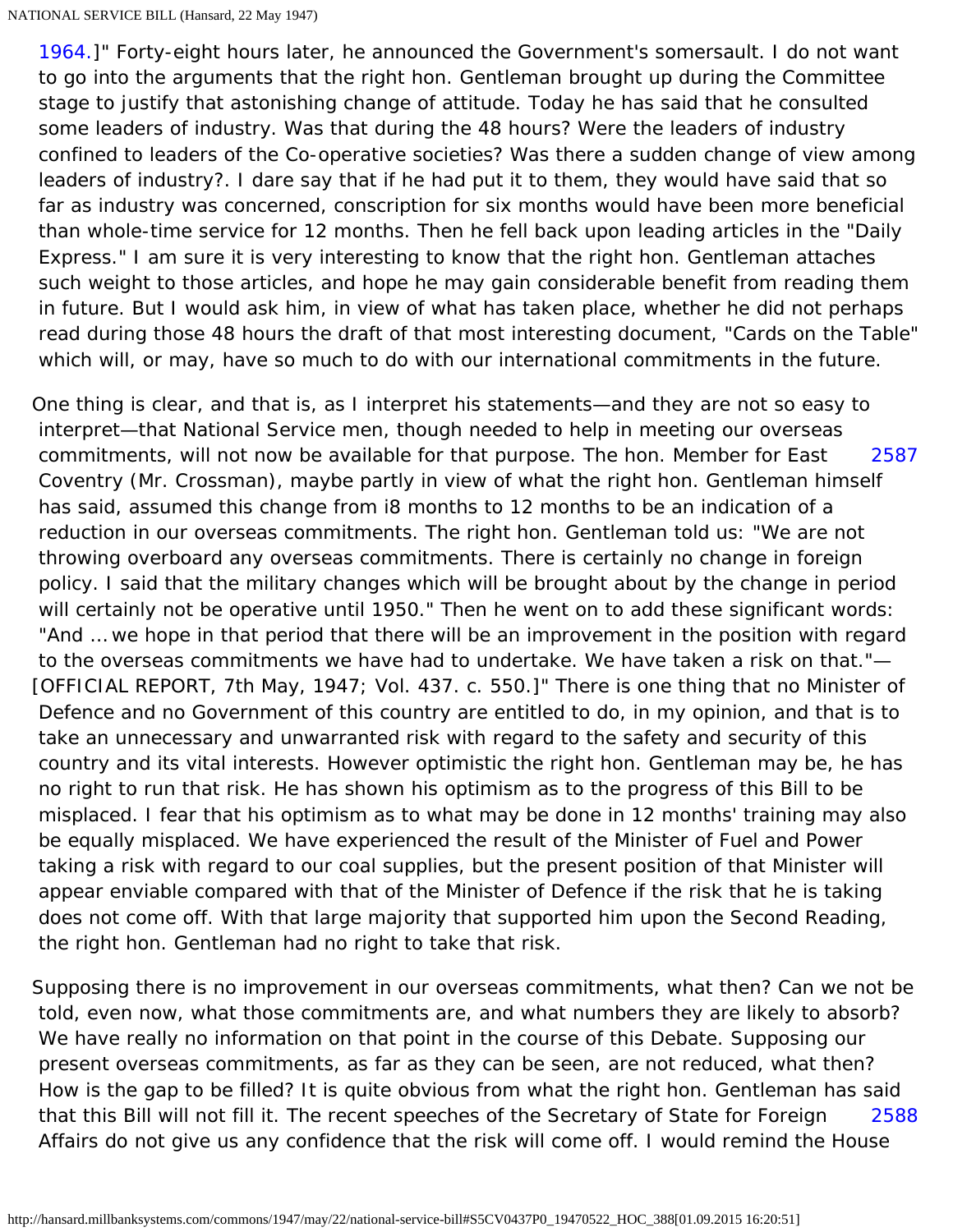that he said that the issues which would have to be considered at the London Conference in November would have to come to a much more successful conclusion, and, it they did not, no one could prophecy the course the world would take. He described that conference as the most vital in the world's history, and, in ignorance of its outcome, in my view the Government cannot justify taking the risks involved in reducing the 18 months maximum ceiling to a ceiling of 12 months for whole-time service. I feel the right hon. Gentleman, in relation to his own Bill, has been guilty of some degree of sabotage. In consequence of that guilt, I am inclined to doubt whether this Bill will entirely fulfil its object. The aim of the Government is that we should obtain a regular force of minimum numbers and maximum efficiency, backed up by an efficient, well trained reserve and auxiliary forces. Will this Bill secure that?

Let me consider the position of the Regular Forces and, in particular, the Army. We are told that the more distant stations will now have to be manned by Regular troops. Those in this country and in Germany will obviously have to be engaged largely in training conscripts and, in addition, according to the Secretary of State for War, for two months in every year, the Regular Army is to drop its own particular training and turn all its efforts on to the territorial Army. We may achieve the minimum numbers, but, in view of what the Regular Army has got to do, I am inclined to doubt whether it will be possible for those minimum numbers to achieve the maximum efficiency. On that matter, too, this House is entitled to have much fuller information from the Secretary of State for War.

[2589](#page-38-0) My hon. and gallant Friend the Member for Worthing has raised the question whether one will have even efficient, well-trained reserve and auxiliary forces. If National Service men are going to do two camps of three weeks each, say, in the third and in the sixth years, it means that all they will have to do in the way of part-time training in the other four years will be two week-ends and two hours. Will that be enough? We ought to have information upon that. The right hon. Gentleman, though he has reduced the whole-time service, and though he has retained the same period of service—that is to say, seven years—has made no increase in the amount of part-time training to correspond to the decrease in the wholetime service. He has given no satisfactory explanation of that omission today at all.

<span id="page-38-0"></span>One other point upon which I should like to touch in passing is the power in the Clause dealing with the transfer of blocks of men from one auxiliary force to another, upon which we had some discussion in Committee, which I am sure the right hon. Gentleman will remember. He said he would consider it before the Report stage. As yet, we have had nothing from him as a result of that consideration. I hope that before this Debate concludes we shall receive an assurance that that Clause will be limited in accordance with the expressions of intention that he himself gave.

I do not want to say anything more about the Services aspect of this Measure. So far as the industrial and educational side of it is concerned, we have not had much discussion on the provisions for the safeguarding of employment. I must say, I think those provisions, for which the Ministry of Labour are largely responsible, are good. I have only this suggestion to put forward. It will avoid a lot of unnecessary grievance, friction and, it may be, litigation if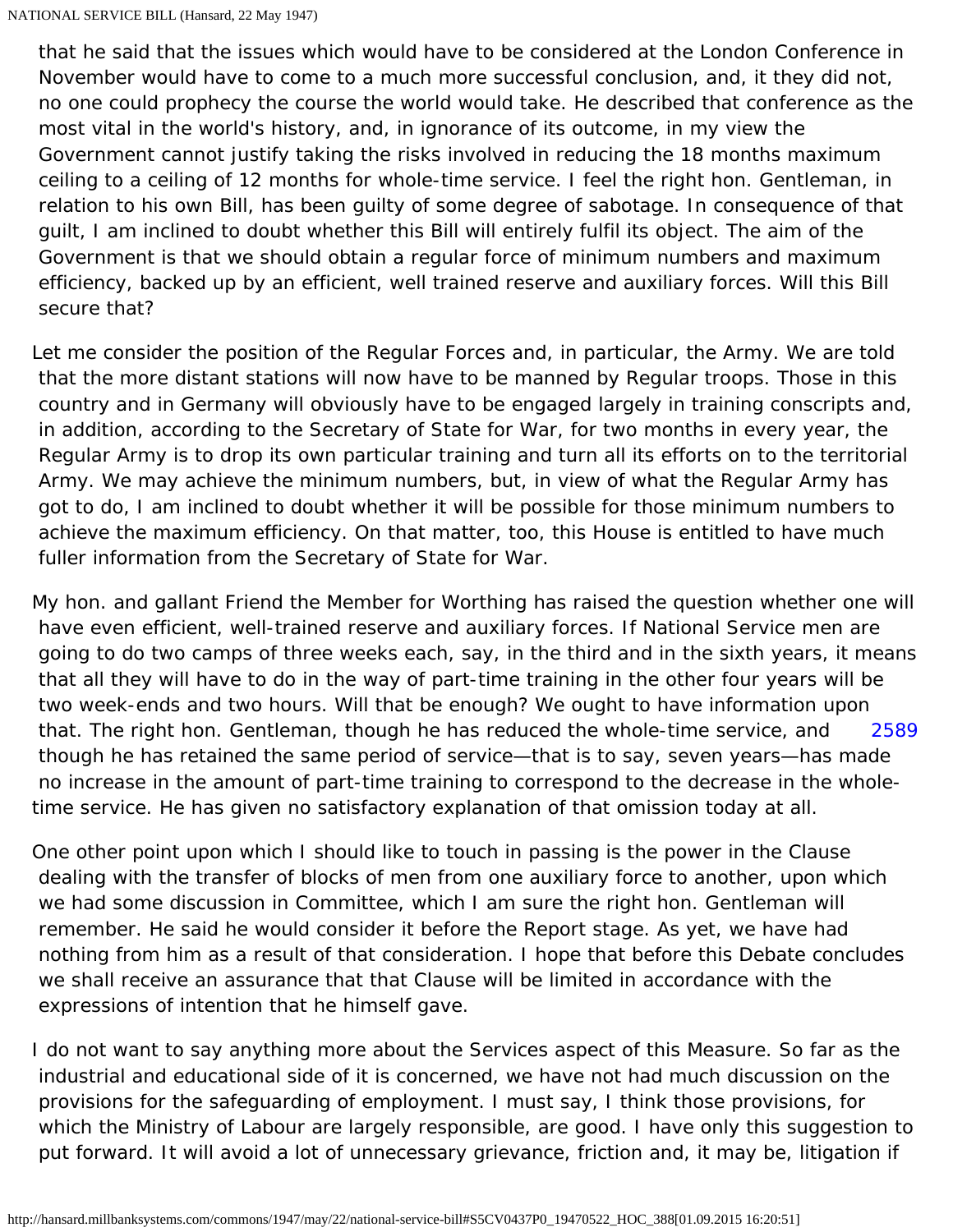the right hon. Gentleman could take all possible steps to ensure that young men being called up and their employers are informed, at the time of call-up, of their rights and liabilities with regard to reinstatement. I suggest that a booklet, or something of that sort, written in simple English—because this Bill is not easy to understand—might serve a useful purpose. Again, with regard to deferment or postponement, we do not want to see any avoidance of the obligation to perform National Service. At the same time, I hope the right hon. Gentleman will adopt, administratively, the policy that where a boy and his parents consider it to be in the interests of that youth that there should be some postponement of his service, wherever possible that will be granted.

<span id="page-39-0"></span>[2590](#page-39-0) I have spoken perhaps too often, and perhaps too long on this Measure. I should like to conclude by saying that we have, throughout, welcomed it in principle because we recognise the necessity at this time for a Measure of this sort. We hope it will work well, and we shall look forward to the day when this Measure will no longer be required. During its passage we have done our utmost to improve it and to polish it, and the opposition to its principles has not come from us. We have supported it in the past, and we shall do so again tonight. We should do so with much greater confidence if the hon. Gentleman had, in fact, retained just that little extra elbow room which he would have kept for himself had he kept the 18 months' minimum ceiling and not listened to the siren voices of certain Socialists, and had we not had as a Minister of Defence one who has now changed his master's voice, and has apparently adopted, as shown by his conduct, the motto and precept of that well known wartime song, "Run. rabbit, run."

6.44 P.m.

<span id="page-39-1"></span>[§](#page-39-1) **[Mr. Rhys Davies](http://hansard.millbanksystems.com/people/mr-rhys-davies)** [\(Westhoughton\)](http://hansard.millbanksystems.com/constituencies/westhoughton) The House will perhaps forgive me for taking part once again in a Debate on this very important Measure imposing military conscription. The group to which I belong did not table an Amendment to the Bill on the Report stage because, to be frank, of the shabby treatment meted out by the Government to us at that stage. Perhaps the Minister himself will go through the previous proceedings of this Bill and see how much more he has been prepared to give away to the Tory Party, his political opponents, than to his hon. Friends on this side of the House. I am sorry to repeat a personal note, but this is a very sad day for those of us who have been Socialists all our lives. The Government are this day digging the grave to bury all the principles I personally have advocated on behalf of the Labour movement for the last half century, and I regret that more than I can tell. A British statesman once said, what was so true, and very appropriate to this occasion: "There must be something radically wrong in normal times when the Government agree with the Opposition." That is what I feel about this Bill today.

<span id="page-39-2"></span>[2591](#page-39-2) The Tory Party, of course, are delighted with the Measure. The amazing thing to me in this Debate—it is something quite new—is that practically all those who have spoken have declared they they do not like the Bill. Now, will anybody get up and tell me, if hon. Members on all sides of the House do not like it, who it is that wants it? We have yet

[§](#page-0-1)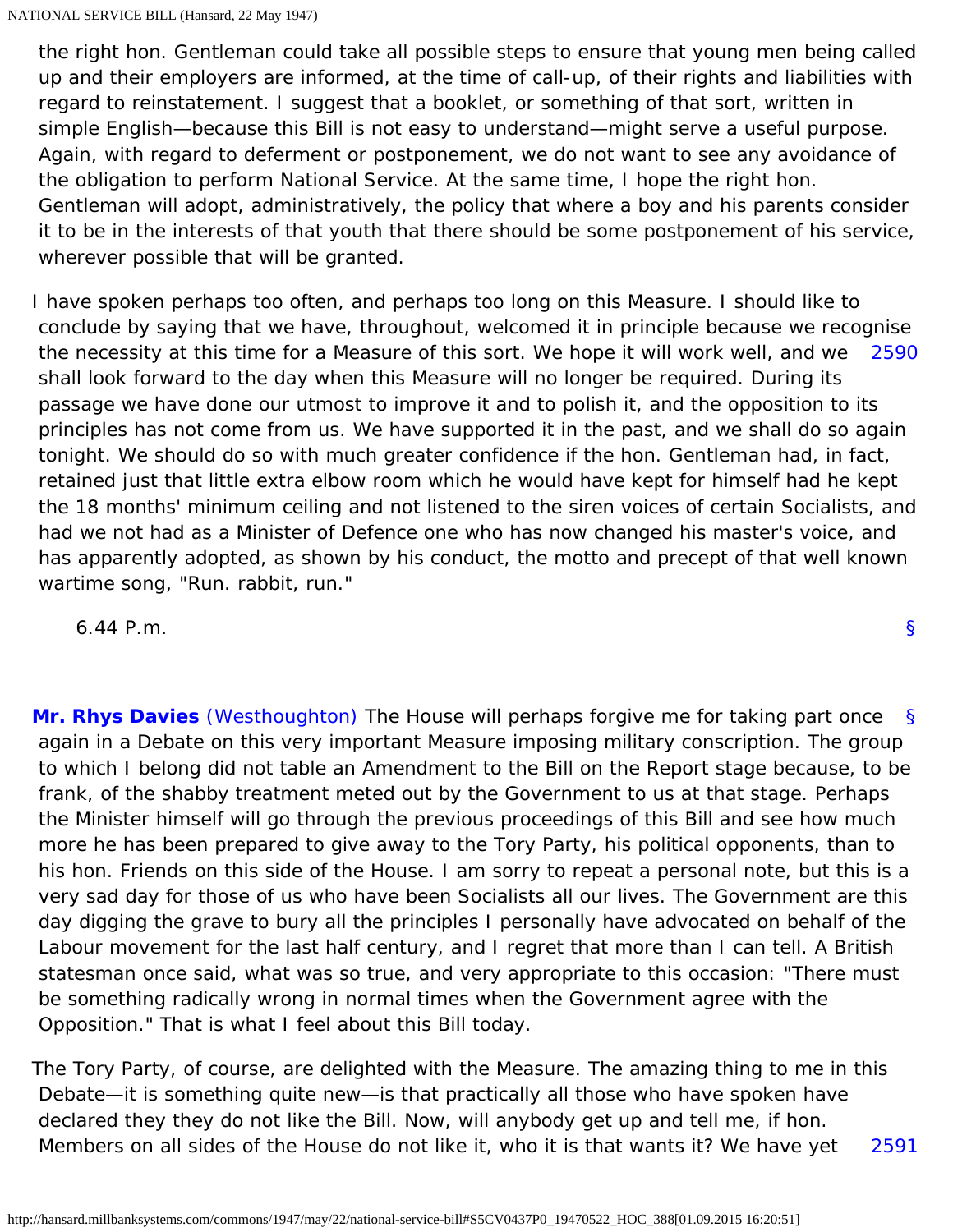to find that out. My colleagues on the Front Bench thought they were very smart to get this Bill passed into law before the Margate Labour Party Conference. They may feel satisfied that they can carry the Margate Conference with them; but that is not by any means the highest tribunal in the land, as I know only too well. I have seen many changes in this House, and when I hear hon. Members talking about what will happen next year or the year after, I have no illusions about what can happen here. In my imagination, I can see hon. Members at present sitting on this side of the House, in years to come, from the other side of the House, protesting maybe against a Tory Government using this piece of legislation to smash strikes and break the trade union movement.

We always hear talk from the Government Front Bench about "the aggressor." They say: "We must prepare against the aggressor." I have travelled a little in my lifetime, and as one who always speaks well of his country, who thinks well of his country, and who believes that we have built institutions which ought to be a pattern for other nations, I have been sorry to find that we are not loved very much in foreign parts for what we have done there. Therefore, we must not talk about preparing against the aggressor, because in the long history of mankind—and let us be frank about it—we have been the greatest aggressors. [HON. MEMBERS: "No."] Of course we have; we conquered one-fifth of the globe by aggression and taught our children that all that was just discovery; what we term aggression by other nations has been called pioneering by our forefathers. Therefore, I say to hon. Members on all sides of the House—

<span id="page-40-0"></span>**[Mr. Deputy-Speaker](http://hansard.millbanksystems.com/people/mr-hubert-beaumont)** The hon. Member must confine himself to the Bill.

<span id="page-40-2"></span><span id="page-40-1"></span>[§](#page-40-1) [2592](#page-40-2) **[Mr. Davies](http://hansard.millbanksystems.com/people/mr-clement-davies)** I was just coming back to the Minister of Defence, when he said that we must prepare against the aggressor. I have been trying to discover who the aggressor is of whom we are afraid now. Who is the enemy at the gate? Hon. Members opposite say: "We must be prepared." Strangely enough, the man who created the mightiest military machine for preparedness in the world was Hitler, and he was defeated, in spite of all his preparedness. In my view, we may conscript our lads, but Britain will never gain its proper place in this world except by doing what some of us have argued about on many occasions; namely, using the moral qualities of this nation and the genius of this people to govern without, for instance, shooting each other in Parliament. Those are the qualities we ought to enunciate to the world, and not building big armies, navies, and increasing armaments all round.

I would like to say a word about the administration of the Measure. Let me tell my miner friends—and I have been a collier myself—that though they may be satisfied with the word of the Minister about the exemption of underground miners there is nothing in the Bill to exempt or defer them—nothing at all. When the manpower boards come to consider deferring those engaged in mining, agriculture, and textiles, whom are they going to defer? Let us take, for instance, the case of the Lancashire textile industry. If the manpower boards

[§](#page-40-0)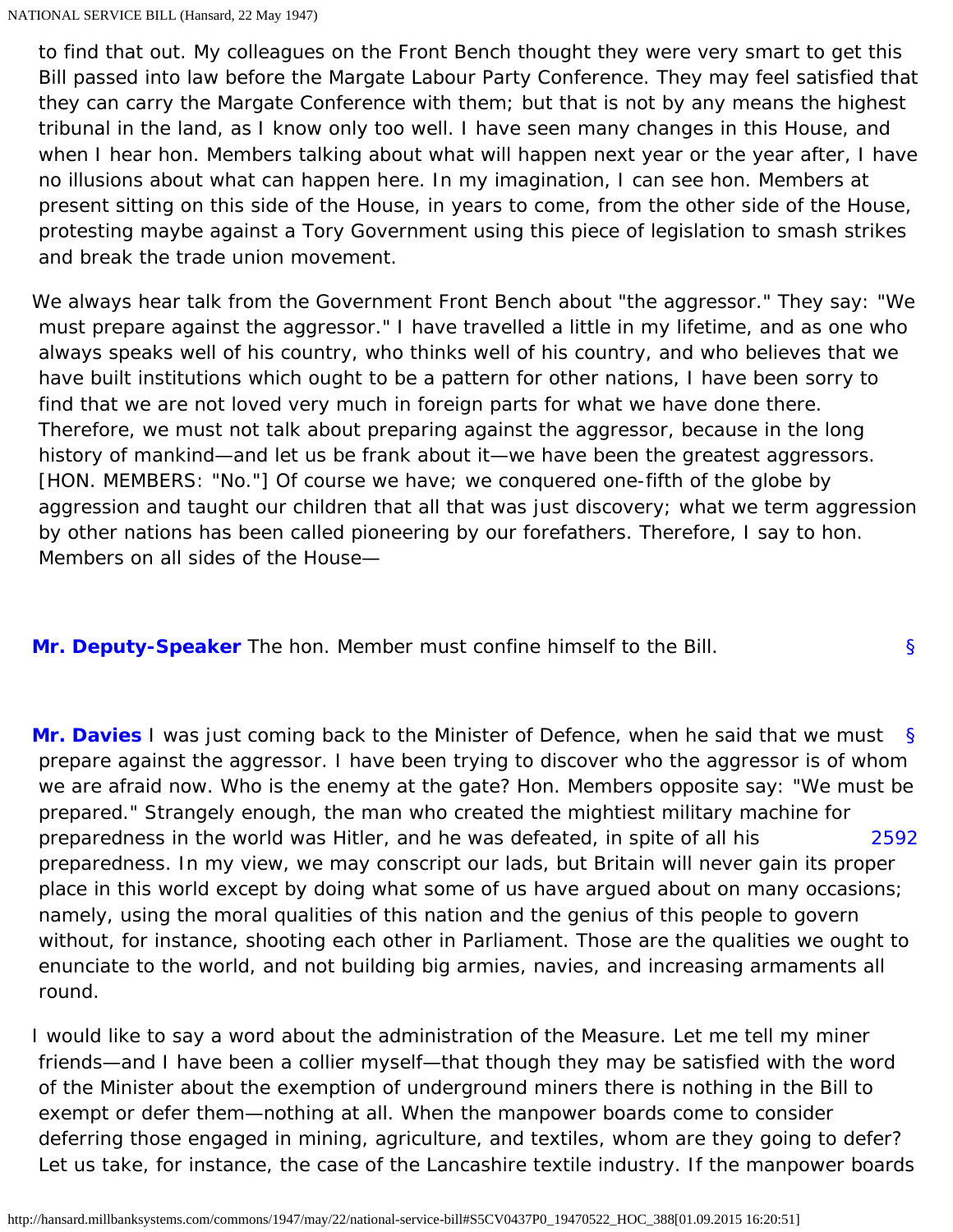in Lancashire do their duty under this Bill the fighting services will not get a man for the Forces, because they are all needed in that industry. I was very intrigued with some of the speeches made on the other side about deferring students. Hon. Members among the Tories are very concerned about students, and we are naturally concerned about apprentices. If all these deferments are going to be granted as promised by the Minister of Defence, I wonder what the size of the Army will be. All this talk about 200,000 and 500,000 volunteers in that case will prove illusory. I know nothing about Army affairs or strategy, either. But I know one thing—that that bomb that was dropped on Hiroshima makes nonsense of all the talk about strategy and 12 months' training for a soldier. Indeed the next war may well be all over in 48 hours. What is the use of talking about armies in that case? I am told that there are 14 million men under arms in the world now.

I understood in my simplicity that my Labour colleagues with whom I have worked, with whom I have spoken from the same platforms and pulpits in the cause of peace—I expected that they, at any rate, would make a gesture of peace to the world, instead of shaking the clenched fist, which is what this Measure does. The people do not want to fight.

<span id="page-41-0"></span>[2593](#page-41-0) We do not need conscription unless we are going to fight. We do not need armies unless we are going to engage in war. Some of us are opposed to this Bill on several grounds. I warn my trade union friends here. Do they remember, I wonder—are they old enough to remember—the railway strike in France? Do they remember when the Prime Minister of France smashed that railway strike by conscribing all the employees on the railways? If hon. Gentlemen over there ever have the luck to come back on to this side of the House, and if we have a strike of that dimension, they will use the provisions of this Bill to crush it. Of course, they will. They have done it before. I am old enough to remember some of the things they did at Featherstone and Tonypandy.

During the war people were punished for making statements causing alarm and despondency. Let me tell my right hon. Friends on the Front Bench that they have caused alarm and despondency in millions of working class homes by this Bill. Some hon. Gentlemen on the other side say that they have had only a few protests by way of letters against the Bill. Let me tell them that I had 315 letters in support of my attitude—the biggest postbag I have ever received. Hon. Gentlemen opposite ought to know what the widows who lost their husbands and their sons as well in the two world wars, say about this sort of thing. I stand in protest against the tendency of the nations all over the world to increase expenditure on armaments in peace time as we are doing now. I have tried to figure it out myself. I find that, with all the discoveries and inventions that have been made to increase the wealth of the nations the military caste has claimed a bigger proportion of that wealth as the years go by. I say, therefore, that the time has arrived when there should be a few people in every country to say the things we are trying to say tonight in favour of peace and brotherhood. This is my final word. Unless the human race can find means of securing peace in the world the issue next time will not be the old one of war or peace; it will be simplified diabolically: that issue will be, "Either peace or perish."

6.55 p.m.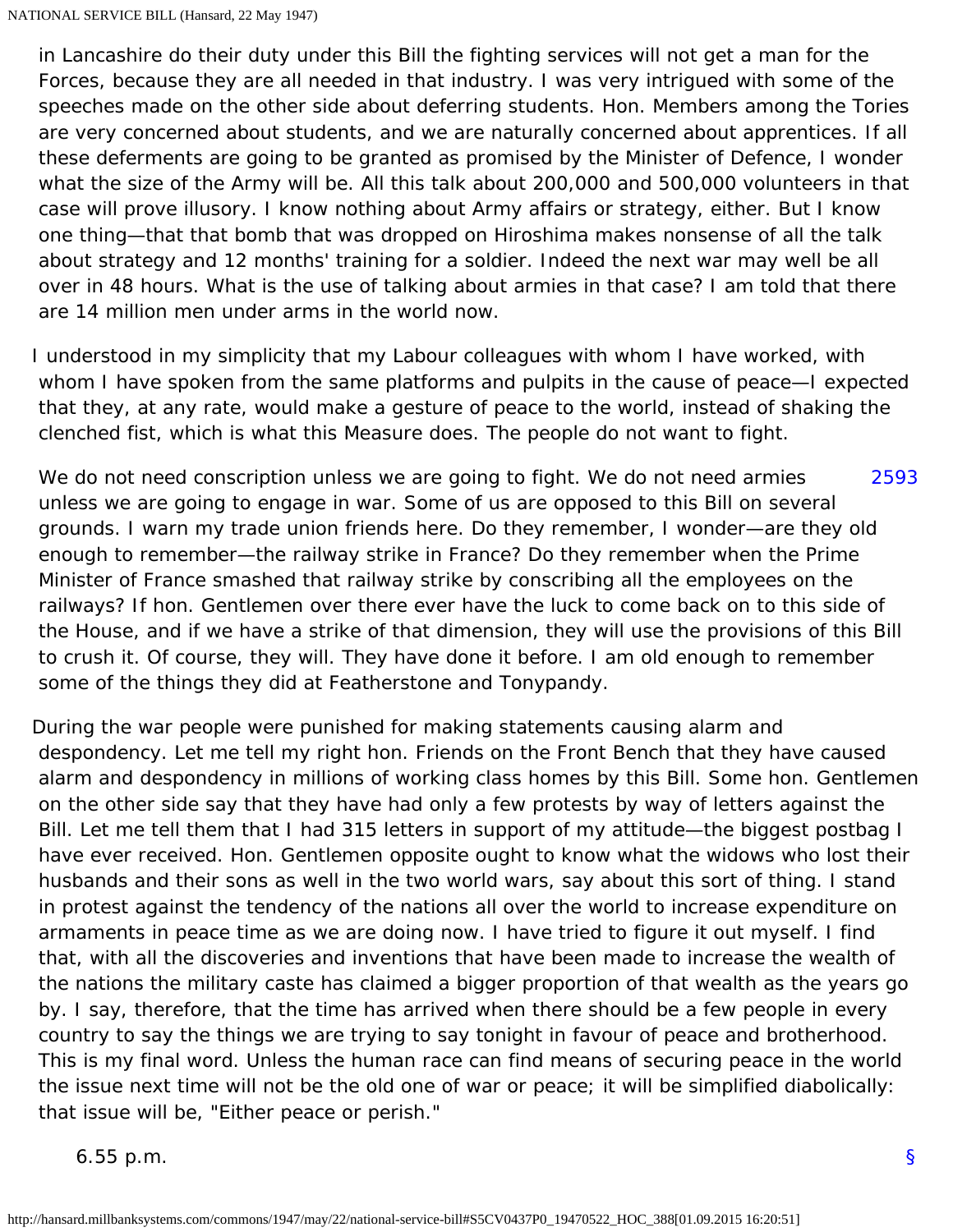<span id="page-42-1"></span><span id="page-42-0"></span>[§](#page-42-0) [2594](#page-42-1) **[Mr. Niall Macpherson](http://hansard.millbanksystems.com/people/mr-niall-macpherson)** [\(Dumfries\)](http://hansard.millbanksystems.com/constituencies/dumfriesshire) The hon. Gentleman the Member for Westhoughton (Mr. Rhys Davies) has expressed himself as usual with fervour and sin- cerely. But there is one thing we must immediately say; and I would say it also in reply to the hon. Member for Nelson and Colne (Mr. S. Silverman): surely, it is not possible for this country to stand alone and give an example? Between the last two wars we attempted to do that by unilateral disarmament.

<span id="page-42-2"></span>[§](#page-42-2) **[Mr. S. Silverman](http://hansard.millbanksystems.com/people/mr-samuel-silverman)** I said the exact opposite. I said that I was prepared to support provision of the force necessary to make our contribution to the United Nations. No more.

<span id="page-42-3"></span>[§](#page-42-3) **[Mr. Macpherson](http://hansard.millbanksystems.com/people/mr-niall-macpherson)** The hon. Gentleman will forgive me for saying he was asking for a policy which is no substitute for preparedness. We cannot possibly base a sound policy on a background of weakness. If there was one lesson to be learned between the wars it was that. The hon. Gentleman the Member for the Combined English Universities (Mr. K. Lindsay) and the hon. Member for Westhoughton referred to the lack of enthusiasm for this Bill. There is very little wonder that there should be no enthusiasm for this Bill. It is a compromise Bill. In the first place, obviously, the advice that was received by the Service Ministers was, that we should be able to provide a reasonable period for training, and a period during which men, having been trained, could serve abroad. That time which was demanded by the Service chiefs was whittled down, first of all, to 18 months. Then a further compromise was made, a compromise between those who believed there should be no service whatsoever and those who believed that there should be only 18 months; and they fixed on the time of 12 months, a time which some, it is true, advocated, but advocated on one basis only, and that was that it should be devoted exclusively to training. We listened to a very able defence from the right hon. and learned Gentleman the Member for Montgomery (Mr. C. Davies) of the idea that there should be no conscription at all. Contrary to what he said, I think that all or very nearly all hon. Members in this House are against conscription in principle.

<span id="page-42-5"></span><span id="page-42-4"></span>**[Mr. George Thomas](http://hansard.millbanksystems.com/people/mr-george-thomas)** [\(Cardiff, Central\)](http://hansard.millbanksystems.com/constituencies/cardiff-central) But not in practice.

<span id="page-42-6"></span>[§](#page-42-5) [2595](#page-42-6) **[Mr. Macpherson](http://hansard.millbanksystems.com/people/mr-niall-macpherson)** In theory, and as far as it went, the right hon. and learned Gentleman's argument against conscrip- tion was extremely sound. But there was one point on which he fell down. He said that at the last Election most people were not in favour of conscription. I believe that is perfectly true. People at that time were looking forward to the time when they would be demobilised, when there would be no further conscription. I believe they are still doing so. But this is not the moment. In the meantime the situation has

[§](#page-42-4)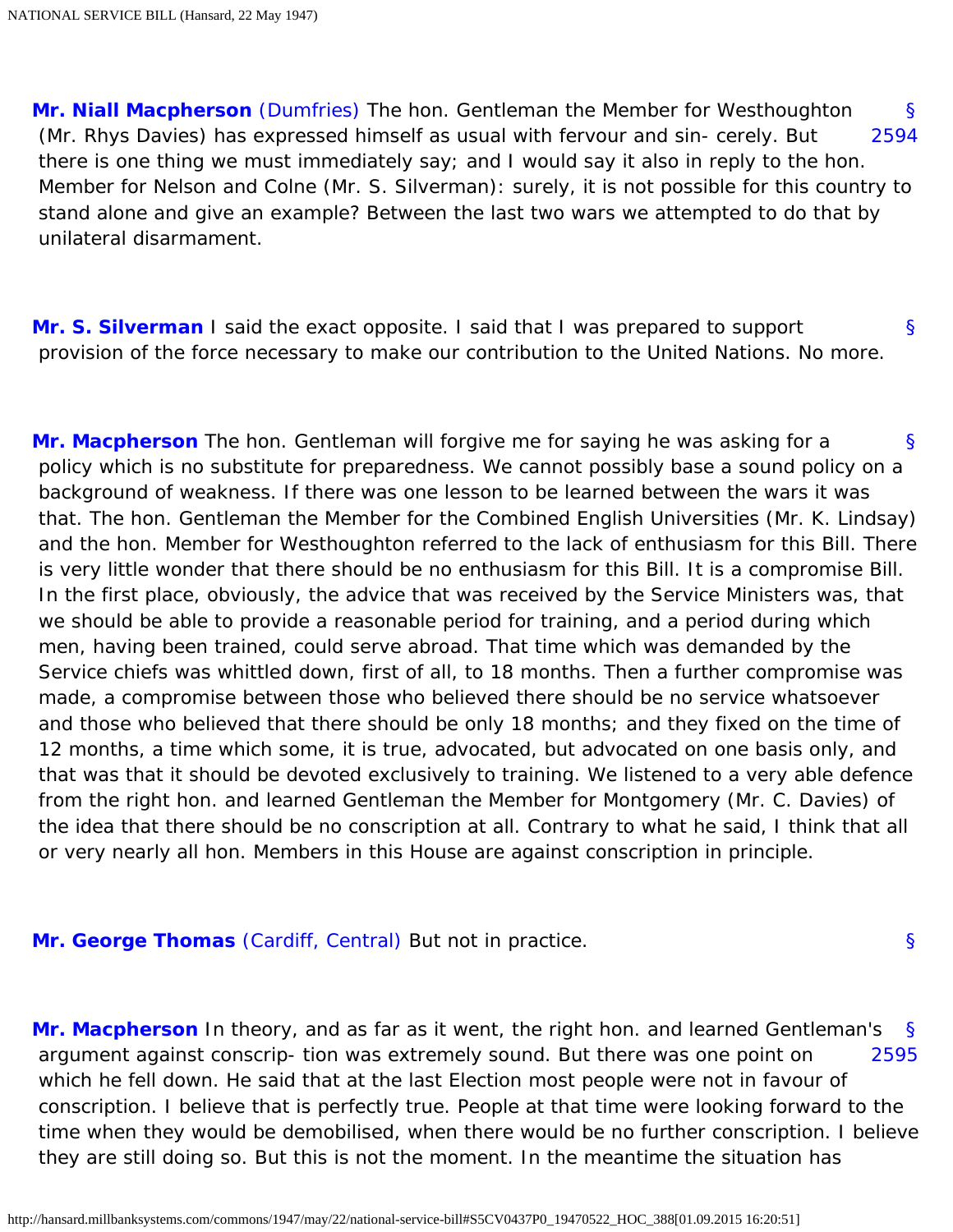developed by no means in the way anticipated at the time of the last Election. Our hopes are frustrated. Until the United Nations organisation is itself an organisation of united nations, this country must continue to fend for itself and to build up its own strength on the basis of a citizen army.

It is undeniable that this Bill gives rise to certain very definite dangers. There is the danger, that has been referred to, that we may merely prepare as though to fight a war like the last war over again. There is a very great danger, whenever we have a large body of men we are turning out of a school every six months or every three months, or whatever the period may be, that the tendency may be to get into a rut. The tendency is to use the same weapons, the same tactics, and not to keep up to date. That is one of the greatest tasks that is laid upon the Minister of Defence and the Service Ministers under this Bill. Conscription cannot possibly work unless that difficulty is overcome.

The second danger is this. During war, it is possible to train a citizen Army, because of the immediate urgency and the clarity of the purpose for which the men are being trained, but, during peace time, the situation is very different. It is far more difficult to get the men to accept discipline without such a clear purpose, and it is surely essential that we should convey to the serving man the reason why, for a limited time, he is having to do this wholetime service as a national recruit—the need to make peace secure. One of the great difficulties that gives rise to discontent with this Bill is the vagueness which, unfortunately, the Service Ministers have shown in regard to the regulations which they are proposing to make. The hon. and gallant Member for Worthing (Brigadier Prior-Palmer) dealt with this matter with great clarity, and there are one or two other points to which I would like to refer.

<span id="page-43-0"></span>[2596](#page-43-0) I believe that there is a very great danger in dividing this period of 12 months between training and service. The effect that men will never get anything like as good training as they ought to have in 12 months, because we are dividing their training so that part of the time may be spent purely on guard and routine duties abroad. Secondly, there is a great danger that we will never have an efficient Regular Army anywhere at all, because a large body of the Regular Army will be engaged in Germany in taking in recruits, turning them over and turning them out again at the end of their national service. There will be no continuity in units, and that is why some of us on these benches thought that it would be far better to confine national service entirely to training and to rely upon such other incentives to get volunteers into the Regular Forces, to which I referred on the Committee stage.

There is one particular subject with which I wish to deal, namely, volunteers for the Reserve Army. Under Clause 3 of this Bill, it is possible for men to volunteer for the Reserve Forces while doing their whole-time training, but, so far as I can see, there is no inducement at all to a man to do so. It seems to me that one of the difficulties in recruiting people for the Territorial Army at present is the difficulty of holidays with pay. The man has to go to camp. Will he, as well, get his paid holiday? That, I think, is one of the great deterrents to joining the Territorial Army, and it seems to me that, under this Bill, the situation becomes very much worse. If I am right in my interpretation of the Bill, a conscript is called up to do his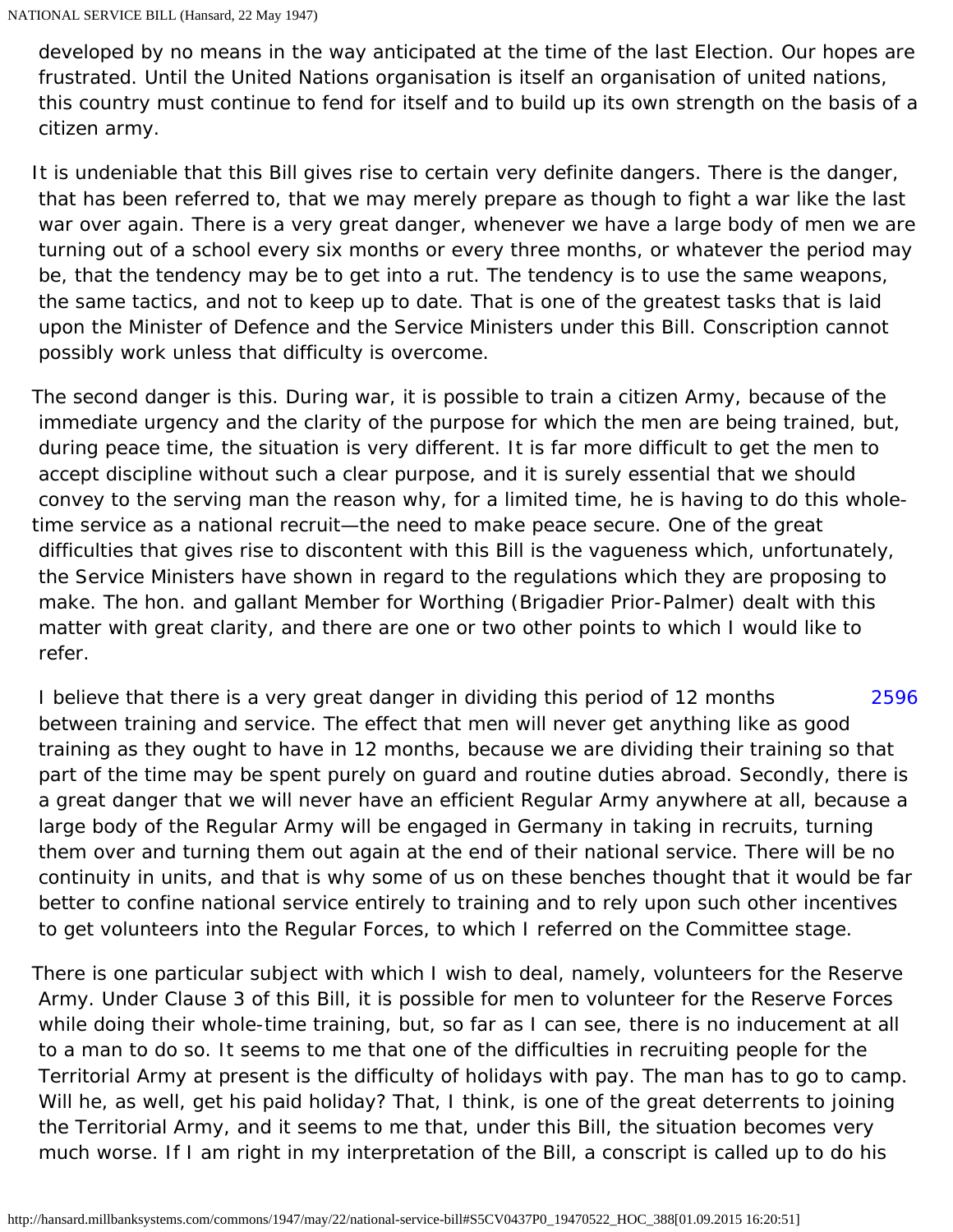service, and it is inevitable that the employer will have to give him his paid holiday in addition. Bu4 does the same thing apply to the volunteer, who is under no statutory duty to go to camp? Will he get a paid holiday as well? If not, what other inducement can possibly be given to the volunteer? Is it that, in future, volunteers will be the noncommissioned officers of the Reserve Forces, because if so, that will be creating a very grave distinction?

<span id="page-44-0"></span>[2597](#page-44-0) In my view, and I think in tit view of many of my hon. Friends, it is essential to have clearly, on the one side, the volunteer Forces, and, on the other those who are not prepared to accept these additional voluntary commitments at present undertaken by the Territorial Army. I do not believe that the two obligations can be mixed up, and I do not believe that we will ever get efficient Reserve Forces by so doing, just as we will get only inefficient Regular Forces if they spend their time turning over conscripts every six months.

On the necessity for some measure of national service, we on this bench are fully agreed. A very grave responsibility is falling upon the Service Ministers to devise a new and clear system whereby we can ensure that, in future, reserves are adequately trained during their whole-time Service, and that they do get sufficient refresher training during their part-time Service. So far, we have had no indication from the opposite benches that the Government fully appreciate the principles involved, and that is why we cannot support this Measure with nearly as much confidence as we would wish to do.

7.10 p.m.

<span id="page-44-1"></span>[§](#page-44-1) **[Mr. Yates](http://hansard.millbanksystems.com/people/mr-victor-yates)** [\(Birmingham, Ladywood\)](http://hansard.millbanksystems.com/constituencies/birmingham-ladywood) I hope the hon. Member for Dumfries (Mr. N. Macpherson) will forgive me if I do not follow his argument in the short time available to me, except to say that I have never heard a case put up for the Government which lacked more conviction. It is amazing that almost every Member who has spoken so far has been critical of the Government, and has practically apologised for supporting them. The one Member on this side of the House who did support the Government concluded by saying that he felt unhappy. I had hoped that after the arguments we had in Committee we should have had some clear evidence, at the conclusion of this Debate, about the necessity for this Bill. That has been lacking. The hon. and learned Member for Daventry (Mr. Manningham-Buller) suggested that the Conservatives regarded this Bill as necessary, although they doubted whether it would fulfil its purpose. Then he asked the Government to tell the House what were our commitments. I say that those commitments ought to have been known before the necessity for this Bill was admitted.

<span id="page-44-2"></span>[2598](#page-44-2) My hon. Friends and I on this side of the House, who have opposed this Measure from the beginning, were hopeful that, following the Committee stage, it would emerge as a very different Measure from what it is now. We were hoping that the Government Front Bench would have shown a desire for compromise. Unfortunately, all the compromise has been with the Opposition; we have not been met in any way whatsoever. Our Amendments were designed, not to wreck the Bill, but to make it less harmful to the community. For instance, I do not think that the House has considered sufficiently carefully the proposition to

[§](#page-0-1)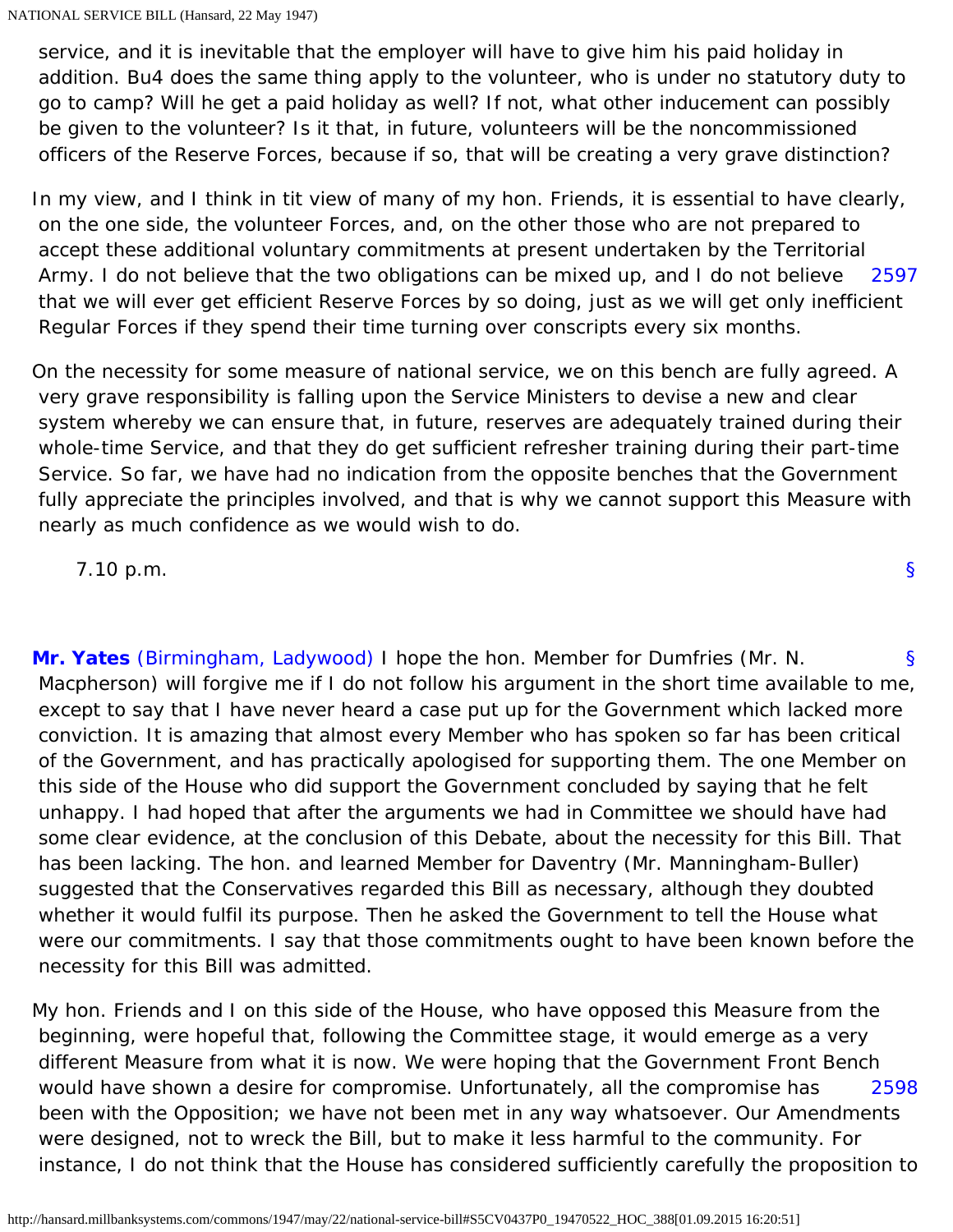[2599](#page-45-0) call up young men at the age of 18. When we were told that such young men were likely to become automatons we were told we were living in the past. I had an interesting letter, a few weeks ago, from a sergeant in the British Army on the Rhine, who is attached to headquarters. He told me about the damaging effect of Army life, and I mention this because I say that 18 is too young an age at which to call up men for the Army. This sergeant wrote: "The worst aspect of Army life is that it nullifies initiative. A man is subjected to a system which tends to reduce him to an automaton. No opportunity is afforded him of expressing himself in a free and natural way. His thinking is done for him. His individuality is met with frustration at every point. I would stress that the years 18 to 22 are all-important in the development of any youth." The hon. Member for Dumfries said that the people of this country were still against conscription, that they were looking forward to the time when there would be no conscription. But what is the position? By Clause 2, a man who is called up on 31st December, 1954, will not be clear from this military machine until 31st December, 1961–16 years after the conclusion of the war. I say that that is going a very long way towards justifying our case that this Bill is really a permanent conscription Bill. Clause 26 limits the duration of the Bill to 1954, bat it includes a paragraph which gives power to the Government to extend its provisions by Order in Council. On this issue, there was opposition from both sides of the House, but the Government refused to move at all. In fairness and justice to the Conservative Party, they put forward an objection to granting power to the Government to continue this Bill by Order in Council. That is the worst part of this Bill; it makes all the difference in saying whether the Bill is permanent or temporary. The Minister of Defence said there was no desire to make this Bill permanent. Then why put such a provision into the Bill? Why not take it out? If the Government do not desire conscription to continue beyond 1954, way ask for that power to be put into the Bill?

<span id="page-45-0"></span>I object to the name of this Bill. Who has any right to say that military service is the only form of national service? It has nothing to do with service as a national service? It is a military conscription Bill. Call it, if you like, a "military service Bill", but do not call it a national service Bill. There are those in America who are trying to use the word "universal," instead of "national," in order to mislead the people. I say that this Bill, far from being a national service Bill, is an international surrender Bill. It is a surrender to all that we in the Socialist movement have believed in internationally. It is a surrender of moral leadership in the world; it is a surrender of the ideals of peace for which we have always stood; it is based, not on sound arguments, statistics, or logic, but on something that will never produce anything great. It is based on suspicion and fear. Therefore, it is wrong and it is bound to end in failure. I regret that this Labour Government should have sought to place this Bill on the Statute Book. I think we shall look back with very great regret to the mistake which is being made. Nevertheless, we must still believe in our international faith, and go on until the people of this country stand firm by a new faith, one that has never really been tried, the international brotherhood of man.

<span id="page-45-1"></span>7.17 p.m.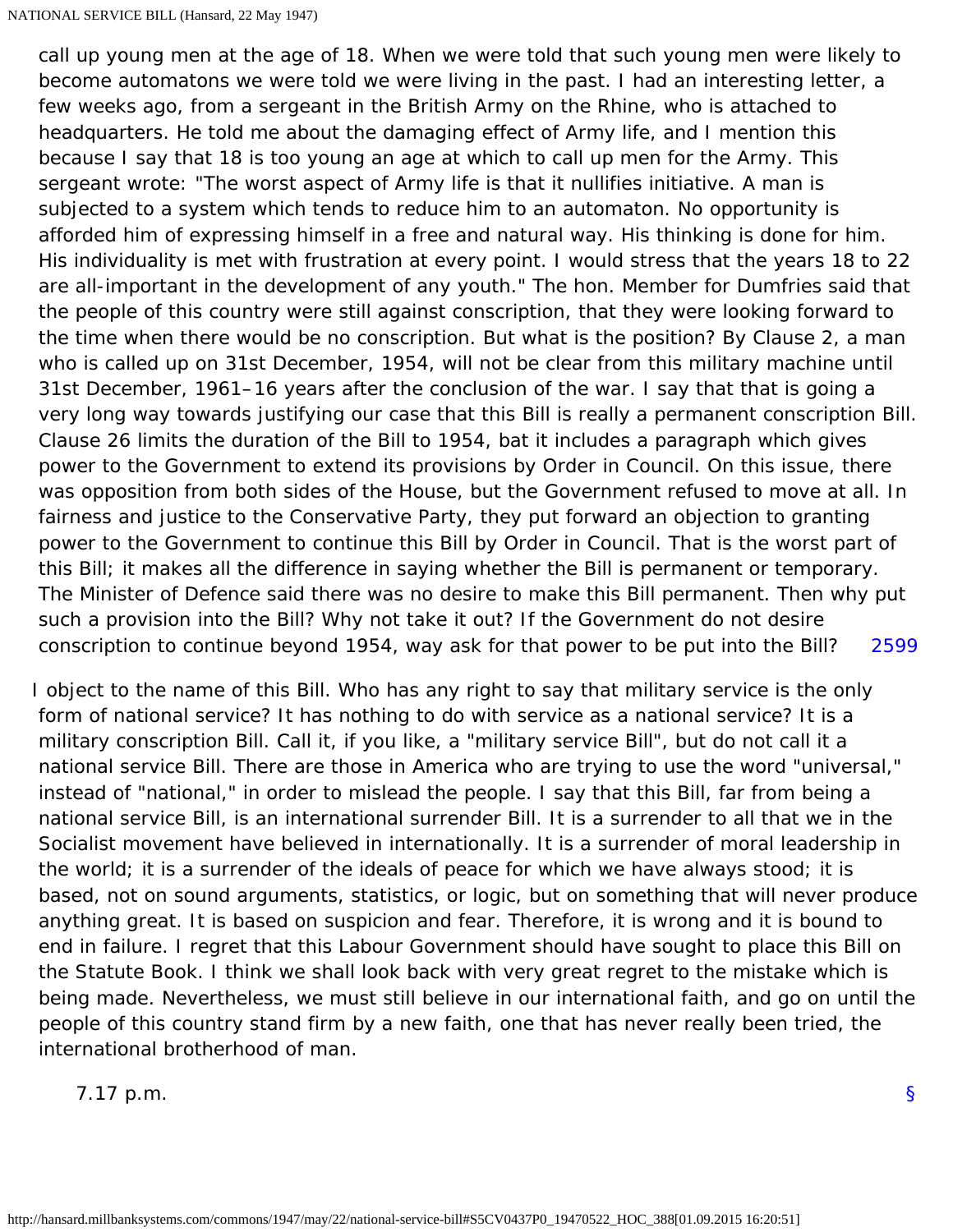[§](#page-45-1) **[Mr. Carmichael](http://hansard.millbanksystems.com/people/mr-james-carmichael)** [\(Glasgow, Bridgeton\)](http://hansard.millbanksystems.com/constituencies/glasgow-bridgeton) Since the introduction of this Bill I have been an opponent of it. Today, opposition has increased in all quarters of the House. The first opponents were regarded as pacifists, and the Government made the mistake of concentrating their forces against the pacifists and failed to recognise other Members. There cannot now be any doubt of the attitude of the House as a whole. No speech has been made today in real justification of this Bill. The Minister of Defence, who has been in the most unfortunate position of apologising regularly for withdrawals here, and retreats there, did not improve the situation today. I say to him, with all respect, that there is something sadly wrong in the ranks of a Socialist Government who make their defence very largely with the "Daily Express," and the leading chief of that organ.

<span id="page-46-0"></span>[2600](#page-46-0) We have had first-class technical arguments for the Bill, and the only defence of it has been put up by the hon. and gallant Member for Dudley (Colonel Wigg). But his defence was such that it would compel the Government, if they had any sense, to withdraw the Bill even now. What was his defence? It was that opponents had no right to be unfair in their criticism of this Measure because the Minister of Defence was new to his job, that he had not a grip of the machinery he had to handle. It was said that there may be an excuse for the Minister of Defence, but that this Measure was primarily an Army Measure. So, the hon. and gallant Member said: "You must be reasonable. The Secretary of State for War has not been long in his job, arid. does not know all the things it is necessary to know in handling a situation like this." Surely, the elementary outcome of that should not be to introduce into any assembly a Measure from a body who have not yet got a grip of it.

It has been admitted and stressed strongly by the Minister of Labour and the President of the Board of Trade that we are short of manpower to the extent of 600,000. We are to increase that difficulty by taking 200,000 for the Army when. this Bill becomes operative. A further million are to be engaged in part-time service. Is the Minister of Labour satisfied that, as the responsible man for finding the manpower for the industry of this country, he can do without 600,000 men? Can he do without the 200,000 who will be in the Army? Can he permit 1,000,000 people, when this Act is in full operation, to be out of employment at certain times, engaged in carrying out their drills in the Services? From the purely economical point of view, I say quite frankly—I should be glad to be converted from this view—that we cannot see the manpower of this country being denuded to the extent that this Bill will denude it, by taking 200,000 men into the Army and almost a million into part-time military service out of the industries of the country.

<span id="page-46-1"></span>[2601](#page-46-1) Let us look at the military aspect of it. Let us be frank about it. We are no longer a first-class military Power in the old economic and military sense. Let us assume that the next war, if there is to be a war, will be fought on the basis of manpower. I gather from all parts of the House that everyone is living for peace, and I have never understood the idea that when people are living for peace they arm themselves to the teeth. When a man is walking down the street with the implements of murder see how he gets on when he meets a man from Scotland Yard. Enemy statesmen use the argument that we are arming—for what? Because our main purpose in life is to make peace possible in the world? Let us assume that we want peace. We are entitled to be told where the danger spot is. Once we are told that,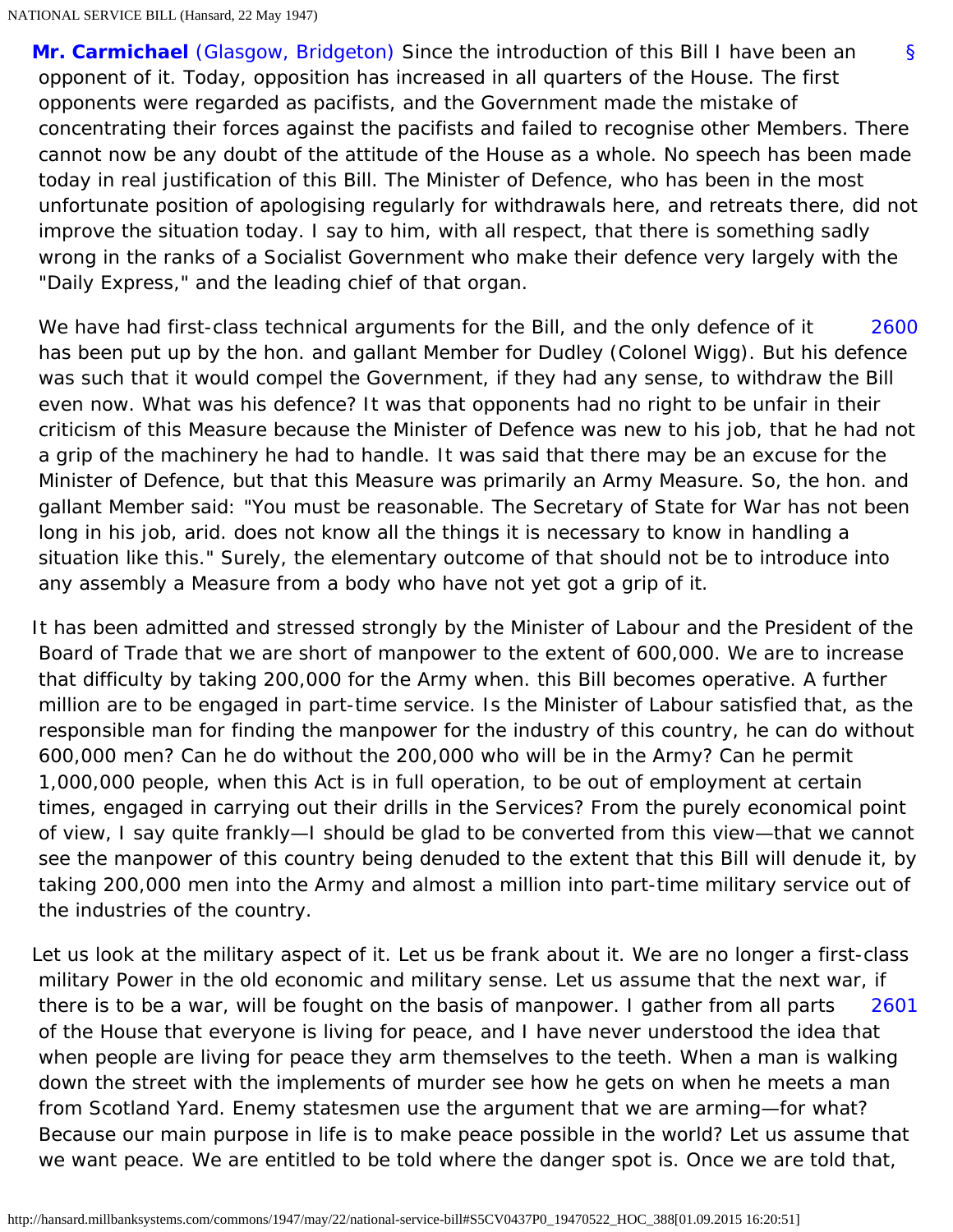surely we are entitled to be told exactly what quota of manpower we can give to a military conflict. Assuming that a military conflict breaks out, and that it is on the old lines of manpower, the honourable course for this nation to take would be to exercise its influence against engaging in conflict. We cannot put an Army into a field that would last very long. I said that during the Committee stage, and I was challenged because I said that Scotland could not give sufficient men for an armed conflict with any other nation. I say that about Great Britain, and I hope that I shall not be accused of decrying the people of this country when I say that, in a purely military sense, this country cannot again engage in a major conflict with any world Power. We all know that the next military conflict will not be on a par even in the measure of efficiency—

<span id="page-47-0"></span>[§](#page-47-0) **[Mr. Deputy-Speaker](http://hansard.millbanksystems.com/people/mr-hubert-beaumont)** The hon. Member seems to be discussing foreign policy rather than the Bill.

<span id="page-47-1"></span>[§](#page-47-1) **[Mr. Carmichael](http://hansard.millbanksystems.com/people/mr-james-carmichael)** I do not want to dispute your Ruling, Mr. Deputy-Speaker, but during the Debate today we were told that we required a stronger and a larger Army because of foreign commitments. I think that the Minister of Defence submitted some kind of evidence of the commitments for which we required our Army in foreign parts. All I say is that we cannot divorce completely foreign policy from our military commitments.

<span id="page-47-2"></span>[2602](#page-47-2) If we are to make a contribution to peace, then we must create the peace mind in this country. What we are actually doing—hon. Members have protested against +his statement earlier, but I repeat it—is to create a Hitler youth movement again, because we are taking the young men of 18 into the Army They are attached to the Army for part-time and whole-time service for seven years. The younger members of a family are always encouraged to be interested in the military uniforms of the older members of the family, and I say that not only are we taking the young men into the Army, but we are creating in the younger children in the schools, who look up to their older brothers, the spirit of militarism when we should be destroying it. I ask the Government to believe that they would be rendering greater service to the House and to the country if they had further thoughts about this subject.

I have watched the Government submit Measures here with the utmost enthusiasm and with complete opposition from this side, and it was a pleasure to see how the Government handled those Measures. The only enthusiasm for this Bill has come from the Opposition. There is something radically wrong in the Socialist Party when the only enthusiasm they get for the Measure which they are pushing through comes from the Conservative side. The only fault found with it by the Conservative Benches is that the Government have not made the period more than 12 months. If the Conservatives by any unfortunate chance occupy the seats of Government again, it will be an easy job, now that we have established the principle of conscription, to introduce an extending Measure, making it two years, three years or longer, because all the technical arguments are against 12 months. I hope that the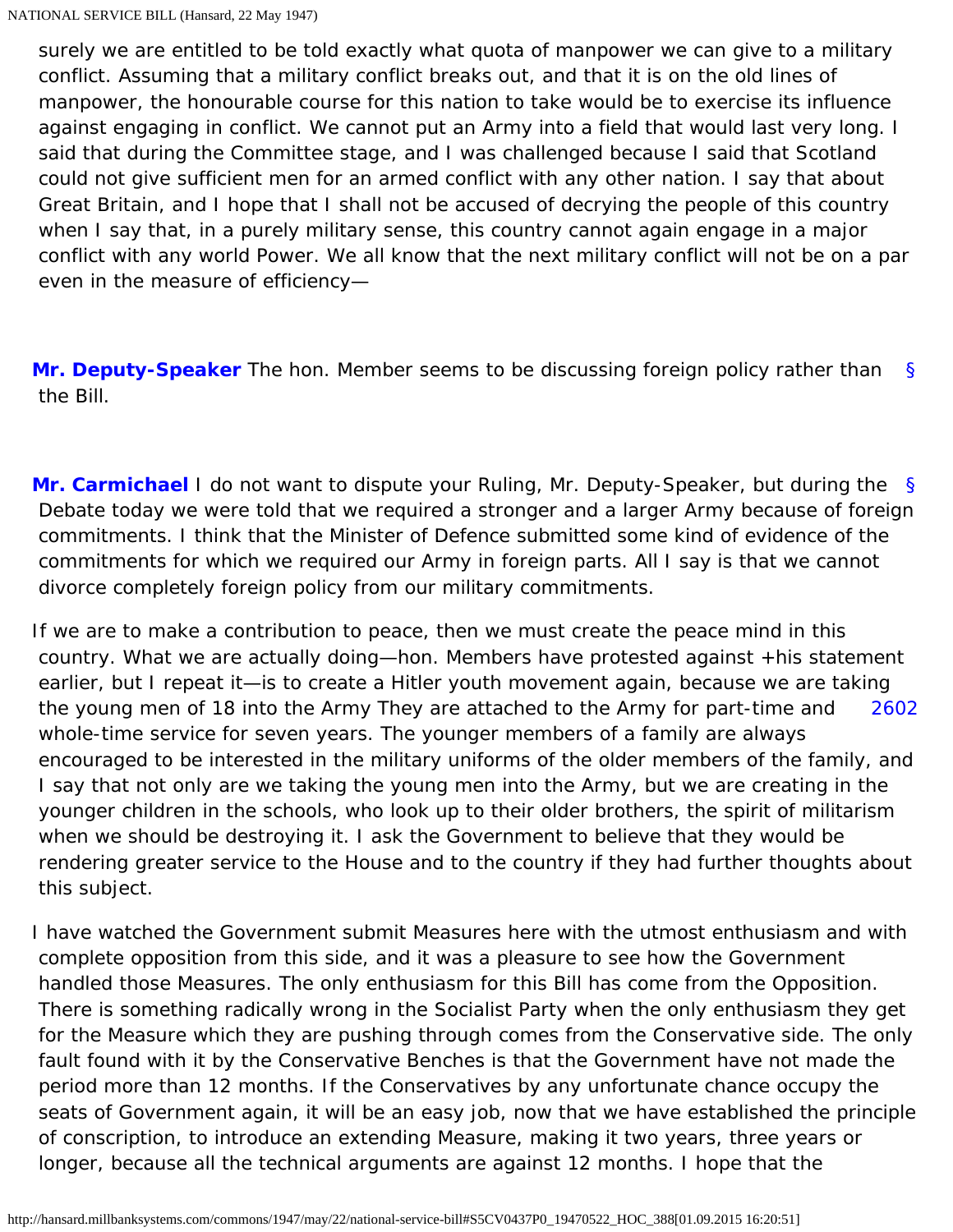Government will reflect. I do not know if this Measure is being rushed through because of Margate or any other reason, but I regret that after 50 years of hard struggle and building up of the Labour and Socialist movement, we are unable to go out and give a lead to the rest of the world, when we should be discouraging the military machine as rapidly as we can educate the people, and when we should be giving a lead on moral lines. There must be some people in this world who will be different from other nations and who will give a lead on other than military lines. I should have thought that the Socialist Party would have been the pioneers in creating the mind which would have made the United Nations organisation possible. I regret that I shall have to go into the Lobby tonight against the Government, because I think that they should never have introduced a Measure of this kind.

<span id="page-48-2"></span>7.29 p.m.

[2603](#page-48-2) [§](#page-0-1)

<span id="page-48-0"></span>[§](#page-48-0) **[Mr. Boyd-Carpenter](http://hansard.millbanksystems.com/people/mr-john-boyd-carpenter)** [\(Kingston-upon-Thames\)](http://hansard.millbanksystems.com/constituencies/kingston-upon-thames) This afternoon must have been the crowning humiliation for His Majesty's Government. With the single chivalrous exception of the hon. and gallant Member for Dudley (Colonel Wigg), the speeches have been of two kinds; either speeches from hon. Members who were utterly and sincerely opposed to the whole object of this Bill, or speeches from hon. Members who, while accepting the objects of the Bill, thought the Bill itself a singularly inefficient method of carrying them out. It must, as the hon. Member for Bridgeton (Mr. Carmichael) has said, have been a long time since a whole Parliamentary afternoon has been spent in denouncing either the efficiency or the aims of the occupants of the Treasury Bench. While I disagree with much which was said by the hon. Member for Ladywood (Mr. Yates), I think that he was right in saying that, even now, after all the prolonged discussion of this Bill, we have not yet had from His Majesty's Government any detailed statement as to the commitments which this Bill was designed to meet, nor as to the precise method in which it was intended to fulfil those commitments.

I must admit that if we were dependent in this Bill on the evidence brought by the Government to justify its necessity, we should find it singularly difficult not to oppose it, and the only reason which to my mind covers that governmental failure is that one has only to look at the state of the world today and one must regard a substantial level of national defence as being a vitally important factor. I may add this. The hon. Member for Ladywood pressed for evidence to show the necessity for this Measure. I hope that he and his colleagues will apply that criterion to other Government Measures and regard it as a proper thing to do when discussing them to be told the necessity for them. If they follow the precedent created this afternoon they will bring new life into this House of Commons though perhaps a degree of embarrassment to His Majesty's Government.

<span id="page-48-1"></span>[2604](#page-48-1) Much as I appreciate the sincerity of the speeches of the hon. Member for Westhoughton (Mr. Rhys Davies) and the hon. Member for Broxtowe (Mr. Cocks), I venture the criticism on their arguments that, while I appreciate the strong moral grounds on which they stand in regard to their pacifism, I hope they will not feel it an impertinence on my part if I say they infinitely weaken that case when they try to support it by a strategic argument. It is one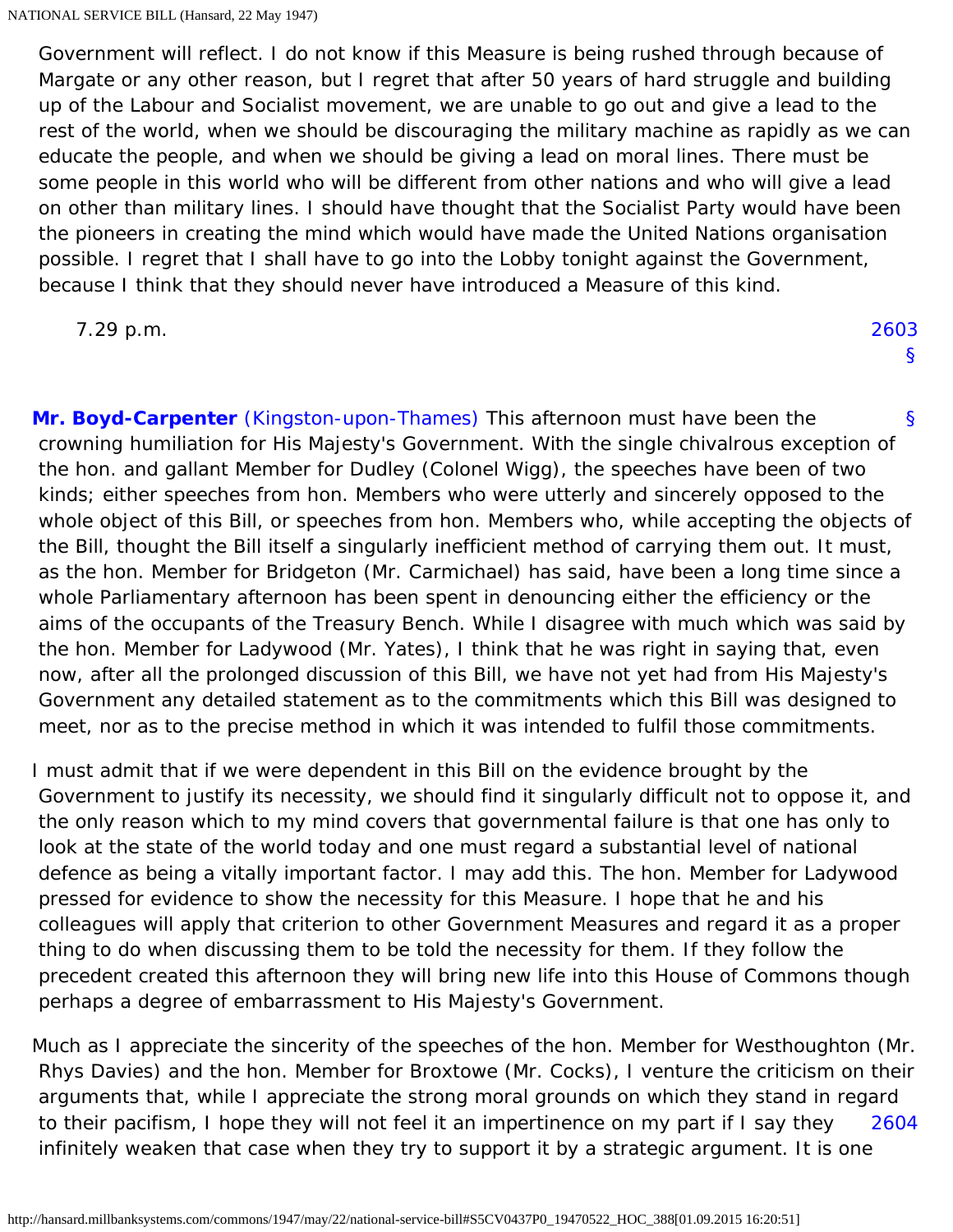thing for a hon. Member to say that he is entirely opposed to military service, but he weakens the effect of that argument when he goes on to say that in the present state of strategy large armies are unnecessary.

<span id="page-49-0"></span>[§](#page-49-0) **[Mr. S. Silverman](http://hansard.millbanksystems.com/people/mr-samuel-silverman)** In deference to my hon. Friend the Member for Broxtowe (Mr. Cocks), who is not present at the moment, I do not think that anyone could say that he is in any sense a pacifist.

<span id="page-49-1"></span>[§](#page-49-1) **[Mr. Boyd-Carpenter](http://hansard.millbanksystems.com/people/mr-john-boyd-carpenter)** I am much obliged to the hon. Member for his intervention, and I certainly would not wish to attribute to an hon. Member views which he did not hold, but it is a fact that certainly the hon. Member for Westhoughton and the hon. Member for Bridgeton did try to support their views with strategic argument.

<span id="page-49-2"></span>[§](#page-49-2) **[Mr. Carmichael](http://hansard.millbanksystems.com/people/mr-james-carmichael)** I want to make it clear that while I am opposed to the Bill I have never at any time given evidence that I am a pacifist. I do not say that in any derogatory sense of the word "pacifist." I argued in favour of military effort on certain occasions and under certain circumstances.

<span id="page-49-3"></span>[§](#page-49-3) **[Mr. Boyd-Carpenter](http://hansard.millbanksystems.com/people/mr-john-boyd-carpenter)** I am much obliged to the hon. Member, but I will put to him one point of view. He made his viewpoint abundantly clear in his speech, but once again he tried to support his general view on the matter with strategic argument which, if I may be allowed to say so, he is not qualified to offer. I am not going to attempt to propound high strategy, because, unlike most of my colleagues in this Debate, I am not a brigadier. That no doubt was due to some slight oversight on the part of the military authorities during the war

<span id="page-49-4"></span>[2605](#page-49-4) To those hon. Members who have sought to support their views by strategic argument, I would say that if it comes to a question of accepting views on strategy of hon. Members opposite or of the military advisers of His Majesty's Government, the ordinary person is going to accept the views of the military advisers of the Government, because those gentlemen have the highest qualifications for their own trade, qualifications which they have demonstrated to the admiration of the world. I should have thought that their technical qualifications as commanders would certainly not be a matter of argument in this House. Therefore, I hope that we shall not argue the general issue of this Bill on that basis of strategy, because I do not doubt—and I believe that hon. Members opposite will so find it if they argue the matter on those lines—that the ordinary person in this country infinitely prefers to accept the views of men like Lord Montgomery even when they are opposed to the strategic views of the hon. Member for Westhoughton.

I should like to address myself to one part of this Bill which has received very little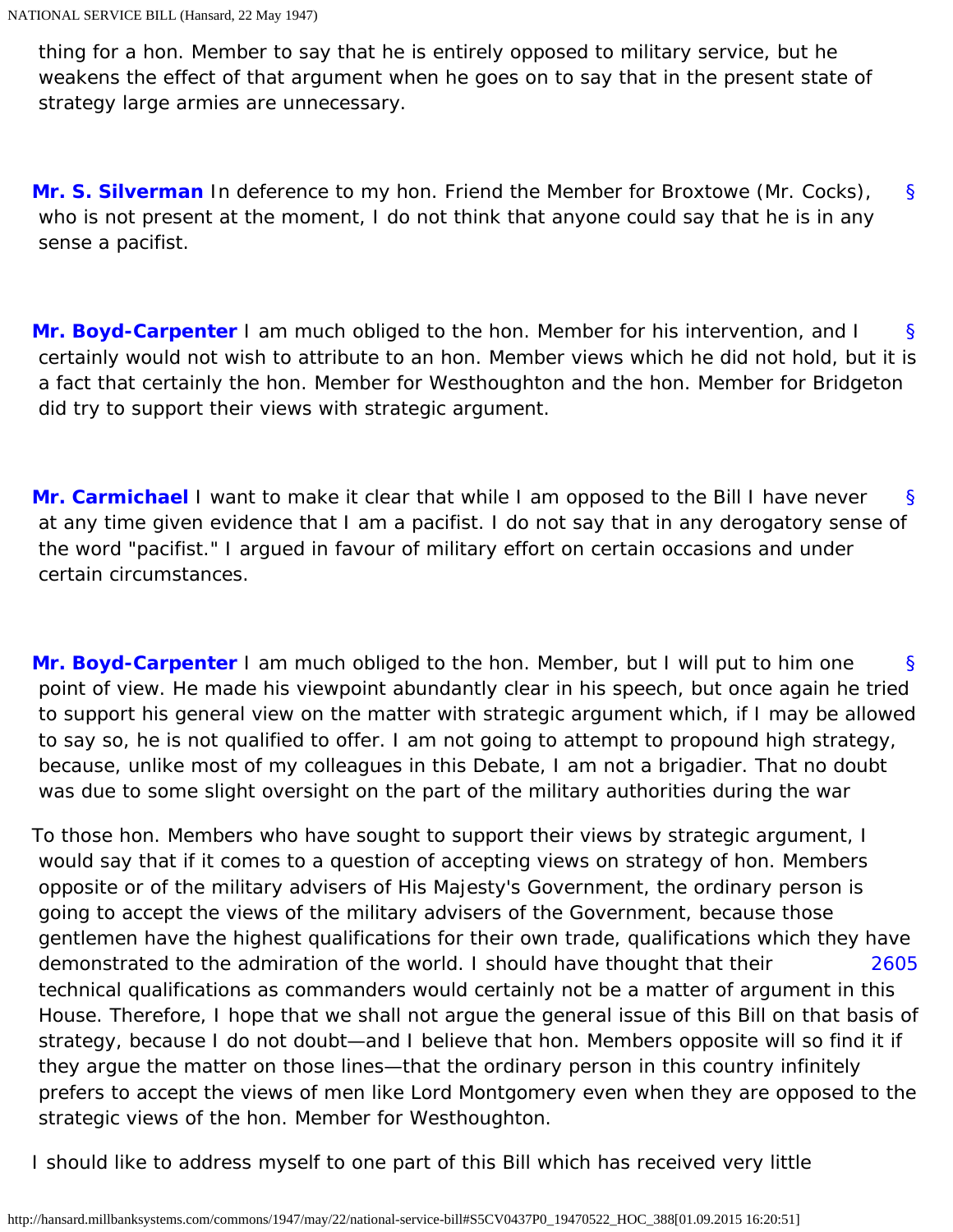consideration tonight, and that is the part which has been so valiantly maintained throughout by the Minister of Labour as affecting his own Department. I should certainly be ungenerous and un-chivalrous if I did not say that his conduct of this part of the Measure has been extraordinarily reasonable and helpful. Perhaps I would be allowed to venture the comment that had he been in sole charge of the Bill, possibly its passage might have been both easier and smoother. The point in the Bill to which I wish to refer is that under it immense powers are being given over an entire generation, not to the House of Commons but to the Ministry of Labour.

One hon. Member opposite was unfair enough to say that hon. Members on this side welcomed the Bill. That, I think, argues an extraordinary ignorance of the views of many of us on these benches; it is extraordinarily insensitive to suggest that any hon. Member likes to hand over the entire life for 12 months of a generation of one's fellow countrymen to the absolute control of the Ministry of Labour. I am perfectly certain that hon. Members who support this Bill will feel a particular sense of responsibility to those young men, whose liberty they are taking away and that they will make it their particular duty to ensure that they, are properly looked after and that their liberties are properly safeguarded. I would remark in parenthesis that most of these young men because of their youth are not yet voters.

<span id="page-50-0"></span>[2606](#page-50-0) From that point of view it will be seen what a peculiar responsibility we in this House are taking towards these young men by supporting this Bill, and I very much resent the fact that the Ministry of Labour is to be given so complete a control over these young men and such a high degree of freedom from Parliamentary control. After all, there is nothing in the Bill on the whole subject of deferment except to give complete freedom to the Ministry of Labour. There is no statutory right of deferment for miners, students, or apprentices. It is left entirely in the hands of the Ministry of Labour. The provision made in the Bill with respect to doctors makes it clear that it depends on the Ministry of Labour being satisfied of the desirability and the necessity. I suggest that it is not good enough when we hand over completely uncontrolled and unregulated power to the Ministry of Labour.

The House knows that the only control left as a result of the discussions on this Bill has been the procedure by negative Resolution to annul regulations made under this Bill. In this matter at any rate, dealing with the broad issues affecting the whole lives of a generation for whom I feel we have a peculiar responsibility, a negative Resolution is an inadequate safeguard. First of all, discussions on those Resolutions take place, as do the discussions on this Bill always seem to do, in the middle of the night. They are inevitably conducted in a way that is perhaps not appropriate in this case to their importance. Above all, there is the fact that this House has no power to amend such Regulations, but is compelled to accept them totally or reject them absolutely. I say that that is a wholly unsatisfactory aspect of this Bill, and I ask hon. Members in all parts of the House to reflect what their position will be when parents of those young men among their constituents come to them and object to various aspects of the regulations. They will find that they are virtually powerless because all power is handed over by this Bill to the Ministry of Labour.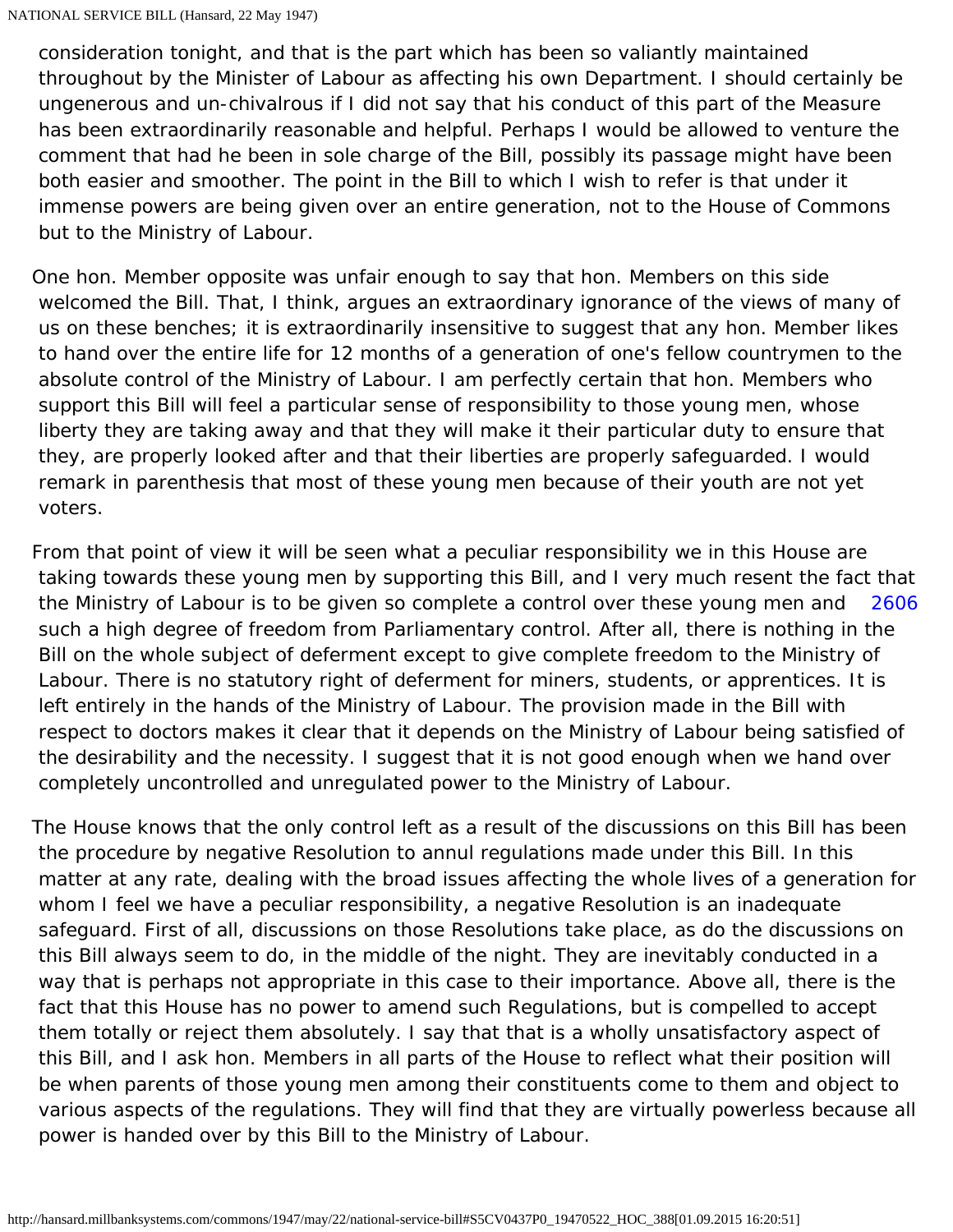<span id="page-51-0"></span>[2607](#page-51-0) Speaking for myself, I agree wholeheartedly with what the hon. Gentleman the Member for Ladywood said about Clause 26 and the provision for the extension of this Bill by Order in Council. There might well be a case for making this Bill permanent; there might well be a case for making it for a term of years and no more; but this provision of Clause 26 does neither. It puts a date in the Bill so as to give the impression. as it were, that the Measure is for a term of years only, and then hands over to His Majesty's Government—whoever His Majesty's Government of the day may be—power to extend the Bill indefinitely by Order in Council, subject only to that Order in Council being approved by this House. If it is suggested that that gives sufficient control there is one aspect to which I would invite the attention of hon. Members. It is true that they will be able to vote for or against such an Order in Council, but they will have no power to amend any detail of the system of military service. They will have to vote either to accept or reject the whole system and, at the same time, to vote "Aye" or "No" as to whether they wish the Government of the day to remain in Office.

It is, therefore, a misrepresentation to suggest that this procedure gives any effective Parliamentary control over the continuance of this Bill, and I say that it would have been intellectually more honest, franker to this House and more in the tradition of Parliamentary democracy if His Majesty's Government had seen fit to insert either the fixed period of years or an indefinite period. This shabby compromise, this attempt to disguise what they are in fact doing, is a blemish on the Bill which I regard as very serious. A good deal has been said on the attitude taken by many hon. Members with regard to this Bill. As I have said, I am convinced of the necessity for a system of compulsory military service. I am equally convinced that this is a fumbling and inept method of achieving it, and that it is an attempt to do the right thing in the wrong way. Throughout its structure and throughout the method with which it has been conducted, it bears the hall-mark of the right hon. Gentleman the Minister of Defence, whose whole conduct of this Bill might well suggest that his title was "Minister of Defiance" rather than Minister of Defence.

[§](#page-0-1)

7.44 P.m.

<span id="page-51-2"></span><span id="page-51-1"></span>[§](#page-51-1) [2608](#page-51-2) **[The Minister of Labour \(Mr. Isaacs\)](http://hansard.millbanksystems.com/people/mr-george-isaacs)** ; I have listened to the whole of the Debate this afternoon, with the exception of about 60 seconds, and I think that it has been conducted in a very nice tone, but there are one or two observations I should like to make about it. The hon. Member for Kingston-upon-Thames (Mr. Boyd-Carpenter) concluded his speech, as he so often does, with a nasty little dig which was neither funny nor kind, and which I thought was not worthy of him. He opened his speech by saying that the crowning humiliation for the Government was that there was only one Member on this side of the House who had the chivalry to get up and support them. One or two other hon. Gentlemen on that side said the same thing in other words, but I should like to ask whether it is not chivalry that the supporters of the Government in this matter kept out of the field, thereby giving their opponents the opportunity of making several more speeches than might otherwise have been possible.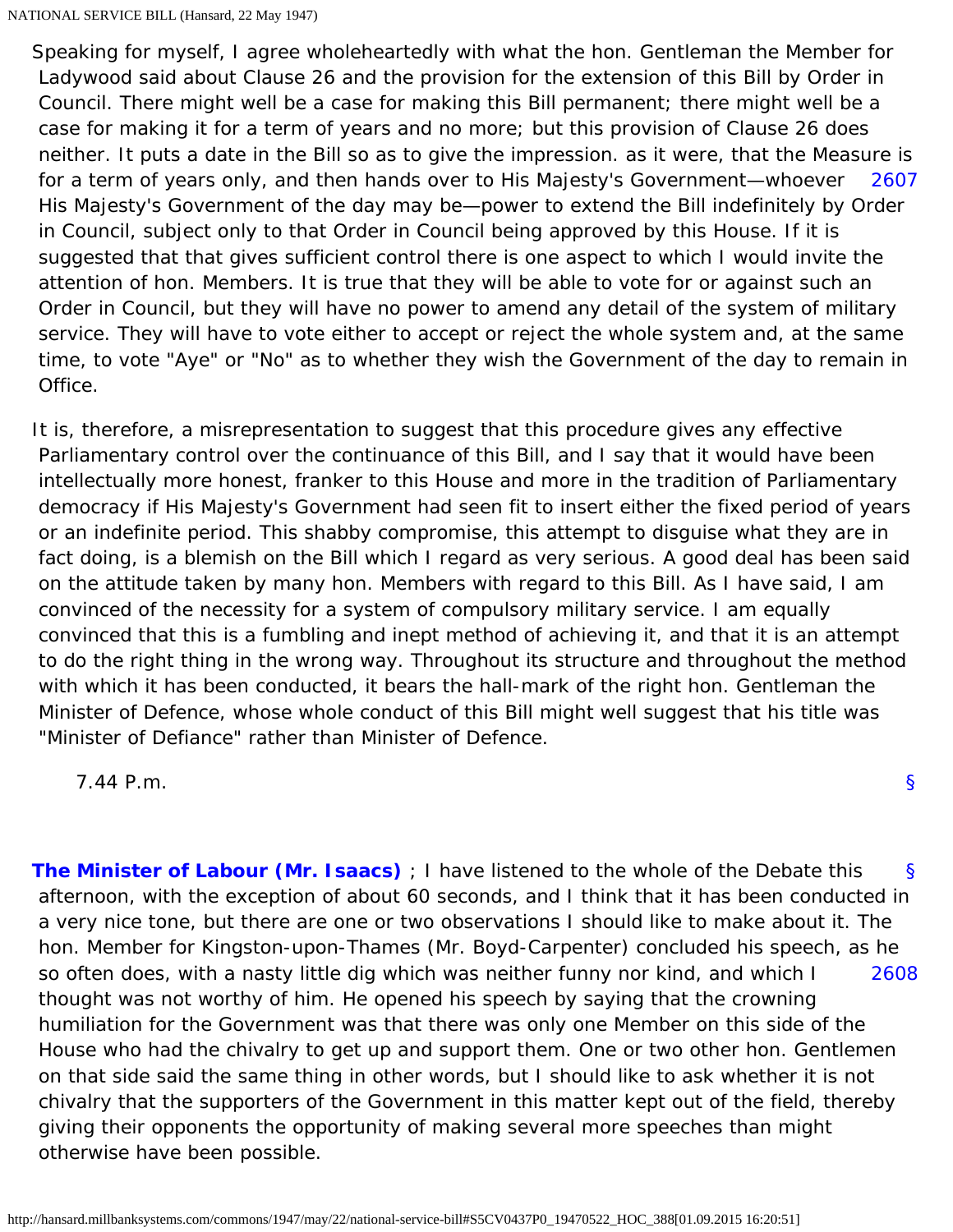The hon. Gentleman the senior Member for the Combined English Universities (Mr. K. Lindsay) set what I think is the mood in which I should like to reply to this Debate. He said that the question needs a most careful, human approach, and I think that in dealing with it one ought to ignore many of the things that have been said—some of them based on prejudice and some on very deep feeling indeed—trying to remember that what we are doing is to take over for a year the entire responsibility for a great number of the young men of our nation. Many of the things that have been said in that and other respects were said many times during the Committee stage, and I will not weary the House by repeating the answers to some of them that have already been given. There was one reference by my hon. Friend the Member for Westhoughton (Mr. Rhys Davies) which led me to think that he had mixed up his history. He said that the use of this conscript Army would be to break the trade unions, and that this had already been done at Tonypandy and Featherstone. I remember Tonypandy, and although I cannot say that I remember Featherstone, I know that there was no conscript Army there. It was a voluntary Army.

<span id="page-52-0"></span>[§](#page-52-0) **[Mr. Rhys Davies](http://hansard.millbanksystems.com/people/mr-rhys-davies)** I said that troops had been used there and that the railway strike was broken in France by conscription.

<span id="page-52-2"></span><span id="page-52-1"></span>[§](#page-52-1) [2609](#page-52-2) **[Mr. Isaacs](http://hansard.millbanksystems.com/people/mr-george-isaacs)** I know the hon. Gentleman said that, but I challenge him to deny that his imputation was that because they had been used here once before conscript troops would be used again. I have sat for about three hours and have not said a word about any of the remarks that have been made. I now want to try to answer if I can points in the 16 speeches that have been made, and I would ask hon. Members at any rate to let me have a go at it. The hon. Member for Westhoughton, whose feeling we all recognise, asked who was the aggressor against whom we needed to prepare. He went on to say that there were 14 million men under arms in the world today. I would ask him his own question—who are they going to fight? They might want to fight us, and it would ill become a nation upon whom other countries rely to put them on the right lines if, while knowing that the world was filled with armed men, we laid down our arms and said, "Let'em all come."

I was surprised when the hon. Member for Dumfries (Mr. N. Macpherson) said that this country must fight for itself and build up its strength for defence, because I had a recollection that he had put down an Amendment to reduce the training period from 18 months to 9 months. I wondered how he squared those two things. The hon. Member for Bridgeton (Mr. Carmichael) referred to the manpower position and said that we were 600,000 men short, and were now taking another 200,000 out of industry into the Army. It must be borne in mind, however, that for some time, at any rate, the 200,000 men in question will be replacing the men who are coming out of the Army and going back into industry. Nevertheless, it is a fact that we are still that number short, and I must plead that as part of the Government's reason for reducing the 18 months' period to 12 months so that we should not deplete our manpower more than was absolutely necessary.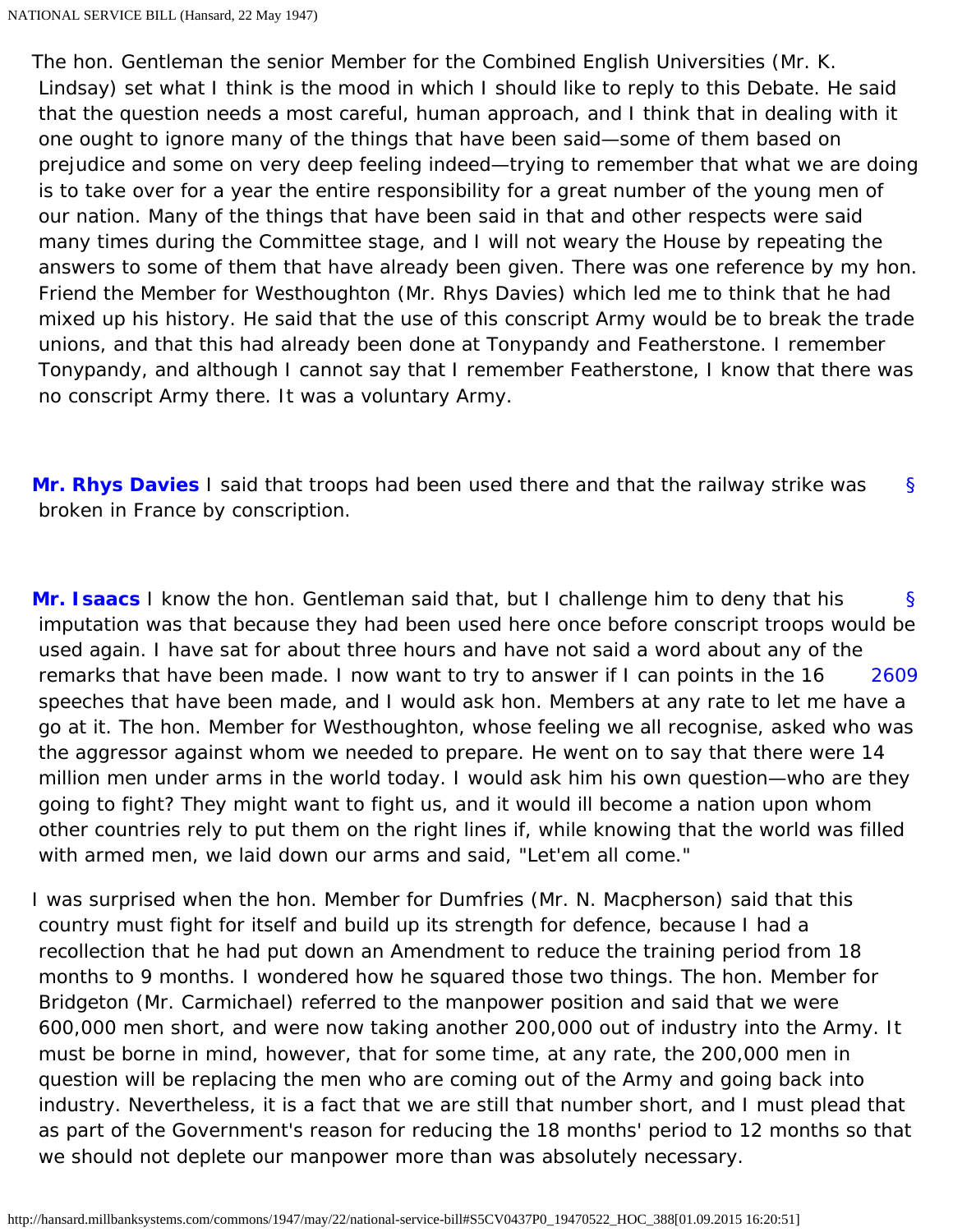<span id="page-53-0"></span>[2610](#page-53-0) The hon. and learned Member for Daventry (Mr. Manningham-Buller) is here, and I should like to deal with one or two things he said. He asked for positive information, and I hope to be able to provide it. He said that the speech of the hon. and gallant Member for Worthing (Brigadier Prior-Palmer) called for an answer. It does, but his questions were so detailed that even if other Ministers, skilled in the job of the Department concerned, were here I am not sure that they could answer. It requires a good deal of examination to give an answer. It concerns periods of training, methods of training and so on, and I promise that these matters will be exam- ined and given due consideration. I, too, have some interest in the Territorials, and if we are to put these young fellows into the Forces, we want to do it in such a way that it will be to their advantage, to the advantage of the Forces, and to the advantage of the country. As Minister of Labour, I shall certainly want to see that manpower is not wasted in that way if it can be utilised.

<span id="page-53-1"></span>[§](#page-53-1) **[Mr. Frank Byers](http://hansard.millbanksystems.com/people/mr-charles-byers)** [\(Dorset, Northern\)](http://hansard.millbanksystems.com/constituencies/dorset-northern) Is it not a remarkable admission that these matters have not been previously examined?

<span id="page-53-2"></span>**[Mr. Isaacs](http://hansard.millbanksystems.com/people/mr-george-isaacs)** I have not made that admission at all. I simply said that they were too detailed to be answered today.

[§](#page-53-2)

[§](#page-53-3)

<span id="page-53-4"></span><span id="page-53-3"></span>**[Mr. Byers](http://hansard.millbanksystems.com/people/mr-charles-byers)** They have been raised time and time again.

[§](#page-53-4) [2611](#page-54-0) **[Mr. Isaacs](http://hansard.millbanksystems.com/people/mr-george-isaacs)** I have given my answer that they will be carefully examined, and that a detailed answer will be given. The hon. and learned Member for Daventry asked that the rights of reinstatement should be properly made known to everyone concerned. He made the interesting suggestion of bringing out a booklet or a leaflet. That course will probably be adopted, although I can give no pledge on that at this moment. It is our intention to see that the rights of reinstatement are well known; after all, they were well known during the war. and, in the main, these rights have been honourably discharged by all concerned. He also asked that it should be possible for occasional deferments. I can assure the House that a rigid line will not be drawn, and that we shall not say to everyone who reaches the age of 18, "In you go." We shall continue to do what we did during the war, and what we have done since I have been at the Ministry of Labour. Many hon. Members have asked whether I cannot give a man four or six months more, and that has been done on many occasions. Whether deferment has been given or not, it has been decided from the angle of giving a square deal and playing the game by all concerned, and that is my answer to the hon. and learned Member. The hon. Member for Tradeston (Mr. Rankin) said that conscription leads to Fascism. I would point out that Belgium, France, Holland and Switzerland have all had conscript armies, and whatever else it has done, it has certainly not led to Fascism in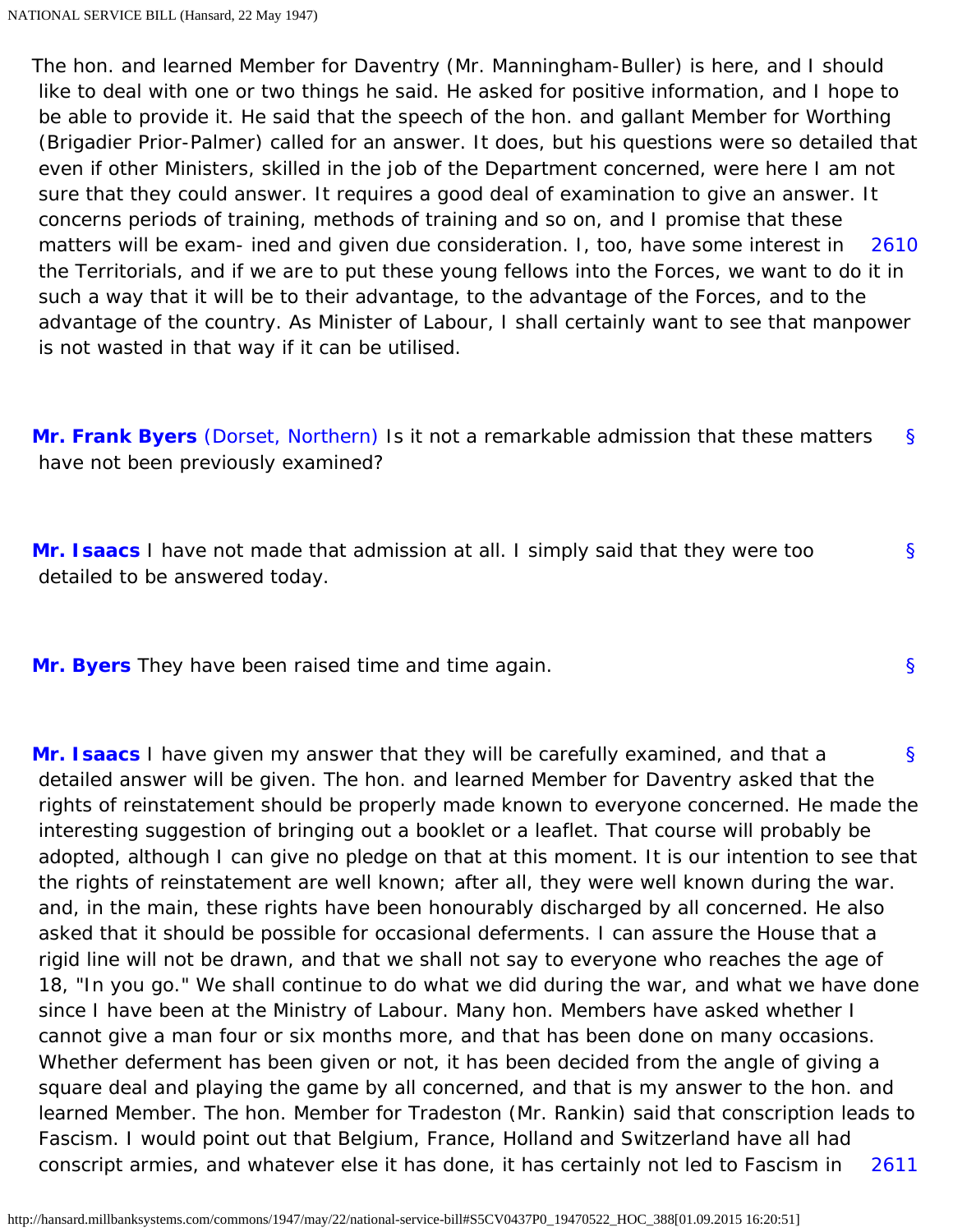<span id="page-54-0"></span>their cases. I ask him to remove that fear from his mind

I will now deal with the speech of the hon. Member for Southall (Mr. Ayles), who moved what is really the rejection of the Bill. He said that we were engaged upon making a great constitutional change. That is so, but the war has brought about great changes of many kinds. In the opinion of the Government—and it is clear now that it is the opinion of the majority of Members—it is necessary to make this constitutional change. We know that some do not think it should be made, but they are entitled to their opinion the same as we are entitled to ours. He said that if there were a national emergency we would all rally to the country. We know that. I remember listening, on that memorable Sunday night, to the right hon. Member for Warwick and Leamington (Mr. Eden) asking the people to rally to the country, and they rallied in their thousands. We shall always be proud that of our own free will we donned the King's uniform and wore the badge of the Home Guard. But what did we find? We found that one and a half million men rallied to the call, and that we had no equipment or training. I remember being put on guard in those early days. I know that I did my guard duty all right, because I was looking after Hampton Court Bridge and it is still there. I remember that when the two men on guard used to come back and break up our crown and anchor party because it was our turn to go on, we used to swop guns, steel helmets and hand over the five rounds of ammunition which were served out to us. What good would these men have been if the enemy had come? All those who served in the Home Guard knew that they would have been a "darned sight" better off had they had a little more training before they came in.

## <span id="page-54-2"></span><span id="page-54-1"></span>**[Mr. Byers](http://hansard.millbanksystems.com/people/mr-charles-byers)** What about equipment?

<span id="page-54-3"></span>[§](#page-54-2) [2612](#page-54-3) **[Mr. Isaacs](http://hansard.millbanksystems.com/people/mr-george-isaacs)** I have been speaking about equipment. I am looking to the future, and I am only giving the background of the past to show what we have learned by it. Not only shall we have the men with some degree of training, but at least they will have some ammunition and equipment. We did not have much equipment. I remember carrying around a "Molotov Cocktail" and being scared stiff that I should slip up and drop the bottle. I remember that, in my unit some thought "No. 1" was the fellow who had volunteered first. We discovered then that without some basic training, if there had been an attack, the only thing with which these men had to defend their country was their bodies. That is not what we want in future. If anyone can give me a cast-iron guarantee that this country will never be attacked and we shall never have to defend ourselves at home or abroad, then I am prepared to say that we shall not need conscription.

The right hon. and learned Member for Montgomery (Mr. C. Davies) said that we are fighting for the principle of individual liberty, but there can be no individual liberty if national liberty is lost. We believe that this Bill is necessary to retain our national liberty, and that is why we are asking the House to support it. The hon. Member for Nelson and Colne (Mr. S.

[§](#page-54-1)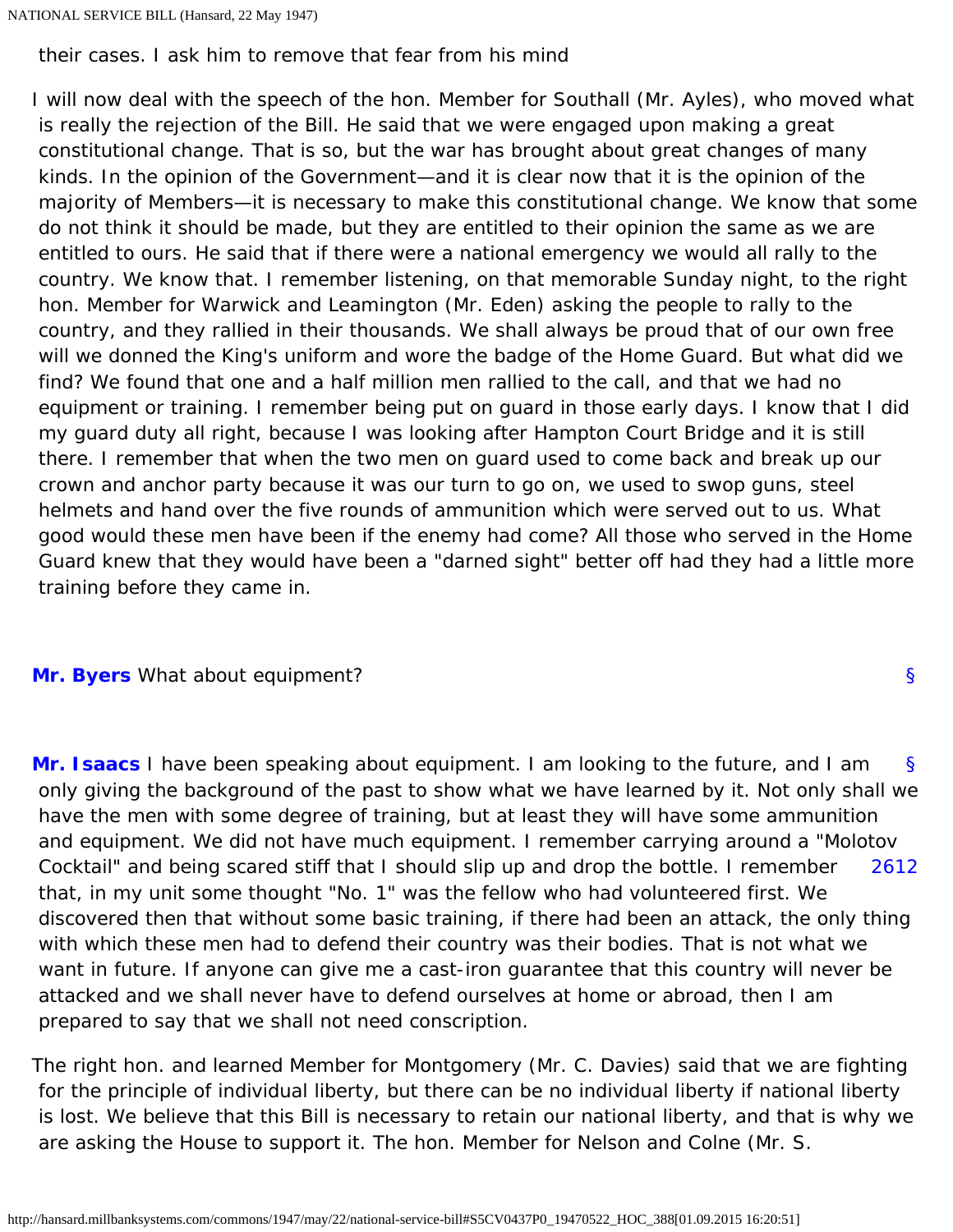Silverman) made a very interesting speech. He said there were certain ambiguities to be cleared up, but before he had finished his speech he had created a lot more, which I have been trying to sort out. He asked whether the Government had come down in support of compulsion. My answer is this Bill. He then asked why there should not be compulsion other than for National Service. He was not arguing for that, but he said that if we believed in compulsion for National Service we could not object to compulsion of labour. That is a long question to go into, but we say there is a difference. The voluntary system has been tried, and it has not given us the forces we consider necessary for our national defence, and therefore we have had to bring in this Bill. He asked when the world would be in settled state so that we should not need armies. In saying that, he admitted the need for armies when the world is unsettled as it now is, and that is the point.

<span id="page-55-1"></span><span id="page-55-0"></span>[§](#page-55-0) [2613](#page-55-1) **[Mr. S. Silverman](http://hansard.millbanksystems.com/people/mr-samuel-silverman)** The ambiguity to which the right hon. Gentleman has referred is not the one I mentioned. I said that there was an ambiguity between the statement made by the Chancellor of the Exchequer and the statement made by the Minister of Defence. Whereas the Chancellor of the Exchequer said he would support this Bill because he was satisfied that the principle of compulsion was the right one, the Minister of Defence said the opposite; he said it was one that they did not like and they would abandon it when they could. The ambiguity I want cleared up is this—whether the Government have brought in this Bill because they have now accepted the principle of compulsion for its own sake and on its own merits or whether it is a purely temporary provision and, if so, in what circumstances will they abandon it?

<span id="page-55-2"></span>[§](#page-55-2) **[Mr. Isaacs](http://hansard.millbanksystems.com/people/mr-george-isaacs)** That may have been one of the ambiguities which the hon. Member said he wanted cleared up, but there is not time to go into that now. [An HON. MEMBER: "What is the answer?"] I think the answer was a certain fruit, but I am not sure. There was another argument which my hon. Friend the Member for Nelson and Colne put. He said that the United Nations was the only hope of the world, there was no other. and he followed it up by saying: "I am prepared to take all the violent action that the United Nations requires." I would remind him that we cannot take the violent action which the United Nations may require unless we have the forces necessary to enable us to take it. I think I understand the hon. Gentleman's point; we must be prepared to take the necessary steps to have those proper forces. I would like to make one reference to the speech of the hon. Member for Broxtowe (Mr. Cocks). We all recognise the painstaking care and the deep research that must have gone into the preparation of a speech of that character. I liked his reference to the obsolete artillery on the Government Front Bench. It was proved up to the hilt by the obsolete contribution he made in support of his case. It was brilliant wit, it amused us, but was it any help in connection with this Bill?

I should like to close my comments on the speeches that have been made by reference to the speech of the hon. Member for Southall, and I should like to close on the note that he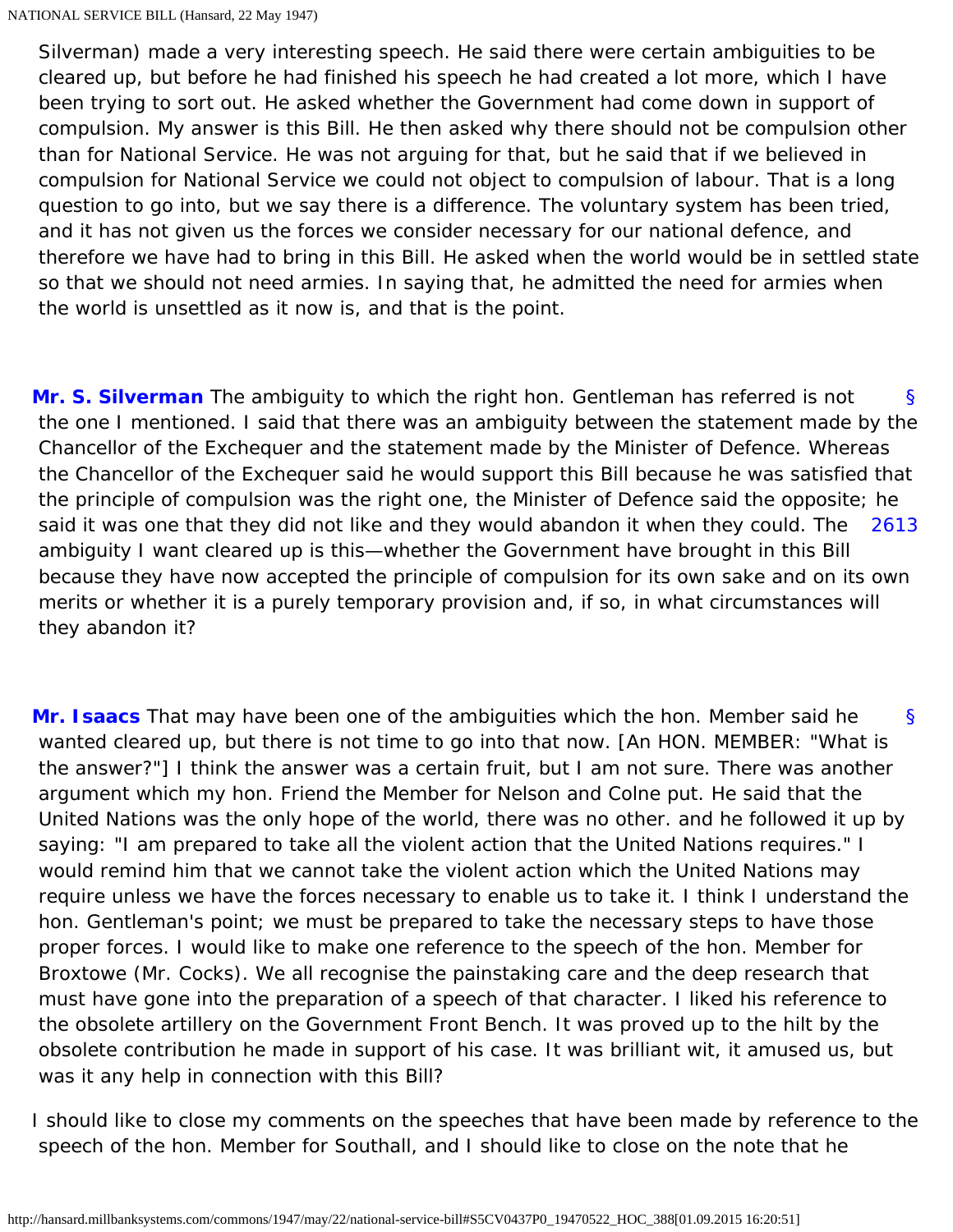<span id="page-56-0"></span>[2614](#page-56-0) himself introduced. We all know the deep feeling and the sincerity with which he holds his views, and none of us would attempt to stop him that is not what I am going to do. He mentioned the name of the Almighty and mentioned it in a way which showed the utmost reverence and sincerity. He said that under this Bill the State is supreme. Without trying to be irreverent at all, the State must be supreme. After all, though we all close our eyes in prayer, though there is an Almighty to whom all of us pay reverence, the administration of the nation is in the hands of the State, and the State must take the necessary steps. [HON. MEMBERS: "Oh."] Hon. Gentlemen over there are making funny faces about it, but the fact remains, whether we talk about defence or the provision of work or old age pensions, or whatever it is, it is the State that has to do it. and it is the State alone that can do it. Therefore, under his Bill the State is supreme and must be supreme.

<span id="page-56-2"></span><span id="page-56-1"></span>**[Mr. Blackburn](http://hansard.millbanksystems.com/people/captain-albert-blackburn)** [\(Birmingham, King's Norton\)](http://hansard.millbanksystems.com/constituencies/birmingham-kings-norton) Will my right hon. Friend forgive me—

[§](#page-56-2) **[Mr. Isaacs](http://hansard.millbanksystems.com/people/mr-george-isaacs)** I am dealing with the speech of the hon. Member for Southall, and should he want to question me upon it I will give way, but we do not want other people interpreting somebody's speech, except the man at this Box, whose job it is to do so. I want to say to the hon. Member for Southall that it is in the same spirit, strange as it may seem, that we look upon this Bill. The State rightly or wrongly, has a duty to perform. We believe it is our duty to perform it in a spirit of prayer, that we are acting under the Almighty in helping the country. We believe that if we do not do something of this sort there is a greater risk that the forces of danger, reaction, misery and greed will become rampant in the world, unless we take our place—

# <span id="page-56-4"></span><span id="page-56-3"></span>**[Mr. Blackburn](http://hansard.millbanksystems.com/people/captain-albert-blackburn)** rose—

[§](#page-56-4) **[Mr. Isaacs](http://hansard.millbanksystems.com/people/mr-george-isaacs)** No, definitely not. We have to have police for our internal defence against crime, we must have some sort of police. It is the responsibility of all citizens to defend the State. At the same time, it is the supreme duty of the State to defend its citizens, and it is because we think that this Bill—I will say that, like everybody else, we wish it were possible to do without it, we wish it were possible to wander along in the world without armed forces, but the world being as it is, we must face the occasion as it is—because we think this Bill will help us to perform that duty. Because of these other reasons, I ask the House to accept from me that it is in the same spirit as that in which the hon. Member for Southall moved his Amendment that we now ask the House to accept this Bill.

[§](#page-56-1)

[§](#page-56-3)

#### <span id="page-56-5"></span>**Several Hon. Members** rose.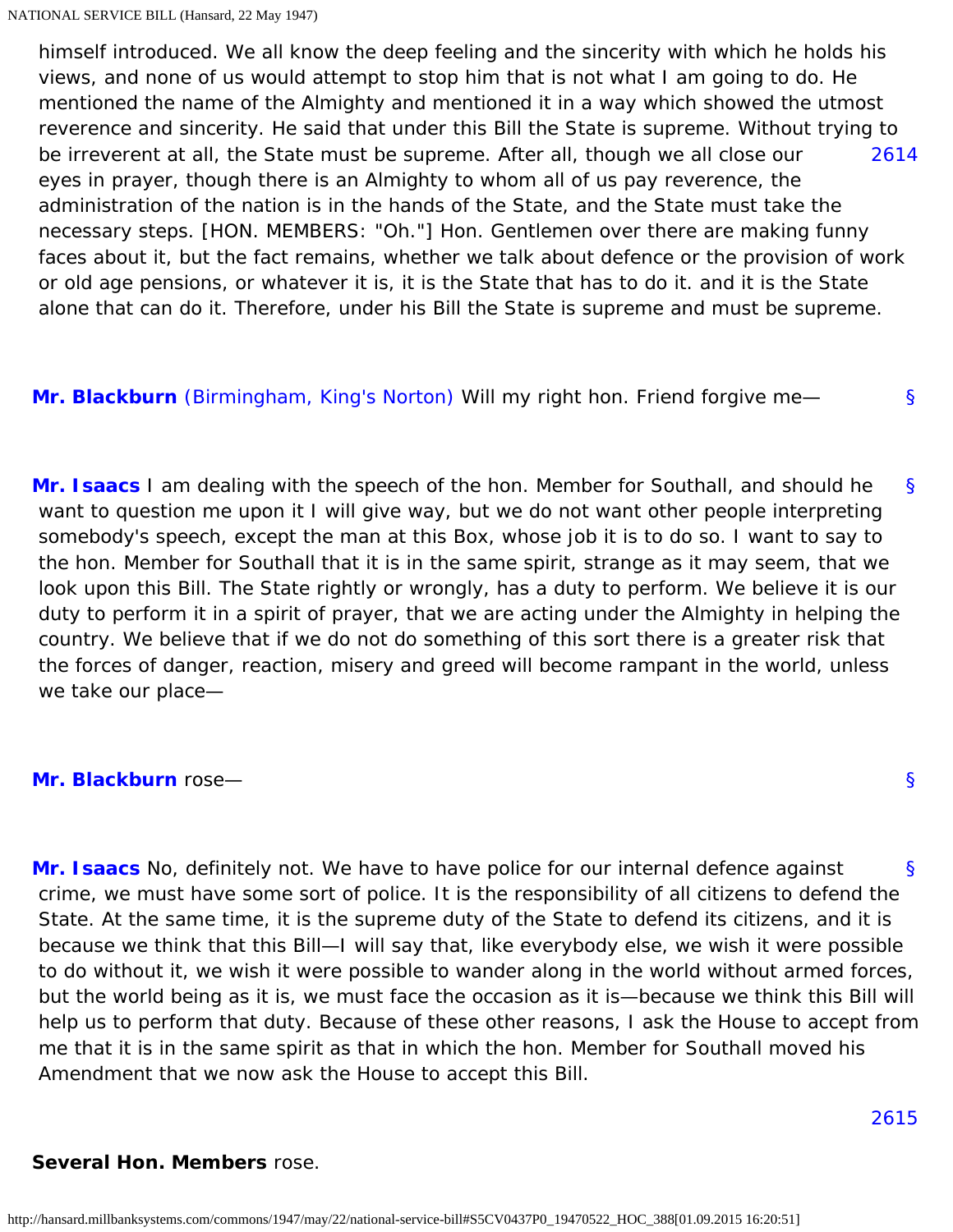<span id="page-57-0"></span>[§](#page-57-0) **[Mr. R. J. Taylor \(Lord of the Treasury\)](http://hansard.millbanksystems.com/people/mr-robert-taylor-2)** rose in his place, and claimed to move, "That the Question be now put."

<span id="page-57-2"></span><span id="page-57-1"></span>

| Question put. "That the Question be now put."                                                                                                                                                                                                                                                                                                                                                                                                                                                                  |                                                                                                                                                                                                                                                                                                                                                                                                                                                                                                                                                                                                                                                | 2616                                                                                                                                                                                                                                                                                                                                                                                                                                                                                                                                       |                   |
|----------------------------------------------------------------------------------------------------------------------------------------------------------------------------------------------------------------------------------------------------------------------------------------------------------------------------------------------------------------------------------------------------------------------------------------------------------------------------------------------------------------|------------------------------------------------------------------------------------------------------------------------------------------------------------------------------------------------------------------------------------------------------------------------------------------------------------------------------------------------------------------------------------------------------------------------------------------------------------------------------------------------------------------------------------------------------------------------------------------------------------------------------------------------|--------------------------------------------------------------------------------------------------------------------------------------------------------------------------------------------------------------------------------------------------------------------------------------------------------------------------------------------------------------------------------------------------------------------------------------------------------------------------------------------------------------------------------------------|-------------------|
| The House divided: Ayes, 190; Noes, 70.                                                                                                                                                                                                                                                                                                                                                                                                                                                                        |                                                                                                                                                                                                                                                                                                                                                                                                                                                                                                                                                                                                                                                |                                                                                                                                                                                                                                                                                                                                                                                                                                                                                                                                            | S<br>$\mathsf{S}$ |
| Division No. 225.]                                                                                                                                                                                                                                                                                                                                                                                                                                                                                             | <b>AYES</b>                                                                                                                                                                                                                                                                                                                                                                                                                                                                                                                                                                                                                                    | [8.7 p.m.                                                                                                                                                                                                                                                                                                                                                                                                                                                                                                                                  | 2617              |
| Adams, W T (Hammersmith, South)                                                                                                                                                                                                                                                                                                                                                                                                                                                                                | Greenwood, Rt. Hon. A.                                                                                                                                                                                                                                                                                                                                                                                                                                                                                                                                                                                                                         | Pargiter, G. A.                                                                                                                                                                                                                                                                                                                                                                                                                                                                                                                            |                   |
| Alexander, Rt. Hon. A. V<br>Allen, Scholefield (Crewe)<br>Alpass, J. H.<br>Austin, H. Lewis<br>Baird J.<br>Balfour, A<br>Barton, C.<br>Bechervaise, A. E<br>Belcher, J. W.<br>Bellenger, Rt Hon. F. J<br>Benson, G.<br>Berry, H.<br>Beswick, F<br>Binns, J.<br>Blenkinsop, A.<br>Blyton, W. R<br>Boardman, H.<br>Bottomley, A. G.<br>Bowles, F. G. (Nuneaton)<br>Brook, D. (Hallfax)<br>Brown, T. J (Ince)<br>Bruce, Maj. D. W. T<br>Burden, T. W.<br>Burke, W. A.<br>Castle, Mrs. B. A.<br>Chamberlain, R. A. | (Wakefield)<br>Griffiths, D. (Rother Valley)<br>Gunter, R. J<br>Guy, W. H.<br>Haire, John E. (Wycombe)<br>Hall, W G.<br>Hamilton, Lieut.-Col. R<br>Hannan, W. (Maryhill)<br>Hobson, C R.<br>Holman, P.<br>Holmes, H. E. (Hemsworth)<br>House, G.<br>Hoy, J.<br>Hubbard, T<br>Hudson, J. H. (Ealing, W.)<br>Hughes, Hector (Aberdeen, N.)<br>Hughes, H. D. (W'Iverh'pton, W.)<br>Hutchinson, H. L. (Rusholme)<br>Hynd, H. (Hackney, C.)<br>Irving, W. J.<br>Isaacs, Rt. Hon. G. A.<br>Janner, B.<br>Jager, G. (Winchester)<br>Jones, Rt. Hon. A. C. (Shipley)<br>Jones, D. T. (Hartlepools)<br>Jones, Elwyn (Plaistow)<br>Jones, J. H. (Bolton) | Pearson, A.<br>Platts-Mills, J. F. F.<br>Popplewell, E.<br>Porter, E. (Warrington)<br>Porter, G. (Leeds)<br>Price, M. Philips<br>Proctor, W. T.<br>Pursey, Cmdr. H<br>Ranger, J.<br>Rees-Williams, D. R.<br>Reid, T. (Swindon)<br>Rhodes, H.<br>Robens, A.<br>Rogers, G. H. R.<br>Roes, William (Kilmarnock)<br>Sharp, Granville<br>Shurmer, P.<br>Silverman, J (Erdington)<br>Simmons, C J<br>Skinnard, F. W.<br>Smith, S. H. (Hull[], S.W.)<br>Snow, Capt J. W<br>Sorensen, R. W<br>Soskice, Maj. Sir []<br>Sparks, J. A.<br>Stamford, W |                   |
| Chater, D.<br>Chetwynd, G. R.<br>Clitherow, Dr. R.                                                                                                                                                                                                                                                                                                                                                                                                                                                             | Jones, P. Asterley (Hitchin)<br>Keenan, W.<br>Kenyon, C                                                                                                                                                                                                                                                                                                                                                                                                                                                                                                                                                                                        | Steele, T.<br>Stewart, Michael (Fulham, E.)<br>Strauss, G. R. (Lambeth, N.)                                                                                                                                                                                                                                                                                                                                                                                                                                                                |                   |
| Colman, Miss G. M                                                                                                                                                                                                                                                                                                                                                                                                                                                                                              | Key, C. W.                                                                                                                                                                                                                                                                                                                                                                                                                                                                                                                                                                                                                                     | Summerskill, Dr Edith                                                                                                                                                                                                                                                                                                                                                                                                                                                                                                                      |                   |
| Cook, T. F.<br>Corbet, Mrs. F. K. (Camberwell,<br>N.W.                                                                                                                                                                                                                                                                                                                                                                                                                                                         | Kinghorn, Sqn.-Ldr. E []<br>Kinley, J.                                                                                                                                                                                                                                                                                                                                                                                                                                                                                                                                                                                                         | Swingler, S.<br>Taylor, R. J. (Morpeth)                                                                                                                                                                                                                                                                                                                                                                                                                                                                                                    |                   |
| Corlett, Dr. J.<br>Corvedale, Viscount<br>Cove, W. G.<br>Cripps, Rt. Hon. Sir S                                                                                                                                                                                                                                                                                                                                                                                                                                | Kirby, B. V.<br>Lavers, S.<br>Lee, F. (Hulme)<br>Leonard, W.                                                                                                                                                                                                                                                                                                                                                                                                                                                                                                                                                                                   | Taylor, Dr. S. (Barnet)<br>Thomas, Ivor (Keighley)<br>Thomas, I. O. (Wrekin)<br>Thurtle, Ernest                                                                                                                                                                                                                                                                                                                                                                                                                                            |                   |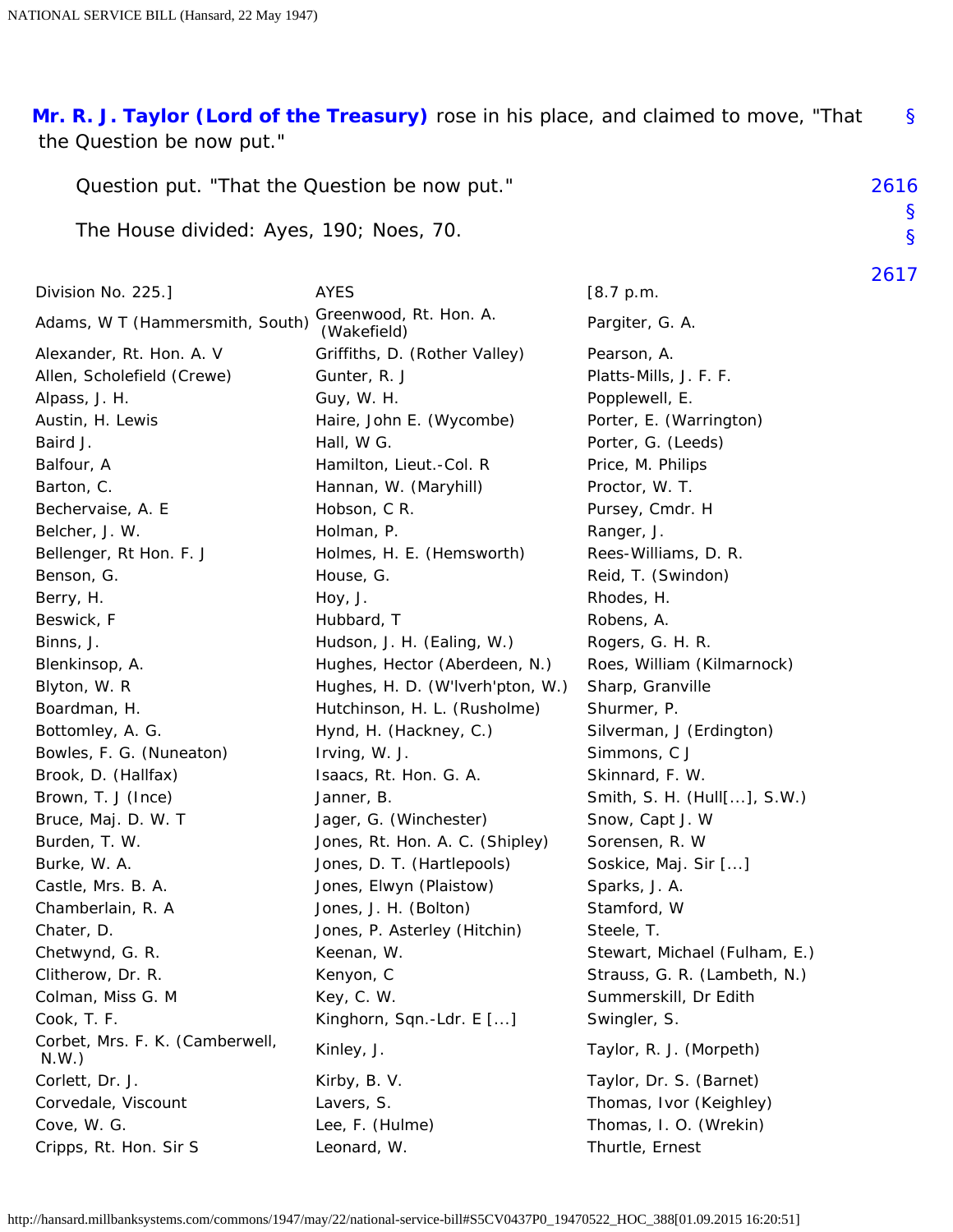Ewart, R. (Lewisham, Morrison, Rt. Hon. H. (Lewisham, E.) Gaitskell, H T. N Oldfield, W. H Glanville, J. E. (Consett) Paling, Rt. Hon Wilfred<br>(Wentworth) Goodrich, H. E. Palmer, A. M. F NOES. Hutchison, Lt.-Cm. Clark (E'b'rgh Hutchison, Et.-Oni. Clark (E DTgir Mutting, Anthony Municipal Meatley, Colonel M. J. W.)

Crossman, R. H. S. Leslie, J. R Crossman, R. H. S. Davies, Edward (Burslem) Levy, B. W Turner-Samuels, M Davies, Hadyn (St. Pancras, S.W.) Longden, F. (2008) Ungoed-Thomas, [...] Deer, G. No. 2006. In the McAdam, W. C. 2006. Walkden, E. 2006. In the Walkden, E. 2006. In the McAdam, W. 200 de Freitas, Geoffrey **McEntee, V. La T.** Walker, G. H. Delargy, H. J. (McKay, J. (Wallsend) Wallace, G. D. (Chislehurst) Diamond, J. McKinlay, A. S. Warbey, W. N. Dobbie, W. No. 1998. The McLeavy, F. The Most Muslim Watson, W. M. In the Muslim Muslim McLeavy, F. 1999. The Muslim Muslim Muslim Muslim Muslim Muslim Muslim Muslim Muslim Muslim Muslim Muslim Muslim Muslim Muslim Muslim Dodds, N. N Manning, C. (Camberwell, N.) Webb, M. (Bradford, C.) Donovan, T. Marquand, H. A Wells, W. T. (Walsall) Driberg, T. E. N Mikardo, Ian Mikardo, Ian Mhiteley, Rt. Hon. W Dugdale, J. (W. Bromwich) Mitchison, G. [...] Wigg, Col. G. E. Ede, Rt. Hon. J. C. Monslow, W. Wilkes, L. Edwards, John (Blackburn) Montague, F. The Mulkins, W. A. Edwards, N. (Caerphilly) Moody, A. S. Willey, F. T. (Sunderland) Edwards, W. J. (Whitechapel) Morgan, Dr. H. B Williams, J. L. (Kelvingrove) Evans, S N. (Wednesbury) Morris, P. (Swansea, W.) Williams, Rt. Hon. T (Don Valley) Farthing, W. J. Nort, D. L. Communist Communist Mulliamson, T Fletcher, E. G. M. (Islington, E.) Nicholls, H. R. (Stratford) Willis, E. Follick, M. Noel-Baker, Capt F. E (Brentford) Wilson, J. H. Fraser, T. (Hamilton) Noel-Baker, Rt. Hon. P J (Derby) Woodburn, A. Freeman, Maj. J. (Watford) Noel-Buxton, Lady Young, Sir R. (Newton) Gibbins, J. Oliver, G. H TELLERS FOR THE AYES Gilzean, A Paget, R. T. Mr. Joseph Henderson and Agnew, Cmdr P. G. Sand Christen Bromley-Davenport, Lt.-Col. W. Cuthbert, W. N. Amory, D. Heathooat **Butcher, H. W Butcher, H. W** Darling, Sir W. Y. Beechman, N. A. **Byers, Frank Communist Cause Davidson, Viscountess** Bennett, Sir P. Carson, E. Carson, E. Carson, E. Carson, E. Communication Context (Montgomery) Boles, Lt.-Col. D. C. (Wells) Challen, C. Challen, C. Challen, Digby, S. W. Bower, N. Same Clifton-Brown, Lt.-Col. G. School Drewe, C. Boyd-Carpenter, J. A Crosthwaite-Eyre, Col. O E Eden, Rt. Hon. A Fyfe, Rt. Hon. Sir D. P. M. Low, Brig. A. R. W. Scott, Lord W. George, Lady M, Lloyd (Anglesey) Maclay, Hon. J. S. Shepherd, W. S. (Bucklow) Gridley, Sir A. **Macpherson, Maj. N. (Dumfries)** Smith, E. P (Ashford) Gruffydd, Prof. W. J **Manningham-Buller, R. E.** Spearman, A. C. M. Harvey, Air-Comdre. A. V Marshall, D. (Bodmin) Stanley, Rt. Hon. O. Headlam, Lieut.-Col. Rt. Hon Sir C Medlicott, F. Stewart, J. Henderson (Fife, E.) Hogg, Hon. Q. Collection of Moore, Lt.-Col. Sir T. Strauss, H. G. (English Universities) Hope, Lord J **Morris, Hopkin (Carmarthen)** Studholme, H. G Howard, Hon. A Neven-Spence, Sir B Thomas, J. P. L. (Hereford) Hudson, Rt. Hon. R. S. (Southport) Nield, B (Chester) Walker-Smith, D.

Williams, W. R (Heston) and Mr. Collindridge.

http://hansard.millbanksystems.com/commons/1947/may/22/national-service-bill#S5CV0437P0\_19470522\_HOC\_388[01.09.2015 16:20:51]

Hutchison, Col. J. R. (Glasgow, C.) Pitman, I. J. Williams, C. (Torquay)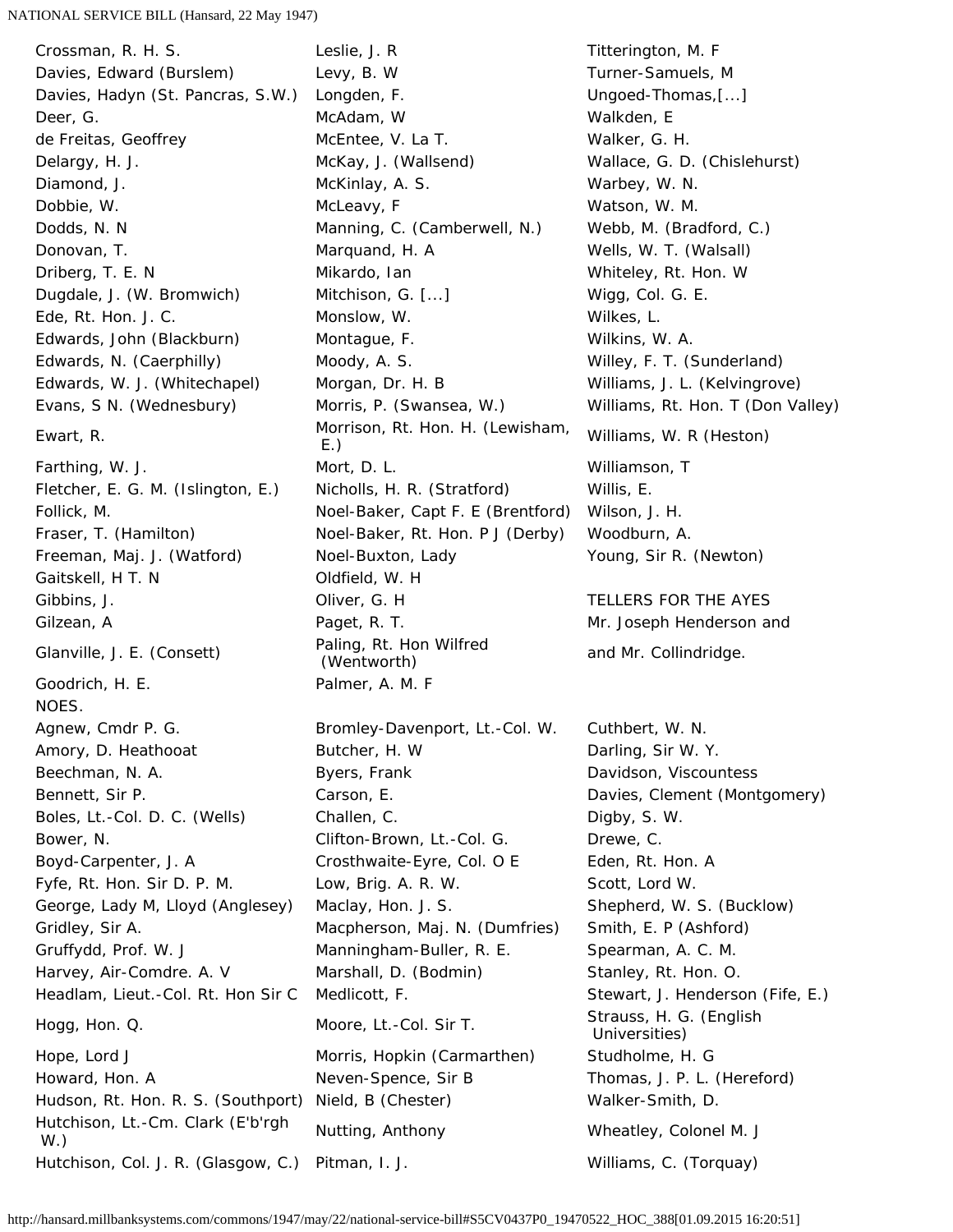<span id="page-59-1"></span><span id="page-59-0"></span>

| Jeffreys, General Sir G<br>Kendall, W. D. | Ponsonby, Col. E.<br>Prior-Palmer, Brig. O                        | York, C.                                  |           |
|-------------------------------------------|-------------------------------------------------------------------|-------------------------------------------|-----------|
| Kerr, Sir J. Graham                       | Ramsay, Maj. S.                                                   | TELLERS FOR THE NOES                      |           |
| Lancaster, Col. C G                       | Reed, Sir S. (Aylesbury)                                          | Major Conant and                          |           |
| Langford-Holt, J.                         | Renton, D.                                                        | Lieut.-Colonel Thorp.                     |           |
| Legge-Bourke, Maj. E. A H                 | Roberts, Emrys (Merioneth)                                        |                                           |           |
|                                           | Question put accordingly, "That now' stand part of the Question." |                                           | S         |
| The House divided: Ayes, '232; Noes, 44.  |                                                                   |                                           | 2618      |
|                                           | AYES.                                                             |                                           | S<br>2619 |
| Division No. 226.]                        |                                                                   | [8.16 p.m.                                |           |
| Adams, W. T. (Hammersmith,<br>South)      | Ede, Rt. Hon. J. C.                                               | Lancaster, Col. C. G                      |           |
| Agnew, Cmdr. P. G.                        | Eden, Rt. Hon. A.                                                 | Langford-Holt, J.                         |           |
| Alexander, Rt. Hon. A. V.                 | Edwards, John (Blackburn)                                         | Lavers, S.                                |           |
| Allen, Scholefield (Crewe)                | Edwards, N. (Caerphilly)                                          | Lee, F. (Hulme)                           |           |
| Amory, D. Heathcote                       | Edwards, W. J. (Whitechapel)                                      | Legge-Bourke, Maj. E. A. H                |           |
| Austin, H. Lewis<br>Baird, J.             | Evans, S. N. (Wednesbury)<br>Ewart, R.                            | Leonard, W.<br>Leslie, J. R.              |           |
| Balfour, A.                               |                                                                   | Levy, B. W.                               |           |
| Barton, C.                                | Farthing, W J.<br>Fletcher, E. G. M (Islington, E.)               | Lindsay, K, M. (Comb'd Eng. Univ.)        |           |
| Bechervaise, A. E.                        | Fraser, T. (Hamilton)                                             | Low, Brig. A. R. W.                       |           |
| Beechman, N. A.                           | Freeman, Maj. J. (Watford)                                        | McAdam, W.                                |           |
| Belcher, J. W.                            | Fyfe, Rt. Hon. Sir D. P. M                                        | McEntee, V. La T.                         |           |
| Bellenger, Rt. Hon. F. J.                 | Gaitskell, H. T. N.                                               | McKay, J. (Wallsend)                      |           |
| Bennett, Sir P                            | Gibbins, J.                                                       | McKinlay, A. S.                           |           |
| Berry, H.                                 | Gilzean, A.                                                       | Maclay, Hon. J. S.                        |           |
| Beswick, F.                               | Glanville, J. E. (Consett)                                        | McLeavy, F.                               |           |
| Binns, J.                                 | Greenwood, Rt. Hon. A.<br>(Wakefield)                             | Macpherson, N. (Dumfries)                 |           |
| Blenkinsop, A                             | Gridley, Sir A.                                                   | Manning, C. Camberwell, N.)               |           |
| Blyton, W. R.                             | Griffiths, D. (Rother Valley)                                     | Manningham-Buller, R. E.                  |           |
| Boardman, H.                              | Grimston, R. V                                                    | Marlowe, A. A. H.                         |           |
| Bottomley, A. G.                          | Gunter, R. J.                                                     | Marquand, H. A.                           |           |
| Bower, N.                                 | Guy, W. H.                                                        | Marshall, D. (Bodmin)                     |           |
| Bowles, F. G. (Nuneaton)                  | Haire, John E. (Wycombe)                                          | Medlicott, F.                             |           |
| Boyd-Carpenter, J. A.                     | Hall, W. G                                                        | Mikardo, Ian                              |           |
| Bromley-Davenport, Lt.-Col. W             | Hamilton, Lieut.-Col. R.                                          | Mitchison, G. R.                          |           |
| Brook, D (Halifax)                        | Hannan, W. (Marvhill)                                             | Montague, F.                              |           |
| Bruce, Maj. D. W. T                       | Harvey, Air-Comdre. A. V.                                         | Moody, A. S.                              |           |
| Burke, W. A.                              | Headlam, Lieut.-Col. Rt. Hon Sir C Moore, Lt.-Col. Sir T          |                                           |           |
| Butcher, H. W.                            | Hobson, C R.                                                      | Morgan, Dr H. B.                          |           |
| Carson, E.                                | Hogg, Hon. Q                                                      | Morrison, Rt. Hon H (L'wish'm[]<br>$E$ .) |           |
| Castle, Mrs. B. A                         | Holman, P.                                                        | Mort, D. L.                               |           |
| Chater, D.                                | Holmes, H. E. (Hemsworth)                                         | Neven-Spence, Sir B.                      |           |
| Chetwynd, G. R.                           | Hope, Lord J.                                                     | Nicholls, H. R. (Stratford)               |           |
| Clifton-Brown, Lt.-Col- G                 | House, G.                                                         | Nield, B. (Chester)                       |           |
| Clitherow, Dr. R.                         | Howard, Hon A                                                     | Noel-Baker, Capt. F. E. (Brentford)       |           |
| Colman, Miss G. M.                        | Hoy, J.                                                           | Noel-Baker, Rt. Hon P. J. (Derby)         |           |
|                                           |                                                                   |                                           |           |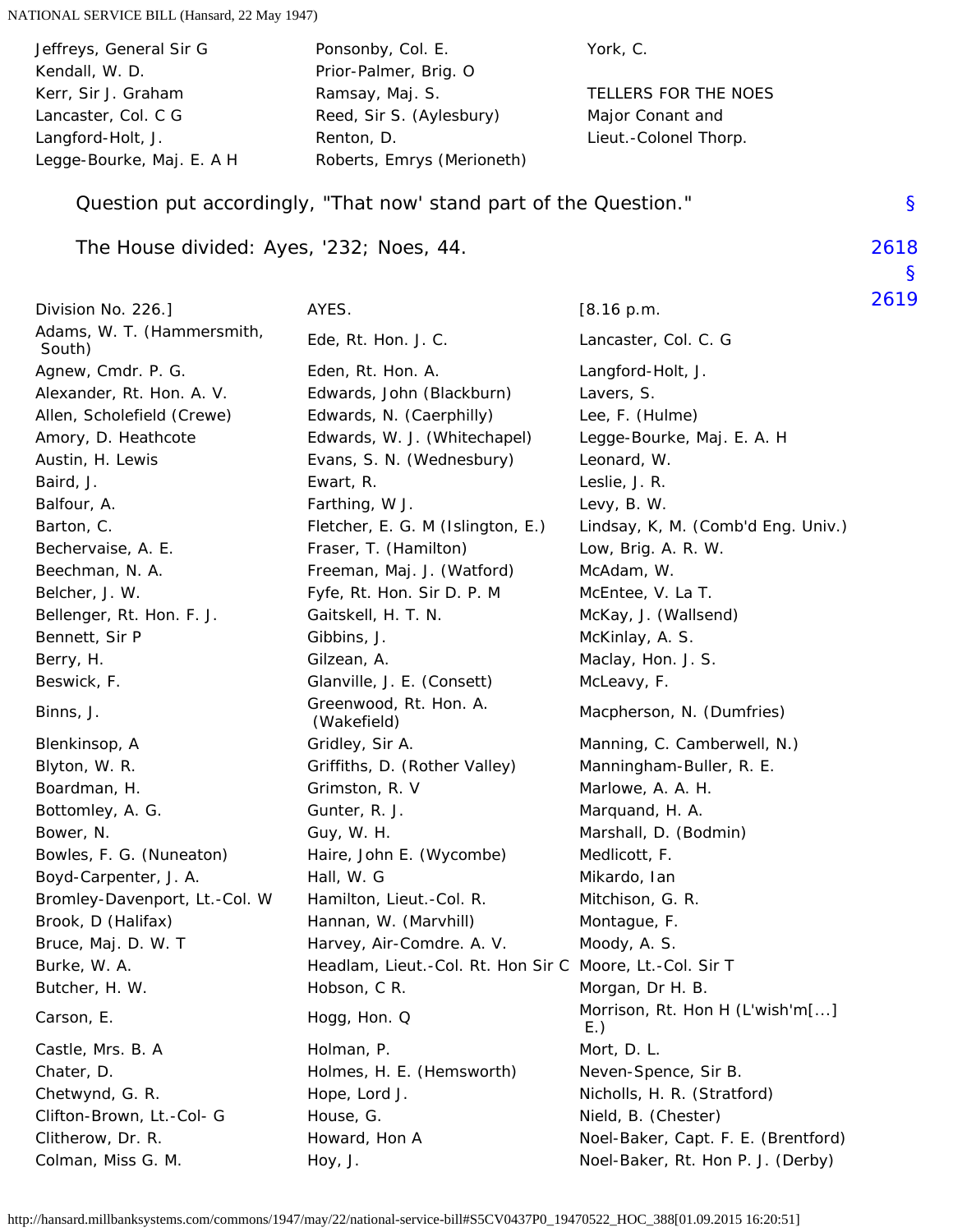Cook, T. F. (Southport) Francescope (Southport) Corbet, Mrs. F. K. (Camb'well, Stanley, Rt Hon. O Walker-Smith, D. Strauss, H G. (English Strauss, H G. (Erigiism Mebb, M (Bradford, C.)<br>Universities) **NOES** Battley J. R **Kenyon, C.** Kenyon, C. Silverman, J (Erdington) Blackburn, A. R **Elengten, F** Silverman, S S. (Nelson)

Conant, Maj. R. J. E **Hubbard, T** Noel-Buxton, Lady Oldfield, W. H. Corbet, MIS. F. K. (Carlib Well, Thughes, Hector (Aberdeen, N.) Oliver, G H<br>N.W.) Corvedale, Viscount Hughes, H. D. (W'lverh'pton, W.) Paget, R. T. Cripps, Rt. Hon. Sir S. Hutchinson, H. L. (Rusholme) Paling, Rt. Hon. Wilfred (Wentworth) Crossman, R. H. S. Hutchison, Lt.-Cm. Clark (E'b'gh, V.) Palmer, A. M. F. Crosthwaite-Eyre, Col. O. E Hutchison, Col. J. R. (Glasgow, C.) Pargiter, G. A. Cuthbert, W N. **Hynd, H. (Hackney, C.)** Pearson, A. Darling, Sir W. Y. **Irving, W J** Pitman, [...]I. J. Davidson, Viscountess The Isaacs, Rt. Hon. G A Ponsonby, Col. C. E Davies, Edward (Burslem) Janner, B For Popplewell, E. Davies, Hadyn (St. Pancras, S.W.) Jeffreys, General Sir G. Porter, E. (Warrington) de Fre[...]tas, Geoffrey **Jeger, G. (Winchester)** Porter, G. (Leeds) Delargy, H. J **Delargy, H. J. Jones, D. T. (Hartlepools)** Price, M. Philips Diamond, J. The Moscow Homes, Elwyn (Plaistow) Prior-Palmer, Brig. O Digby, S. W Jones, J. H (Bolton) Proctor, W. T. Dobbie, W. **In the State Communist Coney, Condition** Pursey, Cmdr. H. Dodds, N. N **Keenan, W.** Codds, N. Namsay, Maj. S. Donovan, T. Kerr, Sir J Graham Ranger, J Dower, E. L. G. (Caithness) Key, C. W. Same Reed, Sir S. (Aylesbury) Drewe, C **Commission Example 2** Kinghorn, Sqn.-Ldr E **Rees-Williams, D. R.** Driberg, T. E. N Kinley, J **Kinley, J** Reid, T. (Swindon) Dugdale, J. (W. Bromwich) Kirby, B V **Renton, D.** Renton, D. Rhodes, H Strauss, G. R. (Lambeth, N.) Wells, W T. (Walsall) Robens, A Studholme, H G. Wheatley, Colonel M J Rogers, G. H. R Gummerskill, Dr Edith The Whiteley, Rt. Hon W Ross, William (Kilmarnock) Swingler, S The Migg, Col. G E Scott, Lord W. Taylor, R. J. (Morpeth) Wilkes, L. Segal, Dr. S Taylor, Dr. S. (Barnet) Willey, F T (Sunderland) Sharp, Granville Thomas, Ivor (Keighley) Williams, C (Torquay) Shepherd, W S (Bucklow) Thomas, I O (Wrekin) Williams, J. L (Kelvingrove) Simmons, C. J Thomas, J. P. L. (Hereford) Williams, Rt Hon T. (Don Valley) Smith, E. P. (Ashford) Thorp, Lt.-Col. R A F Williamson, T Smith, S. H. (Hull, S.W) Thurtle, Ernest The Willis, E. Snow, Capt J. W Titterington, M. F Wilson, J H Soskice, Maj. Sir F Turner-Samuels, M Woodburn, A Sparks, J A Contract All Ungoed-Thomas, L Contract Mork, C. Spearman, A. C. M Walkden, E Spearman, A. C. M Walkden, E Steele, T Wallace, G. D. (Chislehurst) TELLERS FOR THE AYES: Stewart J. Henderson (Fite, E.) Warbey, W. N Mr. Joseph Henderson and Stewart, Michael (Fulham, E) Watson, W. M Mr. Collindridge.

Braddock, T. (Mitcham) McGhee, H G Sorensen, R W